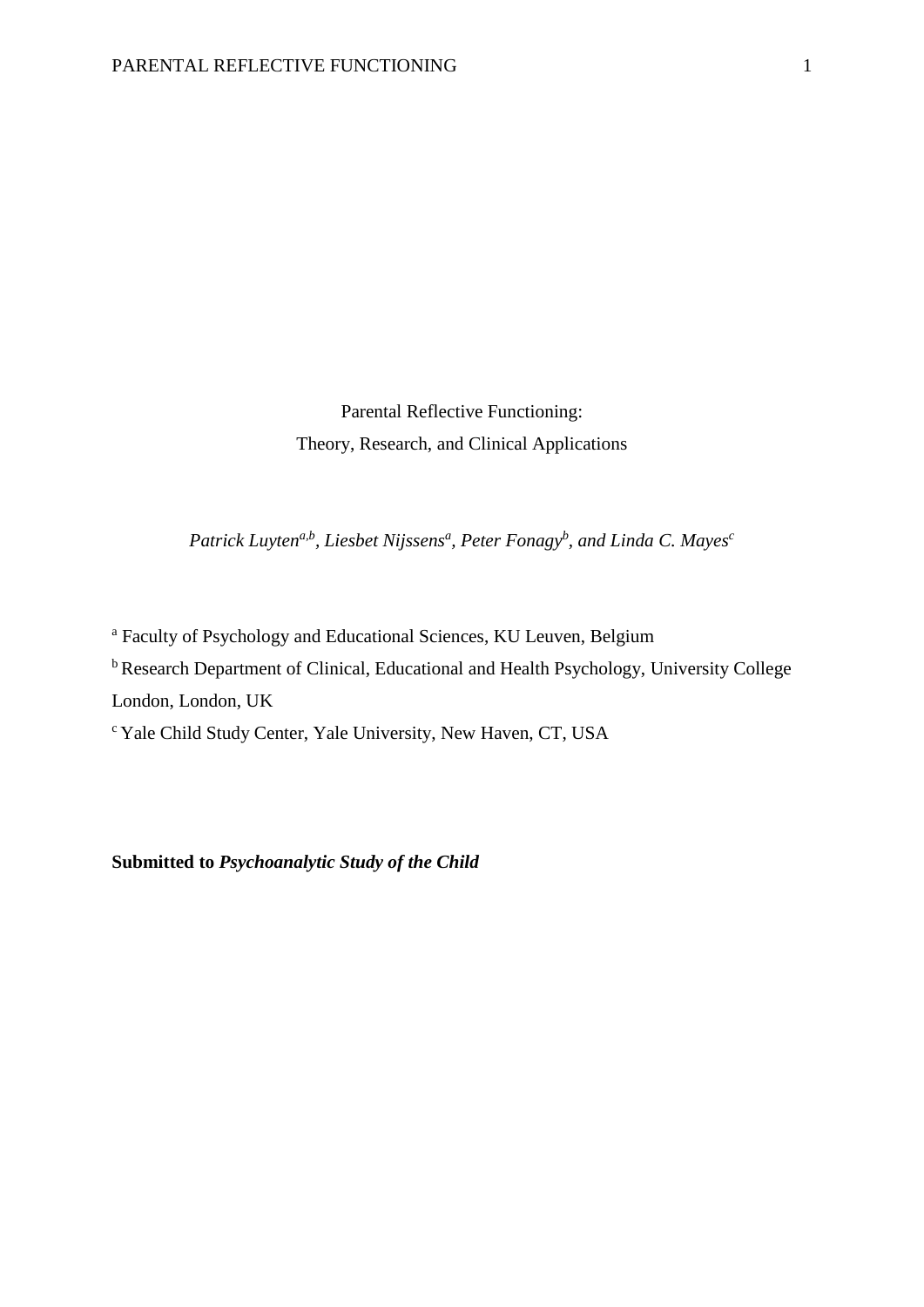#### **Abstract**

This paper reviews recent theoretical, empirical, and clinical work related to parental reflective functioning (PRF) or parental mentalizing. PRF refers to the capacity of the parent to envision his/her child as being motivated by internal mental states such as feelings, wishes, and desires, and to be able to reflect upon his/her own internal mental experiences and how they are shaped and changed by interactions with the child. This paper first briefly discuss the historical and theoretical background of this concept and its purported role in child development, with a focus on the development of child attachment, affect regulation, and mentalizing. It then reviews recent thinking and research in four areas: (a) the neurobiology underlying PRF, (b) the multidimensionality of PRF, (c) the relationship between PRF and trauma, and (d) the broader relevance of attention to internal mental states for the development of epistemic trust as the basis of an evolutionary inbuilt capacity for learning from and within social communication. It closes with a brief review of the background of and empirical evidence supporting interventions rooted in theoretical considerations concerning the importance of PRF, as well as suggesting directions for future research and clinical practice.

*Keywords:* mentalizing, reflective functioning, social cognition, attachment, trauma.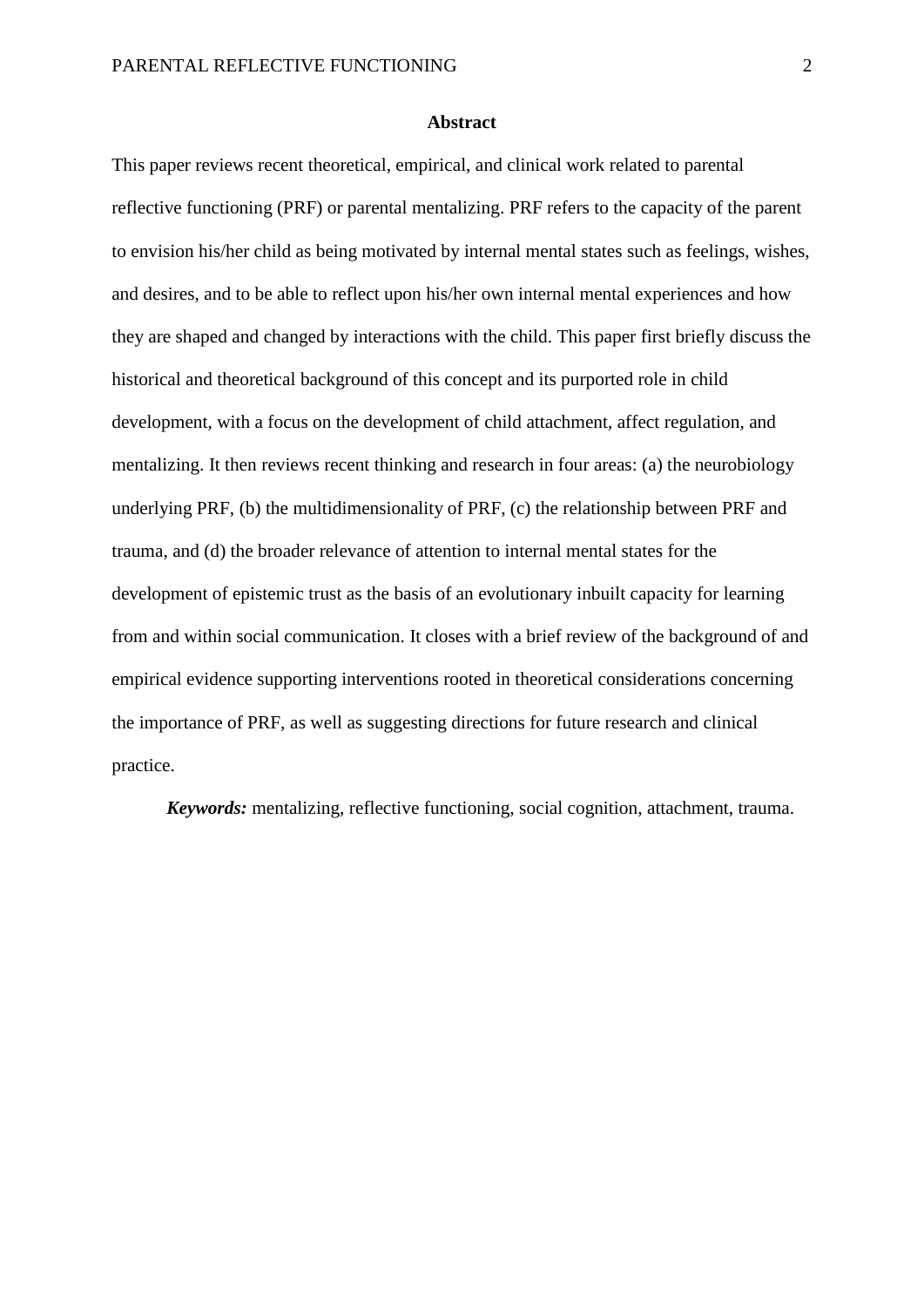This paper provides a review and update of recent theoretical, empirical, and clinical work on the concept of parental reflective functioning (PRF) or parental mentalizing. Broadly speaking, PRF refers to the parent's/caregiver's capacity to envision his/her child as motivated by internal mental states such as feelings, wishes, and desires. It also entails the caregiver's capacity to reflect upon his/her own internal mental experiences and how they are shaped by interactions with the child, how they may change as a result of these interactions and the passing of time, and how they may influence the caregiver's thoughts, feelings, and behaviors toward his/her child [\(Ensink & Mayes, 2010;](#page-35-0) [Sharp & Fonagy, 2008;](#page-45-0) [Slade, 2005\)](#page-46-0). PRF is thought to play an important role in the development of the child's own capacity for reflective functioning (RF), which in turn is thought to foster emotion regulation and effortful control and, ultimately, the development of a sense of autonomy and agency, as well as the capacity to develop secure attachment relationships [\(Cooper & Redfern, 2016;](#page-34-0) [Ensink &](#page-35-0)  [Mayes, 2010;](#page-35-0) [Slade, 2005\)](#page-46-0). Recent theoretical developments in this area have emphasized the importance of a caregiving environment marked by attention to internal mental states to the development of *epistemic trust* [\(Fonagy, Luyten, & Allison, 2015\)](#page-36-0), the basis of an evolutionary inbuilt capacity for social learning and communication that is associated with resilience and *salutogenesis*, that is, the capacity to benefit from the positive influence of others [\(Antonovsky & Sagy, 1986\)](#page-31-0).

This paper first describes the origins of the concept of PRF and then goes on to describe recent theoretical and empirical developments in this area, including research concerning the neurobiological basis of PRF. It closes with an overview of clinical applications of the concept.

### **Origins of the Concept of Parental Reflective Functioning**

RF is the capacity "to hold others' minds in mind" [\(Allen, Fonagy, & Bateman, 2008;](#page-31-1) [Fonagy, Gergely, Jurist, & Target, 2002;](#page-36-1) [Luyten, Fonagy, Lowyck, & Vermote, 2012b\)](#page-40-0). RF,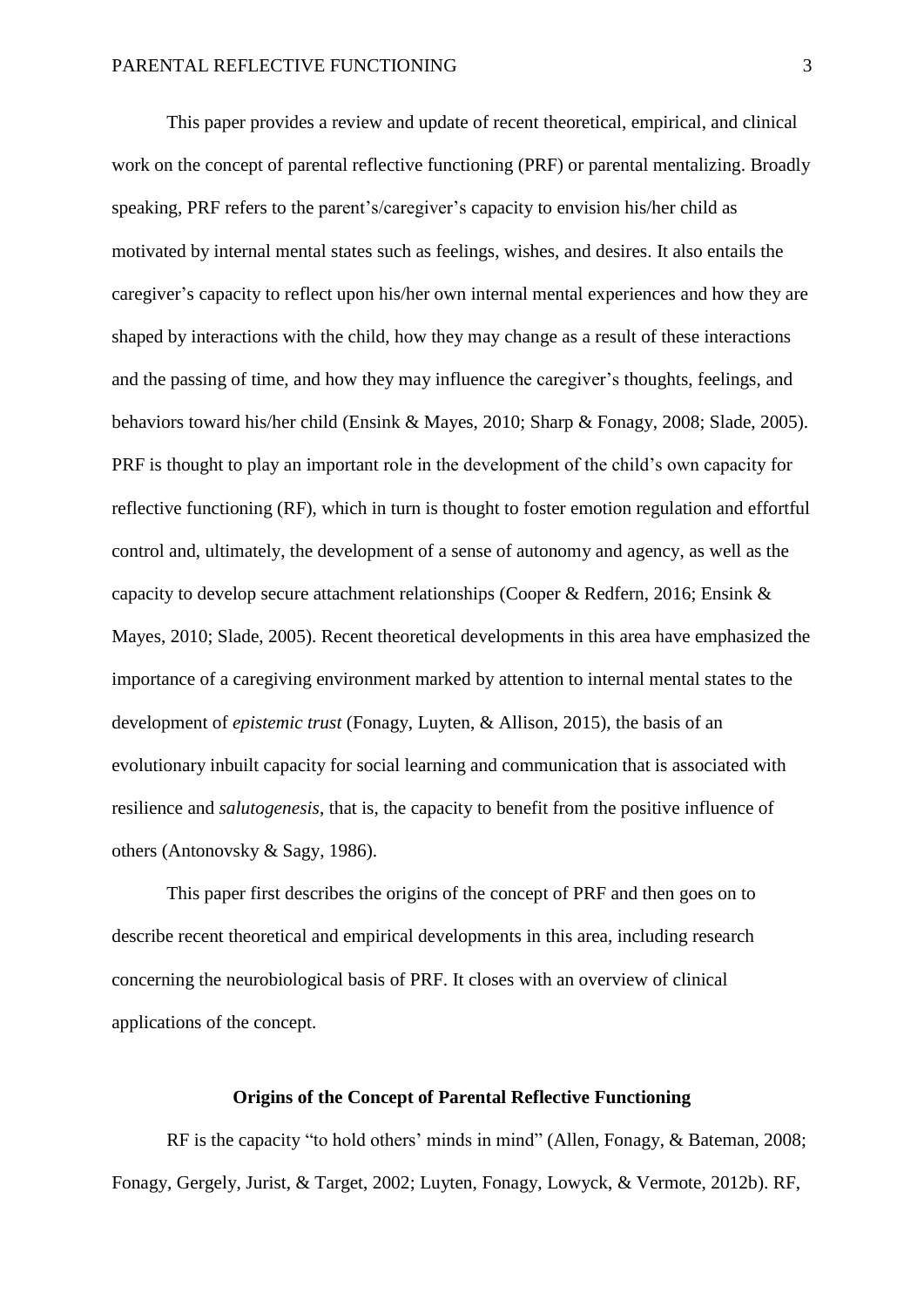or *mentalizing*, refers to the capacity to think and feel about thinking and feeling, to look at oneself from the outside and at others from the inside. It is a central part of people's ability to navigate their complex social world, as it renders others (and oneself) understandable and predictable [\(Luyten et al., 2012b\)](#page-40-0). Various psychological disorders demonstrate the unfortunate and sometimes devastating consequences of temporary or chronic impairments in this capacity for an individual's intrapsychic and relational functioning. These range from autism spectrum disorder and psychosis [\(Brent, Holt, Keshavan, Seidman, & Fonagy, 2014;](#page-33-0) [Kovacs, Teglas, & Endress, 2010\)](#page-39-0), both of which are marked by gross deficits in this capacity, to individuals with personality disorder, who tend to show considerable imbalances between different mentalizing capacities (see later) [\(Bateman & Fonagy, 2004,](#page-32-0) [2008\)](#page-32-1), to eating disorders [\(Skårderud, 2007a,](#page-45-1) [2007b\)](#page-46-1), and depression, which are typically characterized by less marked impairments in mentalizing, although a substantial number of these patients may also show a considerable imbalance in mentalizing capacities [\(Lemma, Target, &](#page-39-1)  [Fonagy, 2011;](#page-39-1) [Luyten, Fonagy, Lemma, & Target, 2012a\)](#page-40-1).

Studies suggest that RF first develops in the context of attachment relationships, and that the parent's level of PRF may play an important role in this regard, at least in the early stages of development [\(Ensink & Mayes, 2010;](#page-35-0) [Fonagy, Gergely, & Target, 2007;](#page-36-2) [Sharp &](#page-45-0)  [Fonagy, 2008;](#page-45-0) [Slade, 2005\)](#page-46-0). Later on, as is described in more detail below, other influences, including peers, teachers, mentors, and the broader sociocultural context, become more important in determining the development of this capacity.

In this context, the existence of a "loose coupling" among PRF, parental secure attachment, and parental emotional availability is assumed [\(Fonagy et al., 2007;](#page-36-2) [Fonagy,](#page-36-3)  [Luyten, & Strathearn, 2011\)](#page-36-3). This means that parents with secure attachment and high levels of emotional availability do not necessarily have high levels of PRF [\(Sharp & Fonagy, 2008\)](#page-45-0). Indeed, among these parents, there is probably a considerable range in terms of capacity to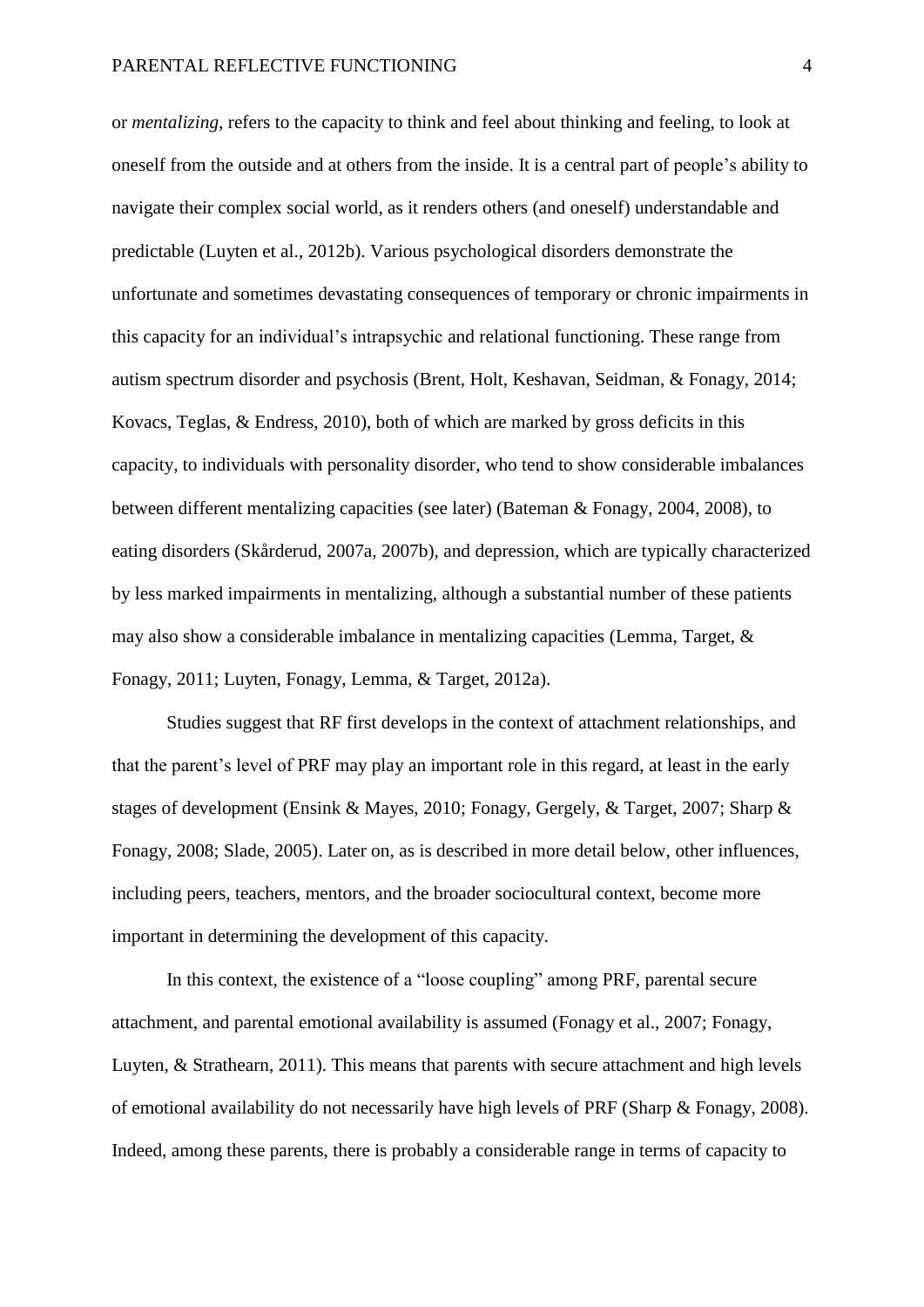understand their child in terms of intentional emotional states, and to reflect upon the interaction between their own feelings, thoughts, and behaviors, and those of their child.

By contrast, caregivers with high levels of insecure attachment typically have impairments in RF, particularly in emotionally intense relationship contexts, such as in relation to their child and parenthood issues and their impact on their partner relationship and life more generally. When this happens, modes of thinking about subjectivity—so-called *prementalizing* modes—tend to emerge and start to dominate their experiences of their own subjectivity and that of their child [\(Fonagy et al., 2010\)](#page-36-4). This is expressed in at least three ways, which often tend to overlap and co-occur [\(Ensink & Mayes, 2010;](#page-35-0) [Leckman, Feldman,](#page-39-2)  [Swain, & Mayes, 2007;](#page-39-2) [Sadler, Slade, & Mayes, 2006;](#page-44-0) [Suchman, Decoste, McMahon,](#page-47-0)  [Rounsaville, & Mayes, 2011\)](#page-47-0). First, parents with insecure attachment histories often show a lack of genuine interest and curiosity in their infant's mental states; this is often associated with an inability enter into the internal subjective world of their child, in particular the "pretend" or "as if" mode that is typical of much of the subjective experience of young children.

Second, these parents are often either overly certain about the mental states of their children, which in the extreme tends to lead to *hypermentalizing*, which can be quite intrusive. Conversely, they may show marked *hypomentalizing*, or even a combination of both hypermentalizing and hypomentalizing. Hence, there is either little recognition of the opacity of mental states, or mental states are felt to be completely opaque or even totally absent ("My child is too young to feel or think anything"). Often, this is associated with a lack of recognition of developmental influences on mental states (i.e., realization that the child's mental states may change over time) or a misguided understanding of developmental influences (i.e., attributing improbable mental states to children, or wrongly assuming that babies, for instance, have no emotional world). A failure to recognize the opacity of mental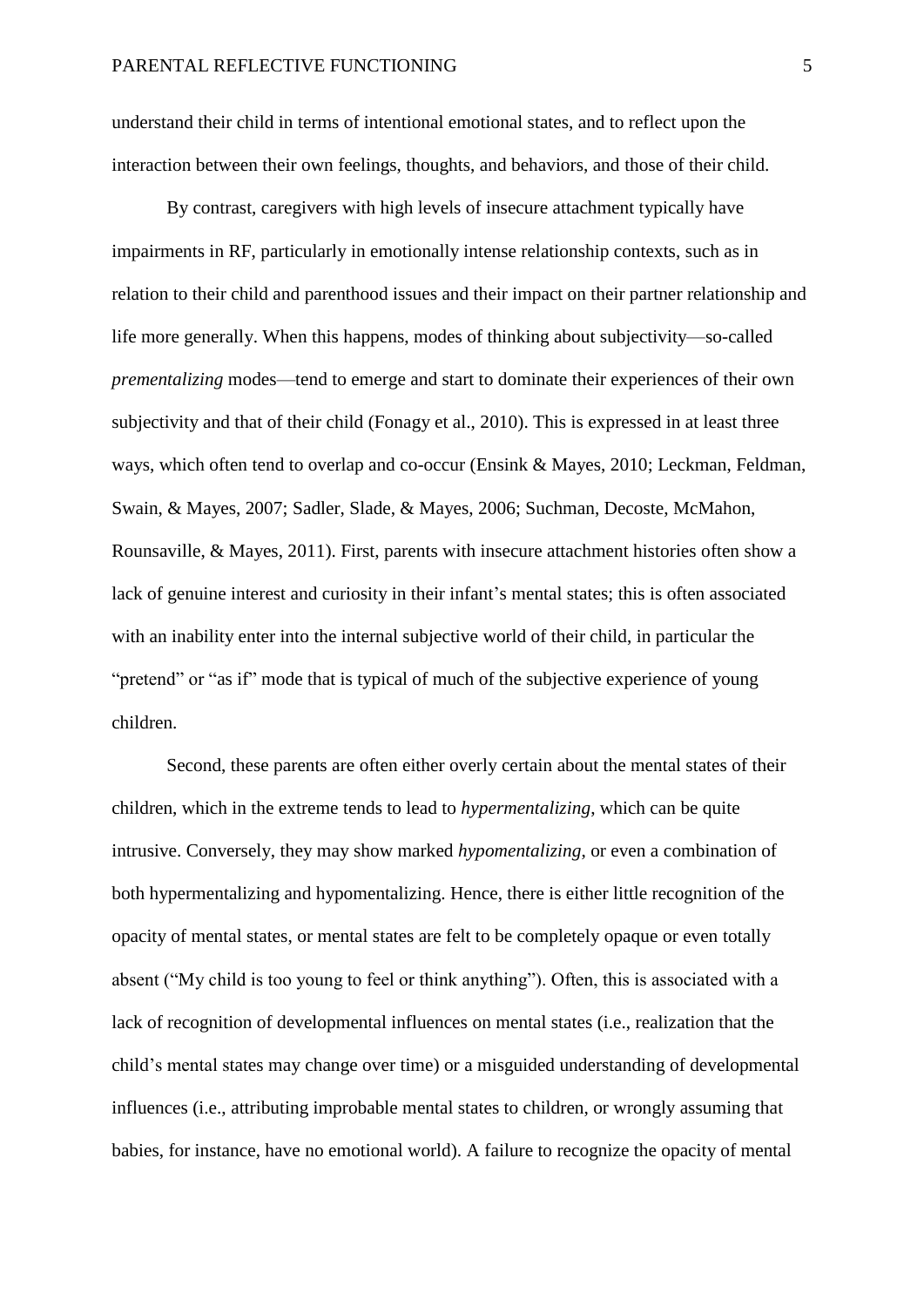states may thus be expressed as *deficient* (i.e., limited, concrete, and stimulus-bound) or *excessive* (i.e., RF that goes far beyond what is probable). It is easy to see how both hypomentalizing and hypermentalizing may go together with a lack of genuine interest and curiosity in the infant's mental states.

Third, parents with an insecure attachment history often have a tendency to lapse into prementalizing ways of thinking about the subjectivity of their child that are typically characterized by distorted and often malevolent attributions. They can develop very improbable accounts of the behaviors of their child that have little or no relationship with the child's real internal mental states (extreme *pretend mode* functioning), often typical of hypermentalizing. Alternatively, they can become overly certain about what their infant feels, thinks, or needs, which is typical of hypomentalizing. Or they may revert to a purely *teleological* mode of experiencing subjectivity, where only objective, goal-directed behaviors are considered to be able to meaningfully influence mental states (e.g., "When my child has food and shelter, he will be OK"; "I'm sure that illness she had when she was 2 has done something to her brain").

Studies have amply shown an association between PRF and the development of secure attachment in their children, as well as the development of their children's capacity for RF [\(Sharp & Fonagy, 2008\)](#page-45-0). [Fonagy, Steele, Steele, Moran, and Higgitt \(1991\)](#page-36-5) were among the first to find evidence for such a link in a study using the Adult Attachment Interview [\(AAI; George, Kaplan, & Main, 1985\)](#page-37-0) in a sample of 100 first-time mothers and 100 firsttime fathers. These parents' AAI responses were coded for RF using the Reflective Functioning Scale [\(RFS; Fonagy, Target, Steele, & Steele, 1998\)](#page-37-1). The RFS allows raters to code parents' narratives about their own developmental history with regard to (a) awareness of mental states, (b) explicit attempts to tease out mental states underlying behavior, (c) recognition of the developmental aspects of mental states, and (d) recognition of mental states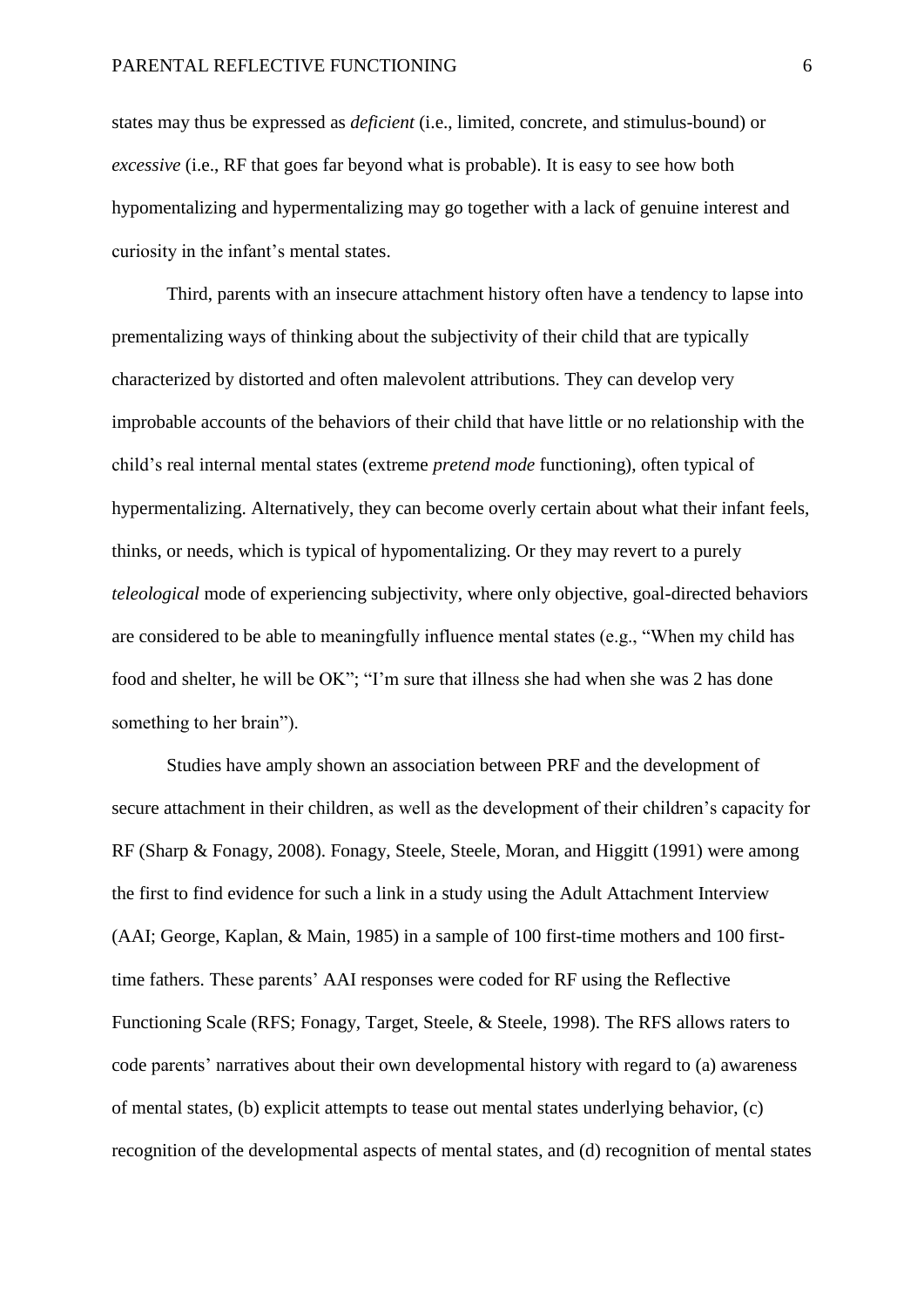in relation to the interviewer. Parents' AAIs were made before the birth of their child. At 12 and 18 months after birth, child attachment was measured using the Strange Situation Procedure [\(SSP; Ainsworth, Blehar, Waters, & Wall, 1978\)](#page-31-2). This study showed that parents' prenatal RF was associated with infant secure attachment in the SSP, even when verbal IQ was controlled for. Security of attachment in infancy, in turn, was associated with better performance on a cognitive-emotion task when children were age 5.5 years.

The correlation between general RF, as assessed in this study, and child-specific PRF is not expected to be perfect. In fact, Steele et al. [\(2008\)](#page-47-1) found only a modest correlation (*r* = .50) between general RF as scored on the AAI and PRF scored on the Parent Development Interview [\(PDI; Slade, Aber, Berger, Bresgi, & Kaplan, 2004\)](#page-46-2). It is of crucial importance to realize that RF is a dynamic, developmental, and bidirectional capacity that may be to a large extent context- and relationship-specific. This may explain why parents may show very different levels of mentalizing with regard to their different children, and why, much as in genetic research, at least within the confines of an average expectable environment, it may be primarily child features such as temperament, and contextual features such as early trauma, that may drive these interactions between the child, environmental factors, and PRF. A study by [Bernier and Dozier \(2003\)](#page-33-1) in 6- to 30-month-old children in foster care may be a case in point. In this study, high levels of PRF appeared to be associated with foster parents' nonautonomous attachment classifications assessed with the AAI, and with insecure attachment in children in the SSP. Although this is perhaps surprising at first glance, if child effects drive interactions between parents and their children, and thus also the development of PRF over time, insecurely attached children may simply challenge their foster parent's capacity for PRF, which may in extreme cases lead to a tendency toward hypermentalizing in foster parents—something that has been clinically observed quite frequently. Yet, high levels of RF in foster (and adoptive) parents, despite their children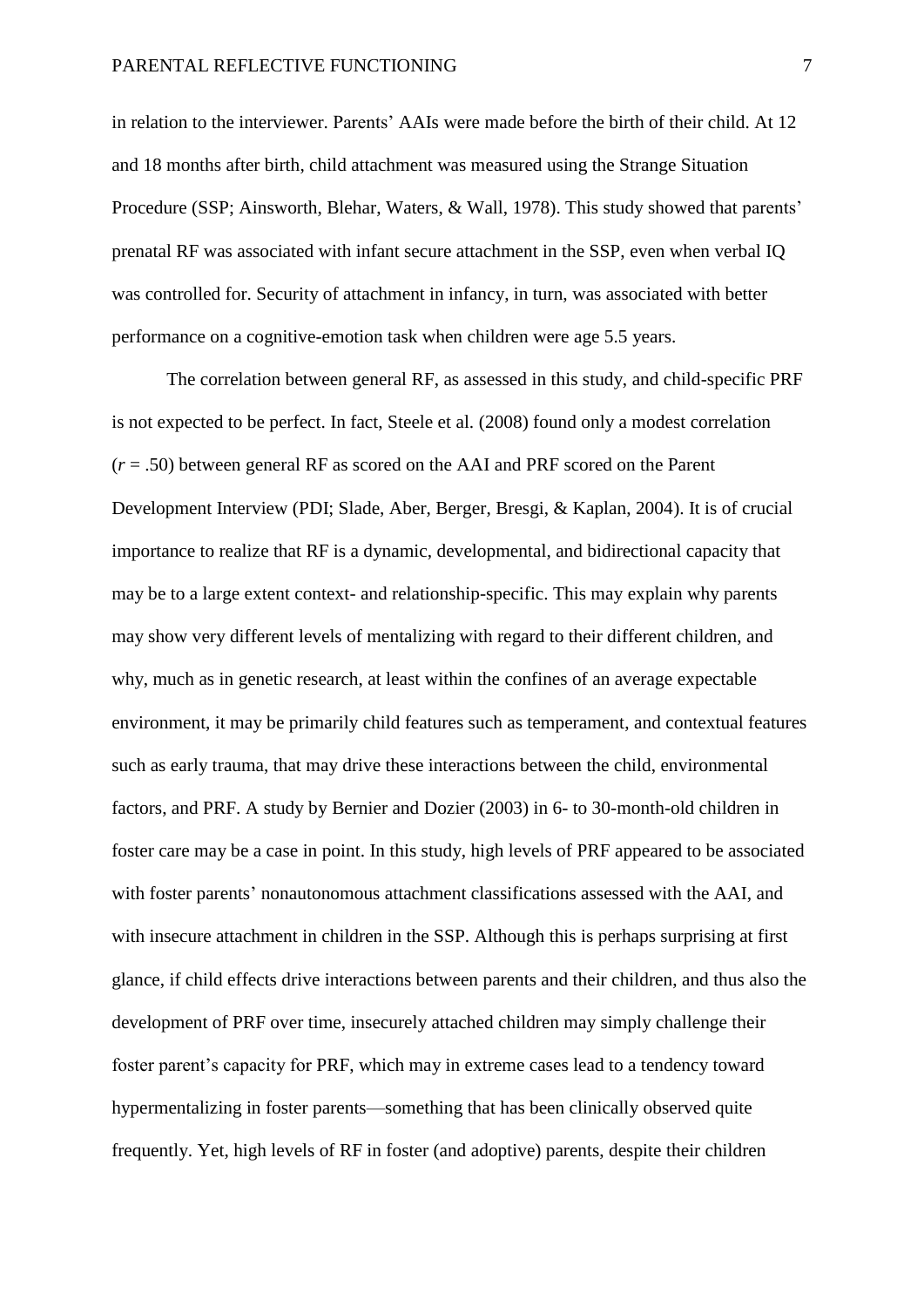being classified as insecurely attached, may also be a tribute to these parents' capacity for resilience, that is, their ability to continue to keep their mentalizing capacities online when most parents would have simply given up. In fact, elsewhere the authors have made a case for a close relationship between RF and resilience [\(Fonagy & Luyten, 2009\)](#page-36-6). Such evocative person–environment relationships warn against a simplistic and linear understanding of the relationship between PRF and child development [\(Luyten, 2015\)](#page-40-2).

Despite the likely complexity of the relationship between PRF and child development, studies assessing PRF specifically have generally found a quite robust association with the development of secure attachment and mentalizing capacities in offspring [\(Grienenberger,](#page-38-0)  [Kelly, & Slade, 2005;](#page-38-0) [Meins, Fernyhough, Fradley, & Tuckey, 2001;](#page-41-0) [Slade, Grienenberger,](#page-46-3)  [Bernbach, Levy, & Locker, 2005a\)](#page-46-3). Yet, as noted, future studies may uncover more complex relationships, particularly in parents of children who have increased risk for developmental problems and psychopathology, or in parents who show high levels of resilience.

For instance, in a series of ground-breaking studies, Meins and colleagues reported that PRF rated on the basis of the use of mind-related comments by mothers during mother– infant play (labeled "maternal mind-mindedness"; MMM) predicted attachment security in their infants as assessed with the SSP at 45 and 48 months follow-up [\(Meins et al., 2001;](#page-41-0) [Meins et al., 2002\)](#page-42-0), as well as their children's social-cognitive performance at 55 months [\(Meins et al., 2003\)](#page-41-1), and effortful control at 18 and 26 months follow-up [\(Bernier, Carlson, &](#page-33-2)  [Whipple, 2010\)](#page-33-2) (see also [Arnott & Meins, 2007;](#page-31-3) [Meins et al., 2012\)](#page-41-2). Importantly, associations between MMM and child attachment, for instance, were found only for appropriate mind-related comments, and not for inappropriate or so-called nonattuned comments. Such inappropriate, nonattuned mind-related comments probably reflect hypermentalizing or pseudomentalizing [\(Luyten et al., 2012b\)](#page-40-0). Similarly, in a study of 354 mothers of 7–11-year-old children, [Sharp, Fonagy, and Goodyer \(2006\)](#page-45-2) found that children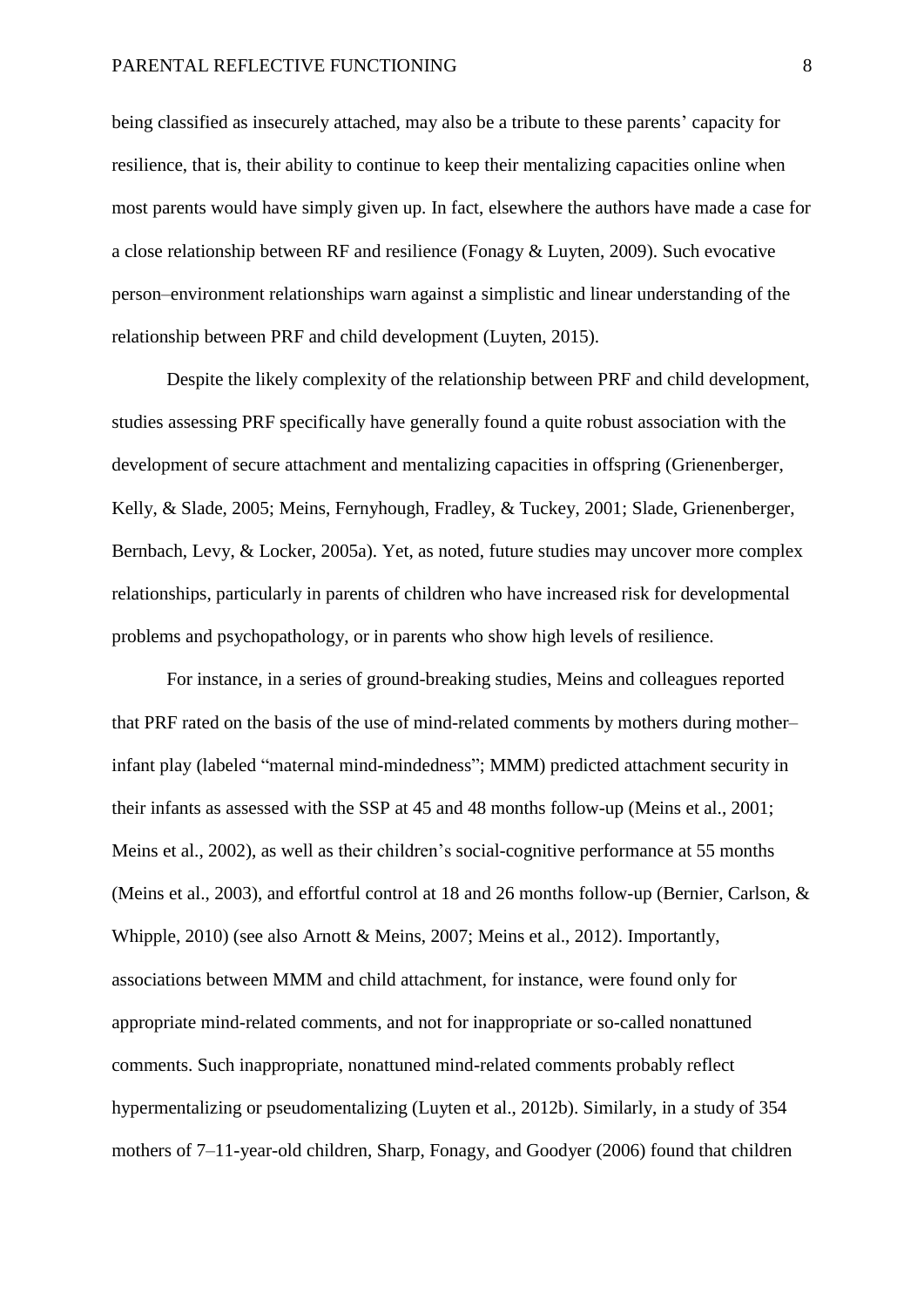of mothers who were "good enough" at guessing the response of their children in distressing peer-related scenarios were effective in social-cognitive reasoning during these scenarios, and had better levels of psychosocial adjustment. Interestingly, children of mothers with either very low or very high levels of accuracy were less effective in social-cognitive reasoning.

### **Recent Developments**

This section discusses four recent developments in the conceptualization and research on PRF that have taken the field forward in important ways in the past few years. First, it will discuss emerging research evidence concerning the developmental neurobiology of PRF in relation to attachment and affiliative behavior more generally. Second, it describes work that suggests that PRF is indeed a multidimensional construct rather than a unitary one. This is further substantiated by research suggesting the importance of considering PRF with regard to trauma. Finally, it discusses the relationship between the capacity for epistemic trust and PRF, which will lead to a consideration of the role of broader environmental factors in fostering the capacity for RF in general and PRF in particular.

## **Developmental Neurobiology of Parental Reflective Functioning**

A considerable body of research in animals and humans has documented the neurobiology underlying the capacity for caregiving/bonding and the closely associated capacity for PRF [\(Bartz, Zaki, Bolger, & Ochsner, 2011b;](#page-32-2) [Gordon, Zagoory-Sharon,](#page-37-2)  [Leckman, & Feldman, 2010;](#page-37-2) [Gunnar & Quevedo, 2007;](#page-38-1) [Insel & Young, 2001\)](#page-38-2) (see also van Mohr et al., this issue). Neural circuits that are activated in caregivers when interacting with their child involve a mesocorticolimbic dopaminergic reward circuit and hypothalamicmidbrain-limbic-paralimbic-cortical circuits [\(Fonagy et al., 2011;](#page-36-3) [Rutherford, Williams,](#page-44-1)  [Moy, Mayes, & Johns, 2011;](#page-44-1) [Swain, Lorberbaum, Kose, & Strathearn, 2007\)](#page-48-0).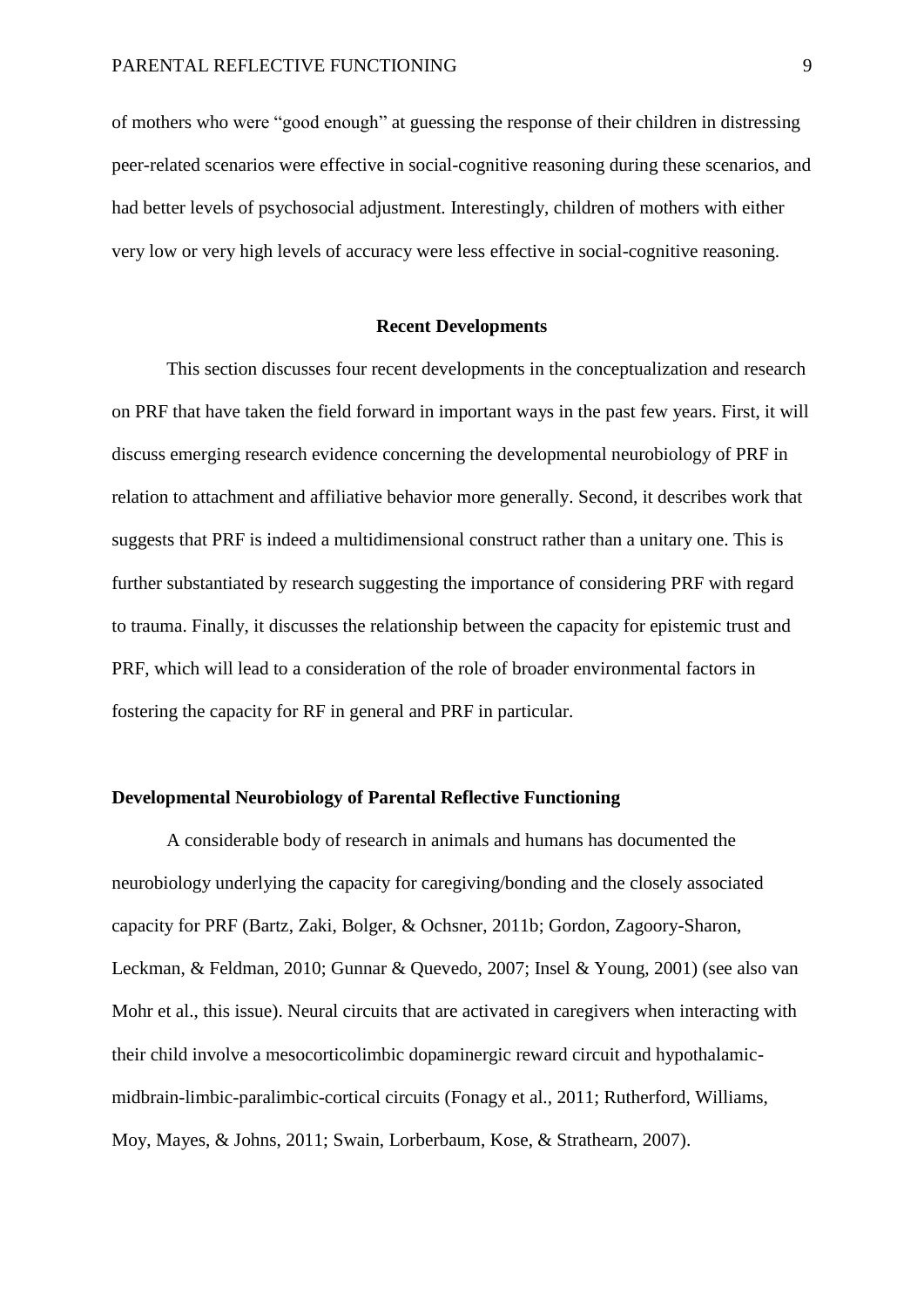Important biological mediators in the former system are dopamine and neuropeptides such as oxytocin and vasopressin, which have been shown to play a key role in various types of affiliative behaviors, including sexual behavior, pair-bonding, and caregiving (Insel  $\&$ [Young, 2001;](#page-38-2) [Neumann, 2008\)](#page-42-1). Opioids and cannabinoids probably play a key role in regulating responses to separation from attachment figures [\(Panksepp & Watt, 2011\)](#page-43-0). Neuropeptides such as oxytocin are also involved in mentalizing [\(Feldman, Weller, Zagoory-](#page-35-1)[Sharon, & Levine, 2007\)](#page-35-1), but also play a key role in regulating the behavioral and neuroendocrinological stress response [\(Neumann, 2008\)](#page-42-1). Hence, at least in securely attached individuals, affiliative behavior is rewarding, which may explain its "addictive" nature [\(Insel](#page-38-2)  [& Young, 2001;](#page-38-2) [Neumann, 2008\)](#page-42-1); it reduces stress and fosters mentalizing, resulting in "broaden and build" [\(Fredrickson, 2001\)](#page-37-3) cycles associated with attachment security and robust mentalizing [\(Fonagy & Luyten, 2009;](#page-36-6) [Mikulincer & Shaver, 2007\)](#page-42-2). Oxytocin also fosters explorative behavior [\(Insel & Young, 2001;](#page-38-2) [Neumann, 2008\)](#page-42-1) and thus links positive affiliative behaviors to feelings of autonomy and agency [\(Luyten & Blatt, 2013\)](#page-40-3). Interestingly, in this context neuroscience suggests that the neural circuits involved in reflecting on the self and reflecting on others overlap, both involving cortical midline structures including the medial prefrontal cortex (PFC), posterior cingulate cortex, precuneus, and temporoparietal junction (TPJ) [\(Lieberman, 2007;](#page-39-3) [Lombardo, Chakrabarti, Bullmore,](#page-39-4)  [Consortium, & Baron-Cohen, 2011;](#page-39-4) [Lombardo et al., 2010;](#page-40-4) [for a meta-analysis, see Northoff](#page-43-1)  [et al., 2006\)](#page-43-1), suggesting that the capacity for RF about the self and about others are closely related. However, this does not preclude the possibility of self–other confusion and marked imbalances in mentalizing about the self and others; quite the contrary, in fact, as discussed later.

By contrast, for caregivers with insecure attachment histories, caregiving is not a rewarding experience, which, as discussed earlier, also gives rise to impairments and often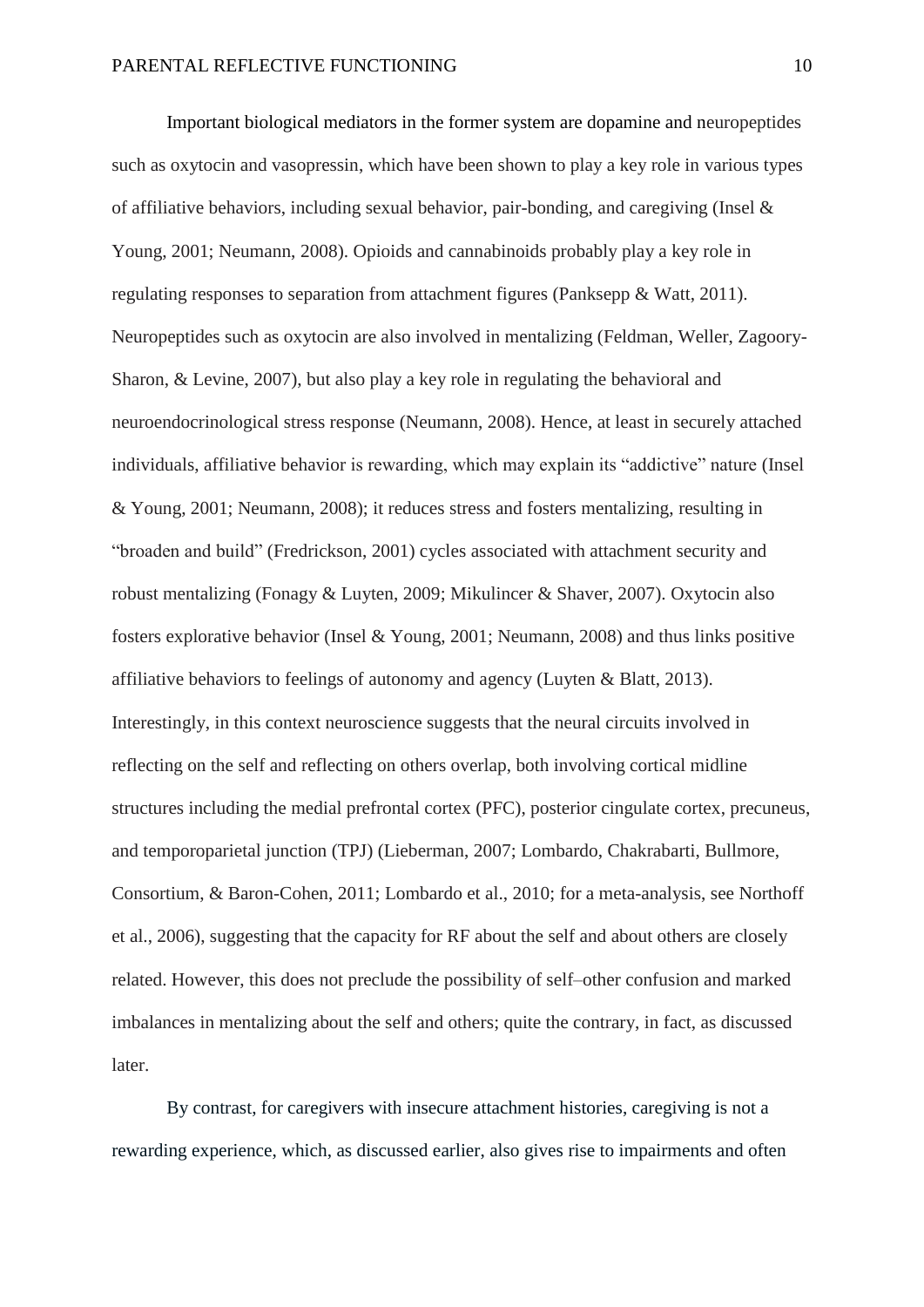distortions in PRF. The neurobiology of these processes is increasingly understood. Strathearn and colleagues [\(Strathearn, Fonagy, Amico, & Montague, 2009;](#page-47-2) [Strathearn, Li,](#page-47-3)  [Fonagy, & Montague, 2008\)](#page-47-3), for instance, used the AAI to measure the attachment security of 30 first-time mothers before the birth of their child. When mothers viewed their own or other's infants' smiling or crying faces, 10 months after the birth of their child, mothers with secure attachment showed greater activation of brain systems associated with reward. In addition, they showed increases in peripheral oxytocin response when playing with their infant, and this increase was positively associated with brain activation in reward regions when viewing both their own infants' happy and sad faces. Insecure/dismissing mothers, by contrast, showed less activation in brain regions associated with the reward system, and at the same time showed greater insular activation when viewing their own infant's sad face. The insula has been associated with the processing of feelings of unfairness, pain, and disgust [\(see](#page-42-3)  [review by Montague & Lohrenz, 2007\)](#page-42-3). For these mothers, interacting with their child was thus not only not a rewarding experience, but they also seemed to be unable to down-regulate negative feelings when viewing their infant in a sad state. It is possible that this triggered negative feelings related to their own developmental history—the so-called "ghost in the nursery" described by [Fraiberg, Adelson, and Shapiro \(1975\)—](#page-37-4)impairing their capacity for genuine PRF. This is consistent with findings in individuals with an insecure attachment history that not only are they characterized by low endogenous levels of oxytocin, suggesting that attachment has little incentive value for them, but also that double-blind oxytocin administration tends to evoke negative feelings and memories as well as distrust in others [\(Bartz et al., 2011a;](#page-32-3) [Bertsch, Schmidinger, Neumann, & Herpertz, 2013;](#page-33-3) [Cyranowski et al.,](#page-34-1)  [2008;](#page-34-1) [Stanley & Siever, 2010\)](#page-47-4).

There is increasing evidence to suggest that there are important limits to the human capacity for RF and the rewarding nature of attachment relationships. For example, studies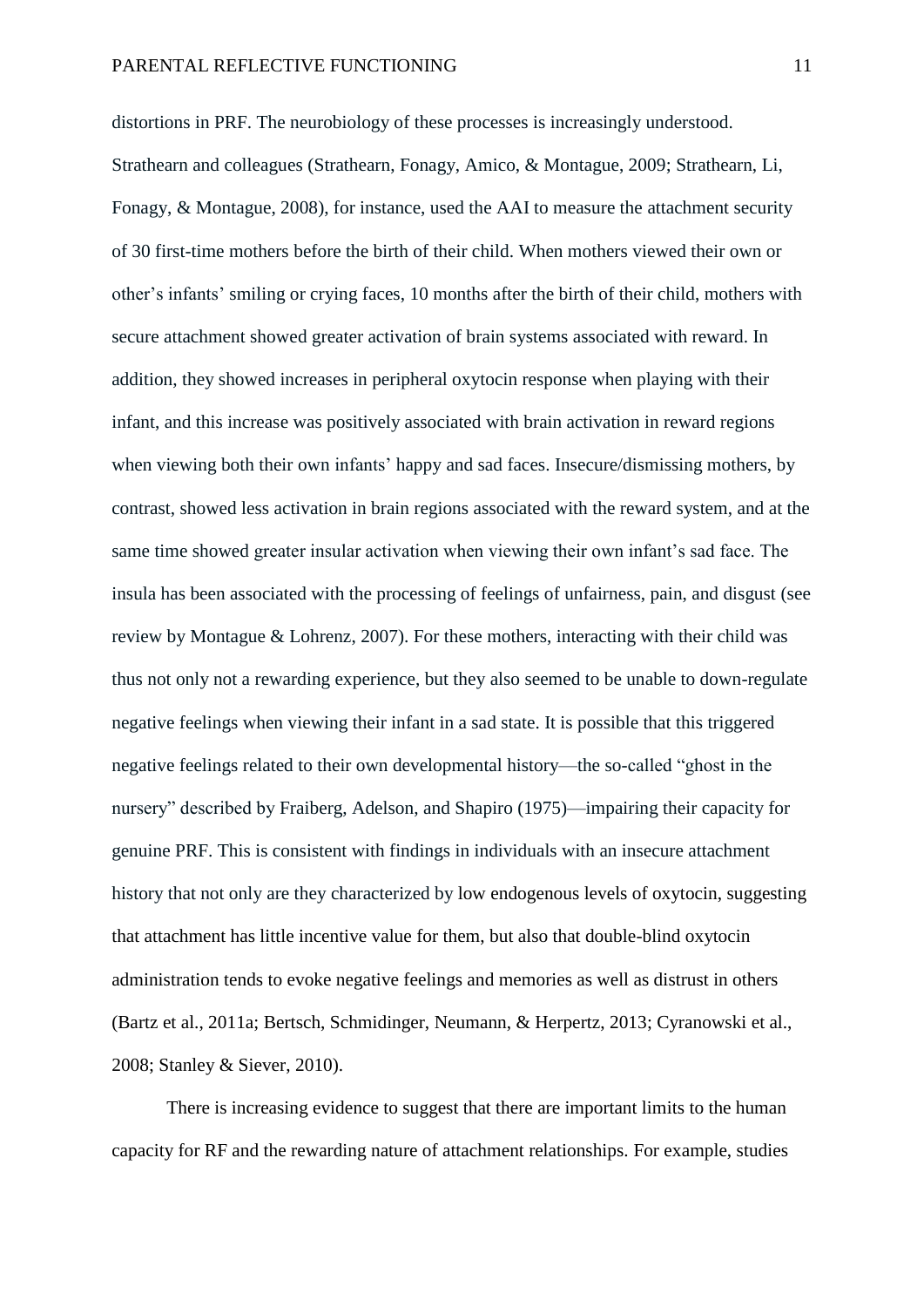have reported that, even in normal community individuals, double-blind oxytocin administration leads to increased levels of distrust, a hostile attribution bias, and decreased (instead of increased) cooperative behavior toward out-group members [\(Bartz et al., 2011b\)](#page-32-2). If further replicated, these findings would emphasize how both attachment and (parental) mentalizing are mainly limited to close attachment figures and affiliative behavior. Trust toward others and for mentalizing about others outside this "intimate circle" appear to be quite challenging for most individuals, which sheds an interesting light on the limits of the human capacity for caring, empathy, and solidarity.

Within the general neural network associated with the activation of (parental) RF, different sub-networks can be delineated, each underpinned by relatively distinct aspects of (parental) mentalizing. Mentalizing is not a unitary capacity; this has important implications for conceptualizing the role of PRF and impairments in this capacity. Mentalizing can be seen as organized along four dimensions [\(Choi-Kain & Gunderson, 2008;](#page-34-2) [Fonagy & Luyten, 2009;](#page-36-6) [Luyten et al., 2012b;](#page-40-0) [Meins et al., 2012\)](#page-41-2): (a) automatic/fast/parallel versus controlled/slow/serial mentalizing; (b) mentalizing with regard to self or to others; (c) mentalizing based on external or internal features (e.g., facial expression, posture, and speech patterns, versus a direct focus on thoughts, feelings, and beliefs) of self and others; and (d) cognitive versus affective mentalizing [\(Fonagy & Luyten, 2009;](#page-36-6) [Luyten et al., 2012b\)](#page-40-0). Different features of mentalizing are thus dissociable, and "good" mentalizing is characterized by a relative balance between these dimensions, whereas psychopathology is about specific imbalances in mentalizing; different psychiatric problems seem to be characterized by different imbalances and resulting mentalizing profiles.<sup>1</sup>

1

 $1$  From this description, it is clear that mentalizing is an umbrella concept, which encompasses related constructs such as empathy, mindfulness, and Theory of Mind (ToM) [\(Choi-Kain & Gunderson, 2008\)](#page-34-2). Empathy and ToM have originated from research traditions focusing on the capacity to mentalize about others. Mindfulness is more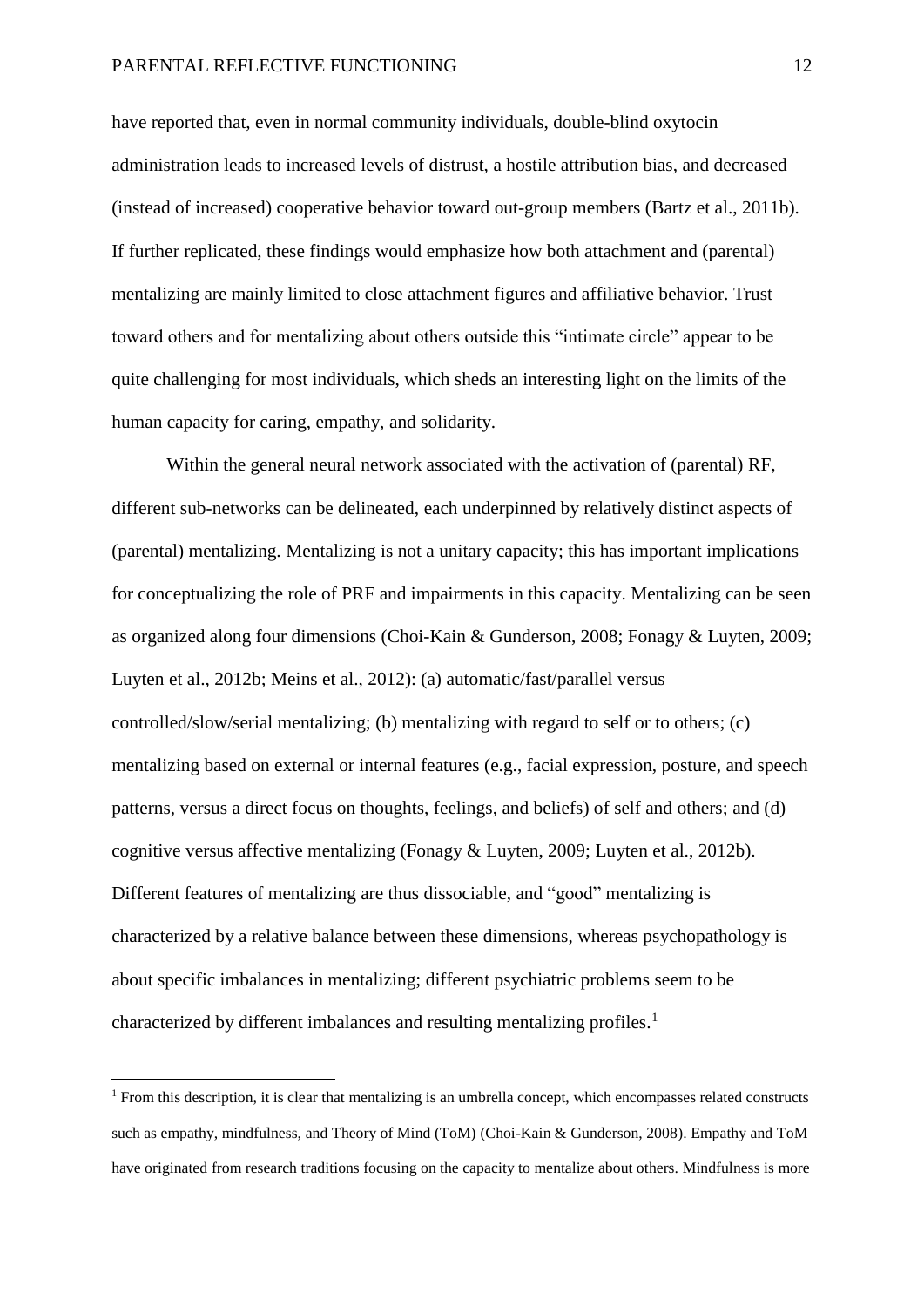The four dimensions underlying mentalizing seem to be underpinned by relatively distinct neurobiological systems [\(Luyten & Fonagy, 2015\)](#page-40-5). Automatic mentalizing appears to involve, relatively speaking, greater activation of the amygdala, basal ganglia, ventromedial PFC, lateral temporal cortex (LTC), and dorsal anterior cingulate cortex [\(Satpute &](#page-44-2)  [Lieberman, 2006\)](#page-44-2), brain areas that are primarily involved in threat detection and automatic modulation and processing of (social) information. Controlled mentalizing is more closely associated with the activation of the lateral and medial PFC, lateral and medial parietal cortices, medial temporal lobe, and rostral anterior cingulate cortex [\(Lieberman, 2007;](#page-39-3) [Satpute & Lieberman, 2006;](#page-44-2) [Uddin, Iacoboni, Lange, & Keenan, 2007\)](#page-48-1). Developmentally, automatic mentalizing appears to be an inborn, prewired capacity in humans, and may be fairly well established by the beginning of the second year of life [\(Baillargeon, Scott, & He,](#page-31-4)  [2010;](#page-31-4) [Kovacs et al., 2010\)](#page-39-0). More controlled mentalizing, by contrast, may be robust only in the fourth year of life [\(Carpendale & Lewis, 2006\)](#page-34-3) or even later, perhaps after age 8 [\(Gweon,](#page-38-3)  [Dodell-Feder, Bedny, & Saxe, 2012\)](#page-38-3); this is probably related to language acquisition [\(Beeghly & Cicchetti, 1994\)](#page-32-4) and the development of effortful control [\(Fonagy & Luyten,](#page-36-6)  [2009\)](#page-36-6).

Stress or arousal inhibits controlled mentalizing while facilitating automatic mentalizing. This switch has been thought to serve a clear evolutionary function: faster, parallel, and automatic mentalizing has a clear survival value [\(Arnsten, Mathew, Ubriani,](#page-31-5)  [Taylor, & Li, 1999;](#page-31-5) [Arnsten, 1998;](#page-31-6) [Mayes, 2000,](#page-41-3) [2006\)](#page-41-4). Yet, in the socially complex world, which often requires quite extensive "computational" power, reliance on automatic mentalizing is not always adaptive, as any parent confronted with a difficult baby, toddler, or

about the self (e.g., the capacity to attend to one's own internal mental states). Like empathy, mindfulness also primarily focuses on affective components of mentalizing, while ToM was at least initially considered to be about belief-desire reasoning, a more cognitive capacity.

**.**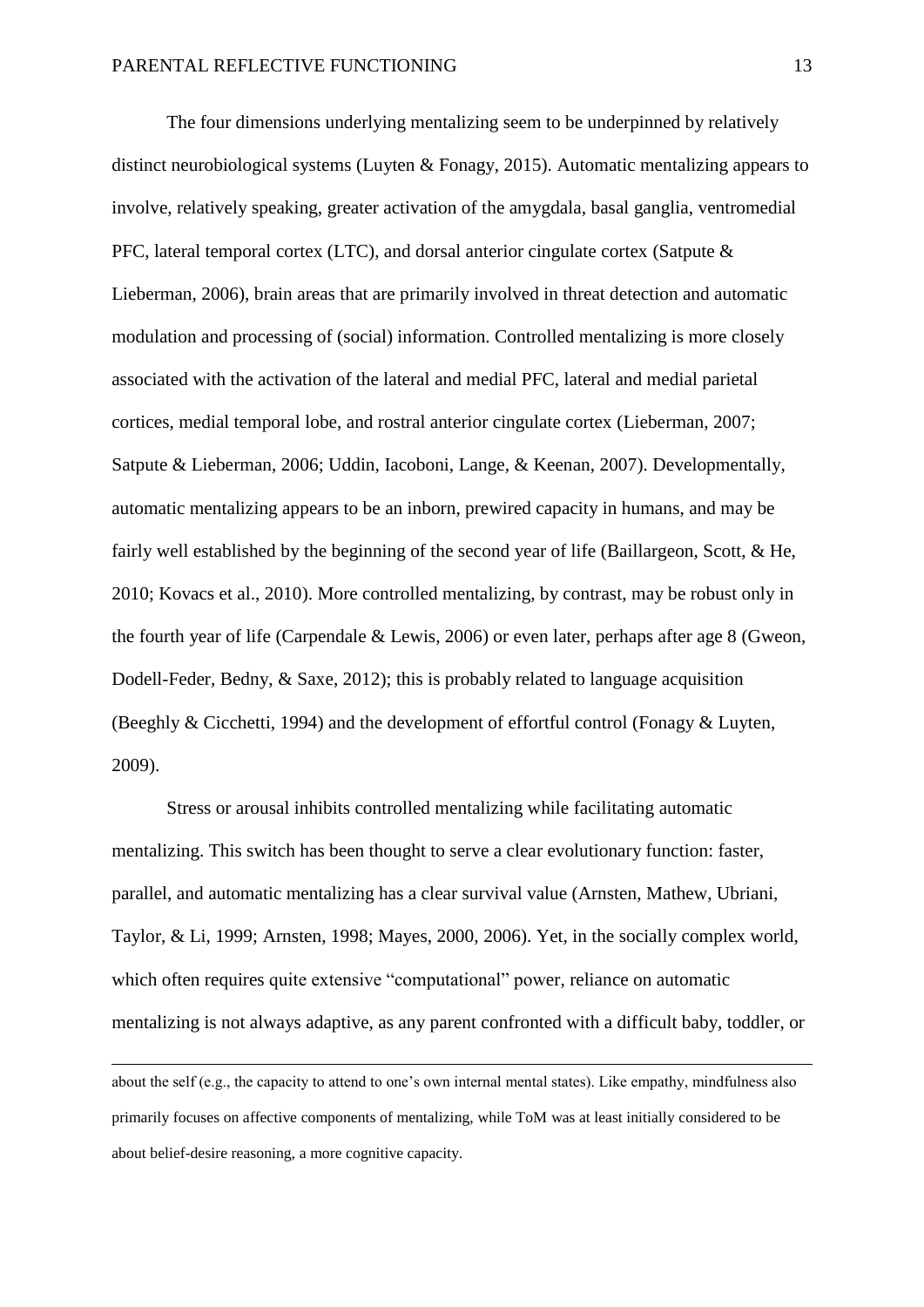adolescent can testify. This is particularly the case as automatic mentalizing tends to be dominated by nonreflective and biased assumptions about the self and others. Interestingly, again, research suggests that attachment security is generally related to the capacity to keep the controlled mentalizing system "online" for longer. A history of insecure attachment appears to have the opposite effect [\(Luyten & Fonagy, 2015\)](#page-40-5).

The distinction between *internally focused* and *externally focused* mentalizing is particularly important from a developmental point of view. Mentalizing based on external features of self and others involves a lateral frontotemporoparietal network (e.g., posterior superior temporal sulcus [pSTS] and temporal poles), which largely relies on fast and automatic processes. The medial frontoparietal network (e.g., medial PFC), which is involved in more serial and controlled reflection [\(Lieberman, 2007\)](#page-39-3), is primarily activated when there is a direct focus on internal mental states.

This may explain, at least in part, why many parents may struggle to make sense of the internal world of their babies, as they have to rely on external features, such as facial expression and gestures, before the infant is able to express internal mental states through language [\(Beebe et al., 2008;](#page-32-5) [Beebe et al., 2007\)](#page-32-6), and integrate this information with more controlled, reflective processes. This may carry the risk of self–other confusion, malevolent attributions, or a tendency to "give up" trying to figure out what their infant wants or needs. For these parents, things often change dramatically when their child acquires language and they can more fully rely on more internally based mentalizing to build a model of the mind of their child [\(Sharp & Fonagy, 2008\)](#page-45-0). Some parents, however, seem to have the opposite problem, and are less able to build more complex models of the mind of their infant once it grows older. Parent–infant interventions using video feedback [\(Beebe et al., 2008;](#page-32-5) [Slade,](#page-46-0)  [2005\)](#page-46-0) might be particularly helpful in this context, as they foster parents' ability to integrate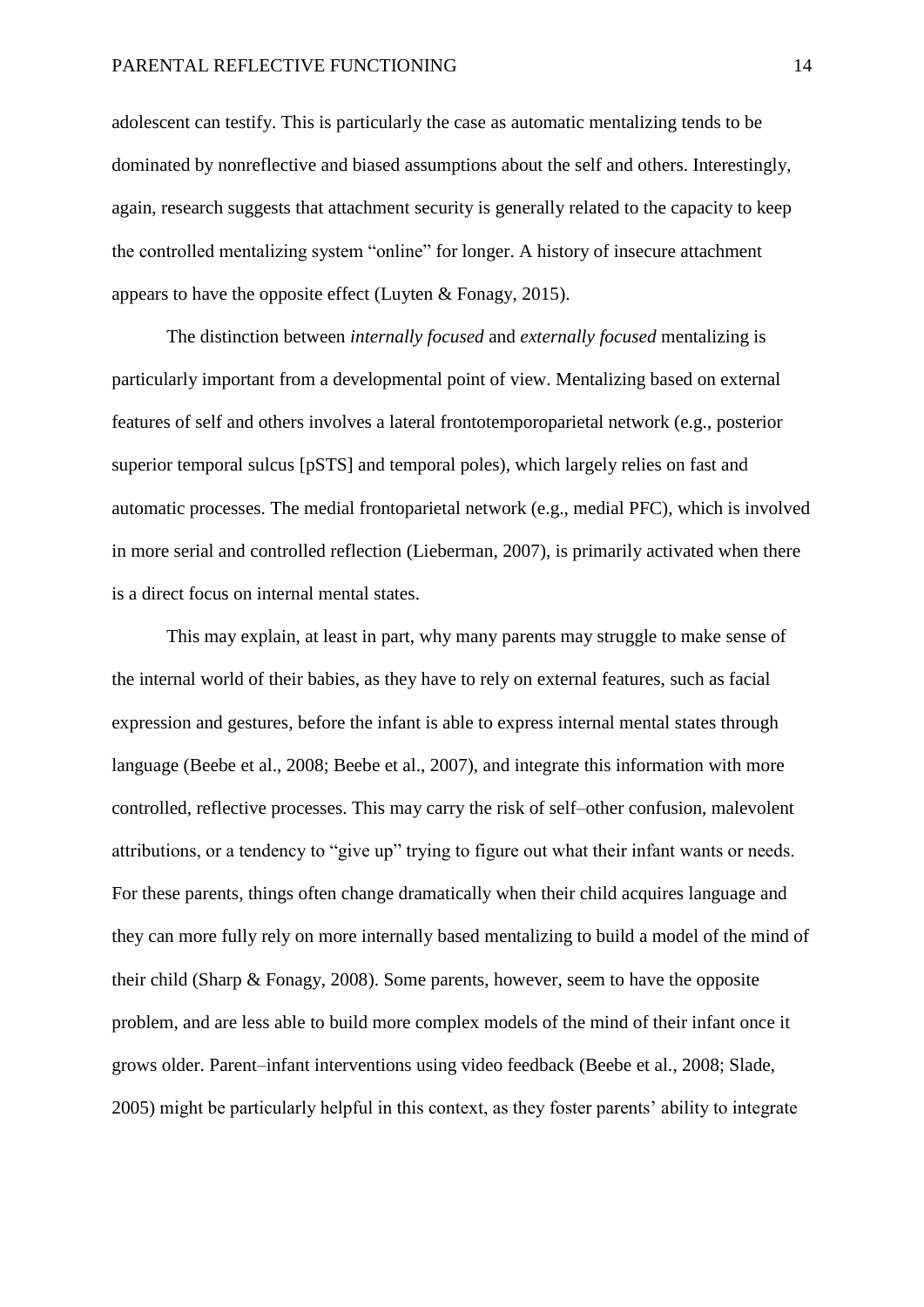externally and internally directed mentalizing in the presence of a therapist who actively helps them to develop this capacity in relation to their own child.

With regard to the self–other dimension, neuroscienctific studies have consistently suggested that a shared network, consisting of the medial PFC, temporal poles, and the pSTS/TPJ in the LTC [\(Frith & Frith, 2006;](#page-37-5) [Lieberman, 2007;](#page-39-3) [Uddin et al., 2007;](#page-48-1) [Van](#page-49-0)  [Overwalle, 2009;](#page-49-0) [Van Overwalle & Baetens, 2009\)](#page-49-1), is activated whenever people reflect on themselves and others. This overlap in neural circuits may not only help to explain the common difficulty in developing a solid and stable sense of self (which can be observed in a more pronounced form in many types of psychopathology), but also the tendency to confuse one's own mental states with those of others and vice versa, and thus to misunderstand and misread each other.

This tendency, which seems to lie at the core of many problems between parents and their infants, is facilitated by the fact that two neural systems appear to be involved in how people get to know their own mental states and those of others. The first system, called a *shared representation* (SR) system by Ripoll et al. [Ripoll, Snyder, Steele, and Siever \(2013\),](#page-43-2) largely relies on automatic empathic processing of others' mental states, through the activation of a mirror-neuron system to understand actions of others and the visceromotor system to understand emotions in others [\(Lombardo et al., 2010\)](#page-40-4). The SR system involves the amygdala, inferior frontal gyrus, inferior parietal lobule (both of these zones are rich in mirror neurons; [Bernhardt & Singer, 2012;](#page-32-7) [Van Overwalle & Baetens, 2009\)](#page-49-1), anterior insula, and (dorsal) anterior cingulate cortex (activated in both observed and felt pain). Although the SR system helps people to understand how others feel and think, there is a constant risk of emotional contagion or of confusion of the mental states of self and others ("Is it me who is feeling sad, or the other person?"). Hence, there is the need for a more serial, controlled *mental state attribution* (MSA) system, which seems to have evolved more recently, and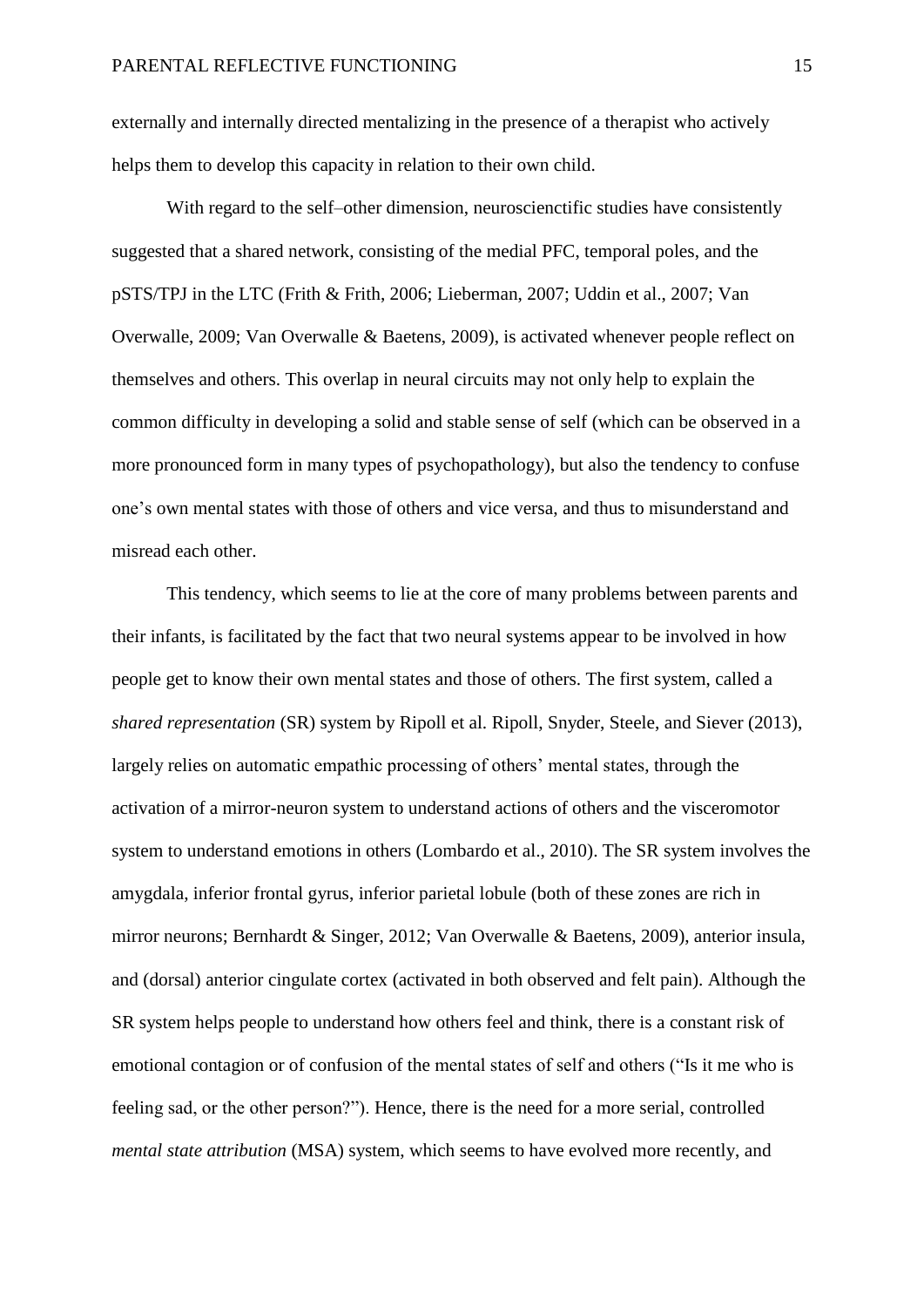which relies more on symbolic and abstract processing. The MSA system engages a cortical midline system consisting of the ventromedial and dorsomedial PFC, the TPJ, and the medial temporal pole [\(Lieberman, 2007;](#page-39-3) [Uddin et al., 2007\)](#page-48-1). Particularly for parents of young infants, it is often difficult to strike a balance between the SR and MSA systems in the absence of language as a means of communication ("Is she now really calm and asleep, or is she so ill that she can't move any longer and should we perhaps take her to see a doctor?"). Who is feeling what? Both traditional [\(Klein, 1975;](#page-39-5) [Winnicott, 1956\)](#page-49-2) and contemporary [\(Leckman et al., 2007;](#page-39-2) [Leckman et al., 1999\)](#page-39-6) psychodynamic thinking have amply demonstrated the level of preoccupation parents often have with their infant, which increases the risk of self–other conflation and the obsessive defense mechanisms and coping strategies this may activate. However, in later developmental stages there remains a constant threat of conflating one's own experience with that of one's child ("There is no way she is going to wear that dress to go out. What is she thinking?"). Both excessive mentalizing and hypomentalizing on the part of the parent may follow, which often tend to spiral out of control as poor mentalizing by the parent stimulates similarly poor mentalizing in the child, leading to vicious cycles characterized by increasing arousal and resulting lapses in mentalizing, miscommunication, and conflict.

Mentalizing, finally, is about the integration of *cognition* and *affect*. Again, finding a good balance between the two is often challenging, particularly for parents. Whereas some parents may have a tendency to be overly cognitive and rational about parenting and their child, and may be unable to attune themselves to the emotional world of their child, other parents may be easily overwhelmed by affect. These types of imbalance may be variously experienced by the child as confusing, overly distant, uncaring, or intrusive. However, what these experiences have in common is that the child does not feel understood, validated, and recognized as an agent, as someone with their own thoughts, feelings, wishes, and desires.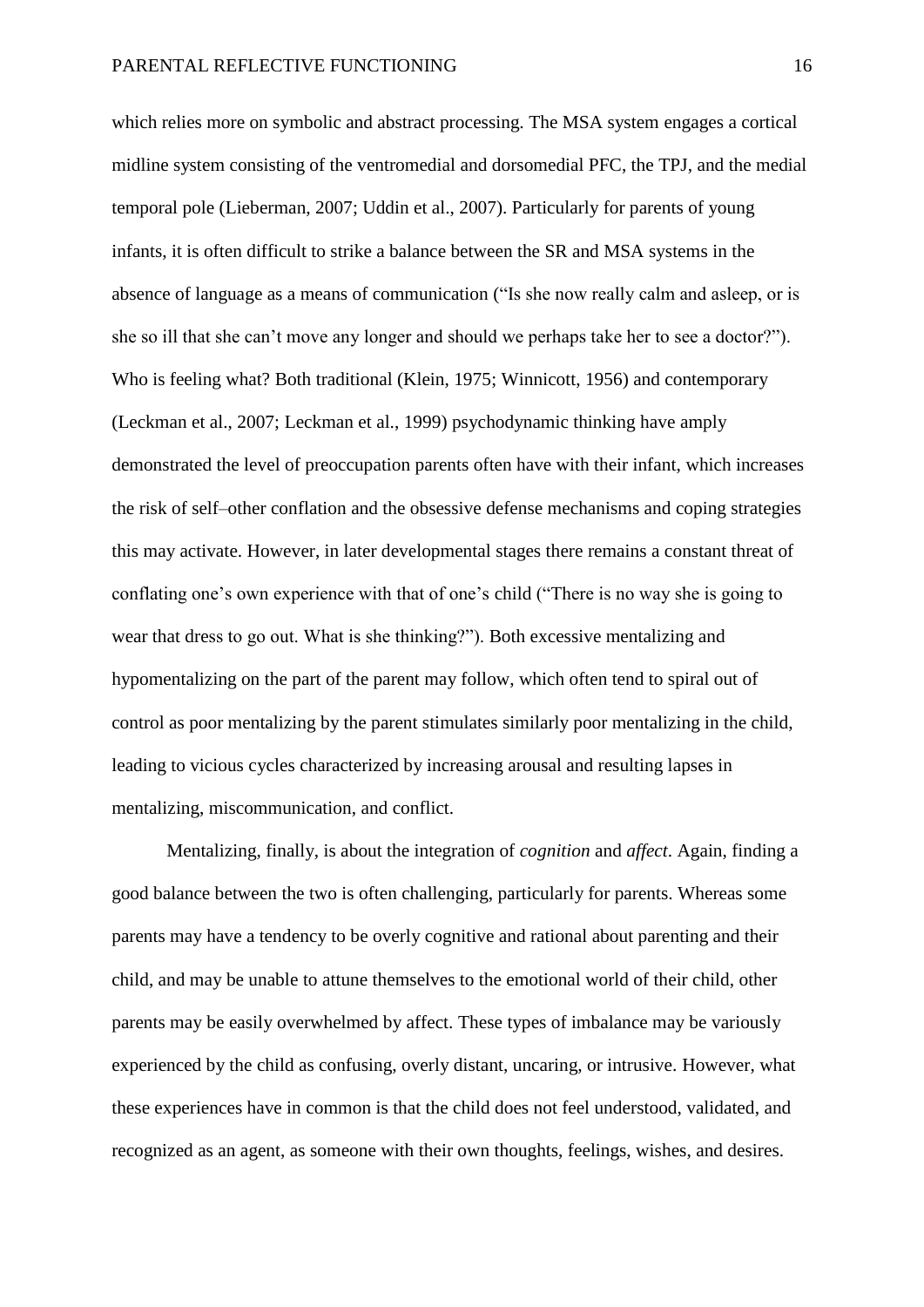This is often an extremely painful experience for children, and may be at the core of the experience of emotional abuse and neglect.

More cognitive mentalizing engages several areas in the PFC, involving more abstract, serial, and controlled processes. In contrast, mentalizing affect primarily engages the ventromedial PFC, which thus may play a crucial role in integrating cognitive knowledge, such as belief-desire reasoning [\(Rochat & Striano, 1999\)](#page-44-3), with affective input.

## **The Multidimensional Nature of Parental Reflective Functioning**

Narrative-based measures of (parental) RF, such as the RFS [\(Fonagy et al., 1998\)](#page-37-1) as scored on the AAI [\(George et al., 1985\)](#page-37-0) or the PDI [\(Slade et al., 2004\)](#page-46-2), and observer-rated measures of this concept, such as the MMM scale [\(Meins & Fernyhough, 2006\)](#page-41-5), yield a single score of (parental) RF. However, it quickly became clear that such a single overall score fails to capture the complexity and multidimensionality of (parental) RF. [Taubner et al.](#page-48-2)  (2013), for instance, showed that each question probing specifically for RF in the AAI (i.e., demand questions) is incrementally predictive of the total RF score. With regard to PRF, Meins and colleagues [\(Arnott & Meins, 2007;](#page-31-3) [Meins et al., 2012\)](#page-41-2) showed the importance of differentiation between appropriate mind-related comments made by mothers while playing with their infant and inappropriate, nonattuned mind-related comments. While the former type of comments were longitudinally related to secure attachment, the latter were not.

Work using the Parental Reflective Functioning Questionnaire (PRFQ), a brief and easy-to-administer screening tool for assessing PRF, provides further evidence for the complexity and multidimensionality of PRF [\(Luyten et al., 2009\)](#page-40-6). The PRFQ is an 18-item self-report questionnaire primarily intended for use with parents of children aged 0–5 years. Parents are asked to score items tapping into various aspects of PRF on a 7-point Likert scale,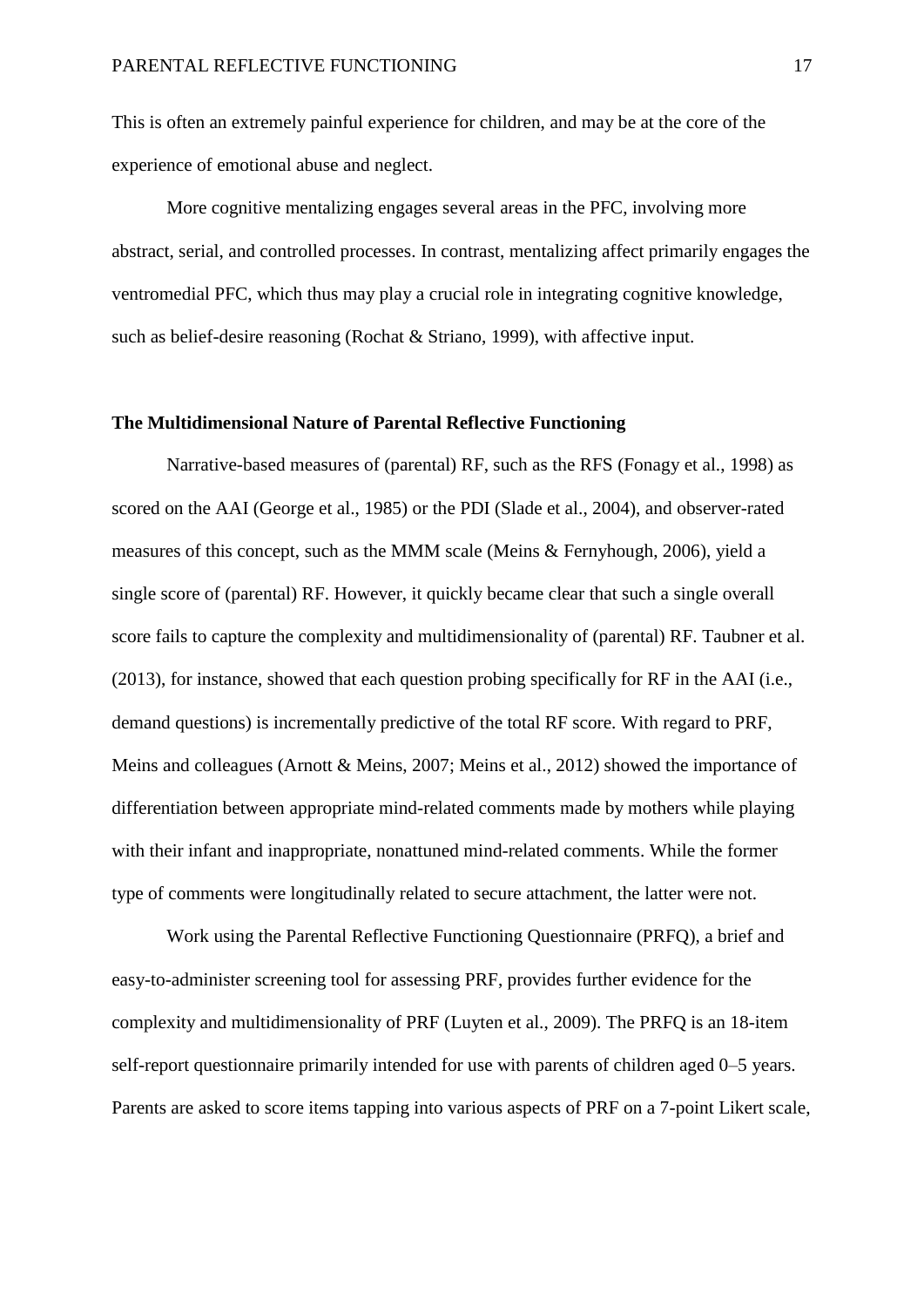Based on both exploratory and confirmatory factor analyses, three theoretically consistent and clinically meaningful factors have been identified, each comprising six items [\(Luyten, Mayes, Nijssens, & Fonagy, 2016\)](#page-40-7): (1) *prementalizing modes* (PM), which assesses a nonmentalizing stance that is often characteristic of parents with (severe) impairments in PRF (e.g., "My child cries around strangers to embarrass me"). Items reflect the repudiation of or defense against mentalization (i.e., the inability to enter into the subjective world of the child), characterized by the tendency to make maladaptive and malevolent attributions about their child; (2) *certainty of mental states* (CMS), which assesses the parent's ability to recognize the opacity of mental states. High scores on this scale reflect being overly certain (i.e., no recognition of the opacity of mental states, characterized by intrusive mentalizing or hypermentalizing), while low scores reflect a stance characterized by being overly uncertain (i.e., an almost complete lack of certainty about the child's mind, characterized by hypomentalizing) about the mental states of the child (e.g., "I always know what my child wants"); (3) *interest and curiosity in mental states* (IC), with items that reflect an active curiosity about and willingness to understand the mental states of the child (e.g., "I like to think about the reasons behind the way my child behaves and feels"). Very high levels of IC may reflect intrusive hypermentalizing, whereas very low levels of IC may reflect an absence of interest in the child's mental states.

[Luyten et al. \(2016\)](#page-40-7) reported three studies that provided initial evidence for the reliability and validity of the PRFQ as a brief multidimensional measure of PRF. The three subscales had good internal consistency, were not or only modestly related to demographic features, and were generally related in theoretically expected ways to parental attachment dimensions, emotional availability, parenting stress, and infant attachment status in the SSP.

Rutherford and colleagues [\(Rutherford, Booth, Luyten, Bridgett, & Mayes, 2015;](#page-44-4) [Rutherford, Goldberg, Luyten, Bridgett, & Mayes, 2013\)](#page-44-5) investigated the associations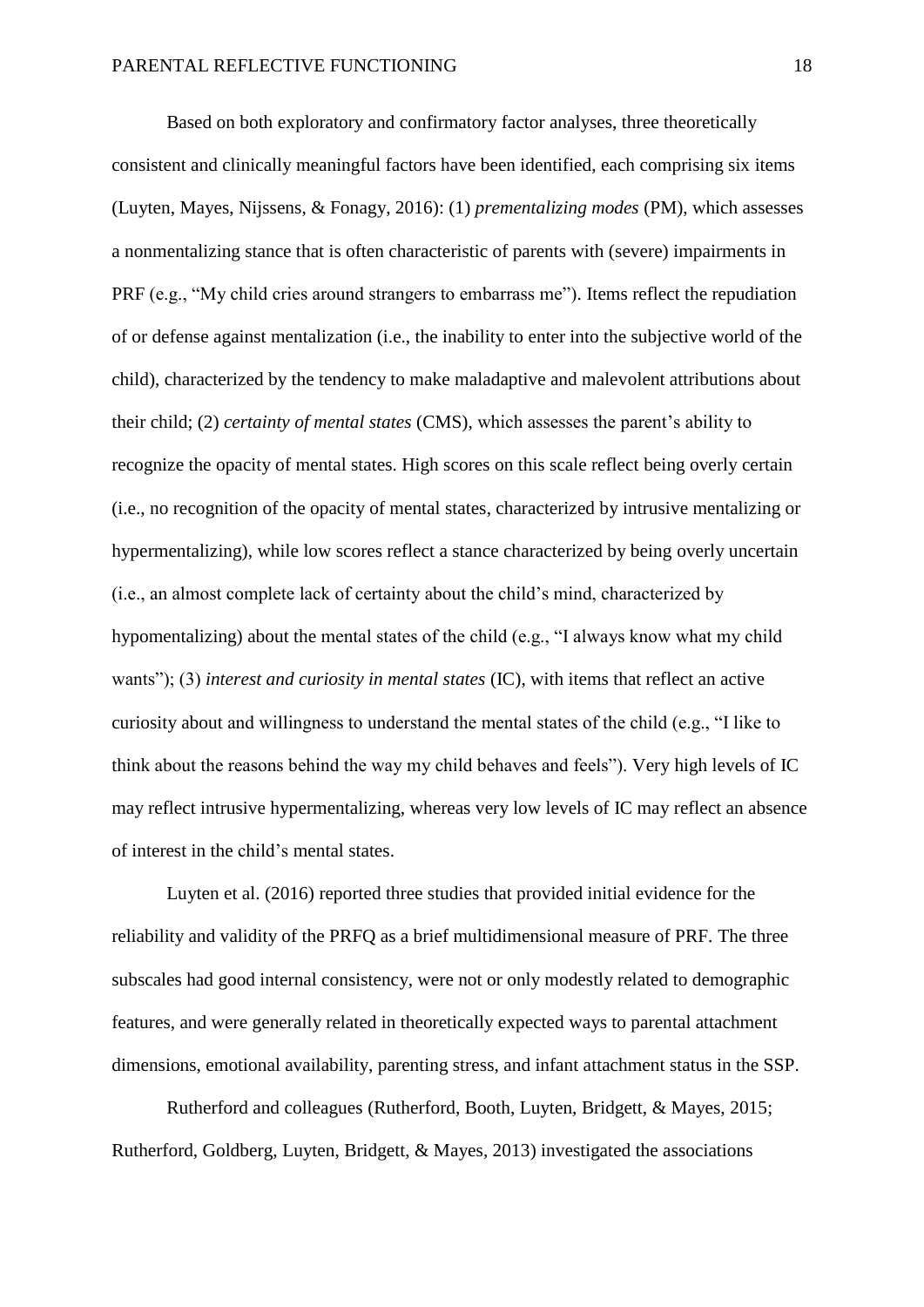between various dimensions of the PRF dimensions as measured by the PRFQ and different measures of distress tolerance. In a pilot study [\(Rutherford et al., 2013\)](#page-44-5), 21 mothers with children up to 2 years of age were asked to soothe a lifelike baby simulator (BSIM) that was inconsolable, crying for a fixed time period unless the mother chose to stop the interaction. Results showed that higher levels of IC were related to increased tolerance of infant distress (i.e., longer persistence times with the BSIM). Indeed, IC, or the willingness of the parent to reflect on and understand the child's expressed behavior in terms of mental states, is thought to help the parent in regulating and interpreting their own mental states when faced with an dysregulated, distressed infant, and subsequently to adequately respond to the infant's affective signals [\(Slade, 2005\)](#page-46-0). Interestingly, in this study, PRF was not related to distress tolerance more generally [\(based on persistence times on a non-parent distress tolerance task,](#page-39-7)  [the PASAT-C; Lejuez, Kahler, & Brown, 2003\)](#page-39-7), suggesting that PRF may reflect specific persistence behaviors in parenting contexts and not persistence capacities per se [\(Rutherford](#page-44-5)  [et al., 2013\)](#page-44-5). In a second study, [Rutherford et al. \(2015\)](#page-44-4) aimed to replicate and extend the findings from the pilot study in a larger sample of 59 mothers with infants aged 3–10 months, using multiple measures of distress tolerance and an extensive examination of peripheral physiology (i.e., blood pressure and heart rate) before and after the BSIM interaction. PRF was investigated in relation to a self-report measure of distress tolerance [\(the Distress](#page-45-3)  [Tolerance Scale` \(DTS\), which assesses an individual's perception of their \(emotional\)](#page-45-3)  [distress tolerance; Simons & Gaher, 2005\)](#page-45-3) as well as two behavioral distress tolerance tasks (the BSIM and the PASAT-C). Results showed that in this sample, PM was negatively associated with tolerance of distress on the self-report measure (DTS) and with the parentingrelated behavioral measure (BSIM), but not with the general behavioral measure (PASAT-C) of distress tolerance. Higher levels of PM were associated with a decrease in the mother's ability to tolerate distress. Interestingly, while the earlier study of this group in older infants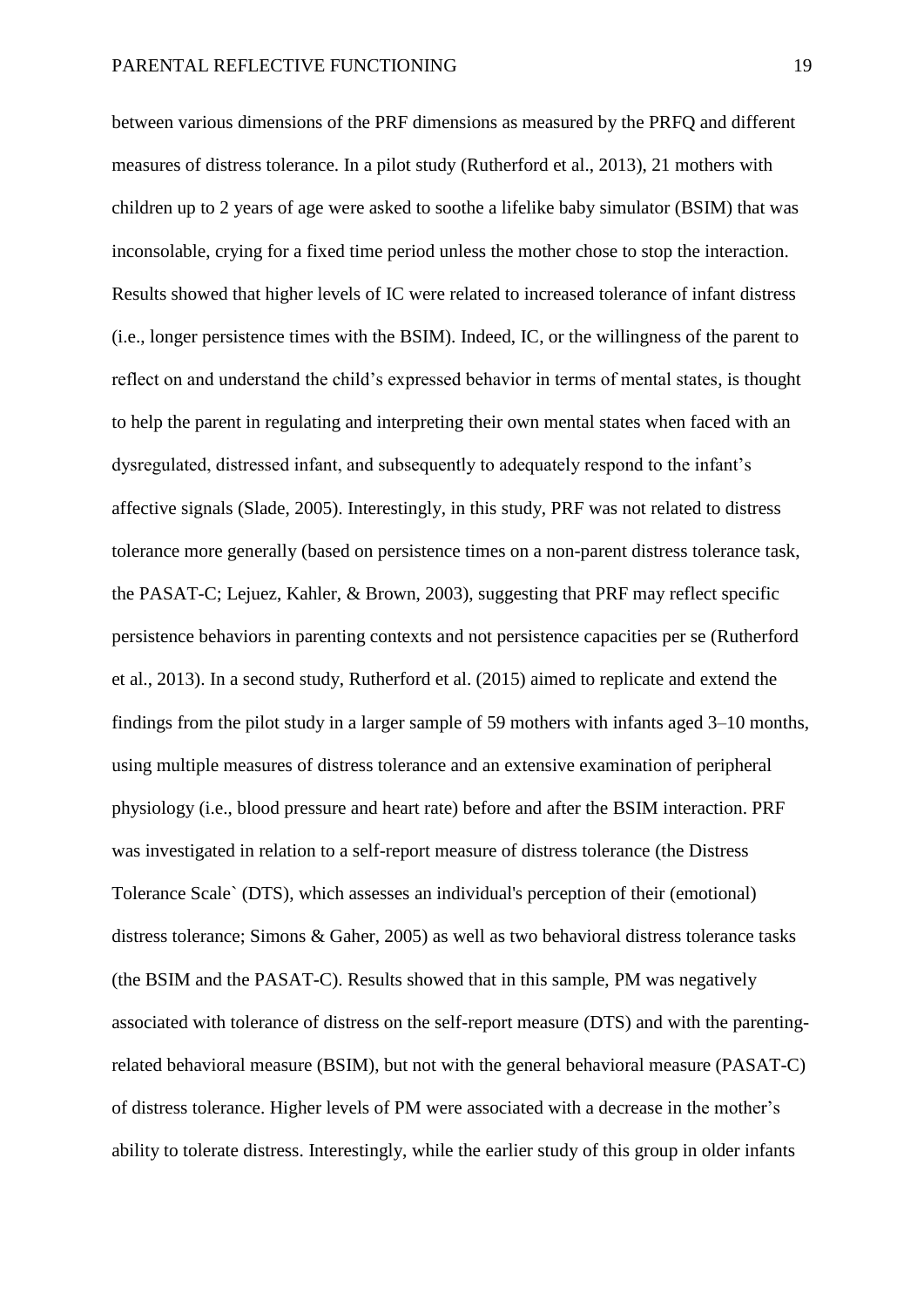found that IC was associated with distress tolerance [\(Rutherford et al., 2013\)](#page-44-5), the latter study suggested the importance of PM [\(Rutherford et al., 2015\)](#page-44-4). It is possible that the relationship between PRF and distress tolerance, and the impact of the different dimensions of PRF, might vary across the postpartum period. Specifically, parents of infants might be particularly prone to misreading and misinterpreting their infant's mental states, which may be associated with less distress tolerance [\(Rutherford et al., 2015\)](#page-44-4). When children are older, the lack of genuine and interest and curiosity in the child's mental states may give rise to more distress tolerance. Yet, more research is needed to replicate these findings, particularly given the small sample size of the first study.

Nijssens and colleagues [\(Nijssens, Bleys, Casalin, Vliegen, & Luyten, 2016a;](#page-42-4) [Nijssens, Vliegen, & Luyten, 2016b\)](#page-42-5) investigated the role of PRF in the relationship between parental attachment dimensions (i.e., attachment anxiety and avoidance) and both parent and child features in a 1-year longitudinal study of 53 biological first-time parental couples and their 8- to 12-month-old infants. The first study [\(Nijssens et al., 2016a\)](#page-42-4) showed that PM mediated as well as moderated the relationship between attachment anxiety and avoidance as measured by the Experiences in Close Relationships Questionnaire Revised [\(ECR-R; Fraley,](#page-37-6)  [Waller, & Brennan, 2000\)](#page-37-6) and parenting stress as measured by the four parent subscales of the Parenting Stress Index [\(PSI; Abidin, 1995\)](#page-31-7), that is, feeling competent as a parent, role restrictions associated with being a parent, feelings of social isolation, and quality of the marital relationship. More specifically, PM fully mediated the relationship between attachment anxiety and the PSI subscales quality of marital relationship, role restrictions, and social isolation. Further, PM partially mediated the relationship between both parental attachment anxiety and avoidance and the fourth dimension of parental stress, parental competence. In addition, PM moderated the relationship between attachment anxiety and avoidance and the marital relationship quality subscale of the PSI. In both mothers and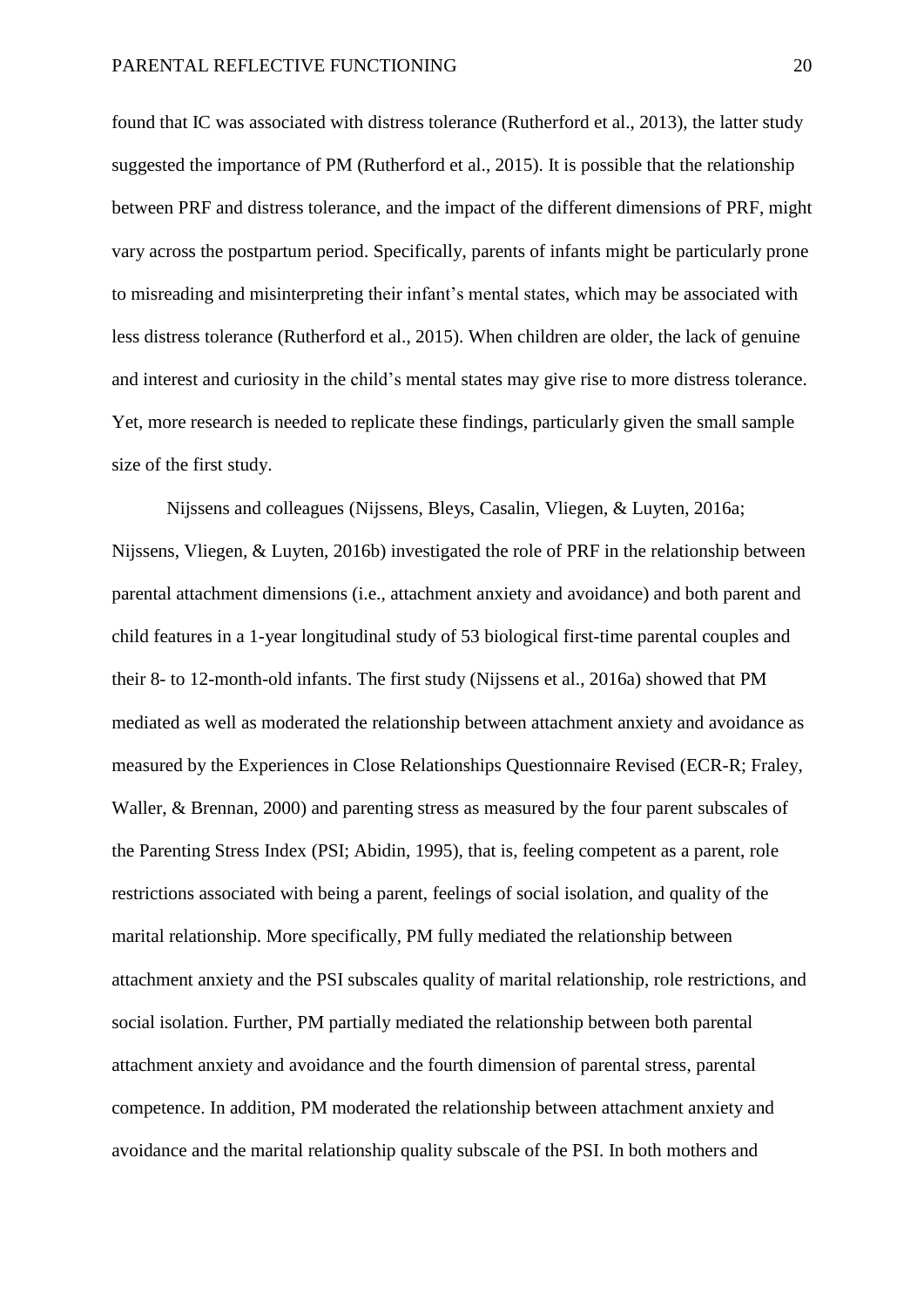fathers, PM moderated the relationship between attachment avoidance and the marital relationship quality subscale, with low levels of attachment avoidance leading to lower marital relationship stress, but only at low levels of PM, and these results were different for mothers and fathers. With regard to attachment anxiety, gender differences appeared: lower levels of maternal attachment anxiety were negatively related to the marital relationship quality subscale, but only at low levels of PM; in contrast, higher levels of paternal attachment anxiety were positively associated with higher marital relationship stress, and lower levels of attachment anxiety with lower marital relationship stress, but only at high levels of PM.

The second study [\(Nijssens et al., 2016b\)](#page-42-5) also revealed mediation and moderation effects of PM in the relationship between parental attachment and the child's socialemotional development as assessed as assessed by the Ages and Stages Questionnaires [\(ASQ;](#page-34-4)  [Bricker & Squires, 1999\)](#page-34-4) and the Brief Infant-Toddler Social and Emotional Assessment [\(BITSEA; Briggs-Gowan & Carter, 2002\)](#page-34-5). More specifically, PM explained in part the relationship between parental attachment dimensions and child social-emotional competences and problems. It also moderated the relationship between parental attachment dimensions and child social-emotional capacities, in that low levels of attachment anxiety and avoidance were associated with higher child social-emotional skills, but only at low levels of PM. These results indicate that the PM dimension of PRF in particular seems to be related to higher levels of parenting stress and lower levels of child social-emotional development, even in samples of normally developing children.

Taken together, these findings [\(Arnott & Meins, 2007;](#page-31-3) [Berthelot et al., 2015;](#page-33-4) [Huth-](#page-38-4)[Bocks, Muzik, Beeghly, Earls, & Stacks, 2014;](#page-38-4) [Slade et al., 2005a\)](#page-46-3) provide some preliminary evidence for PRF being a multidimensional construct, with each of the dimensions tapping into different features of parental psychological functioning.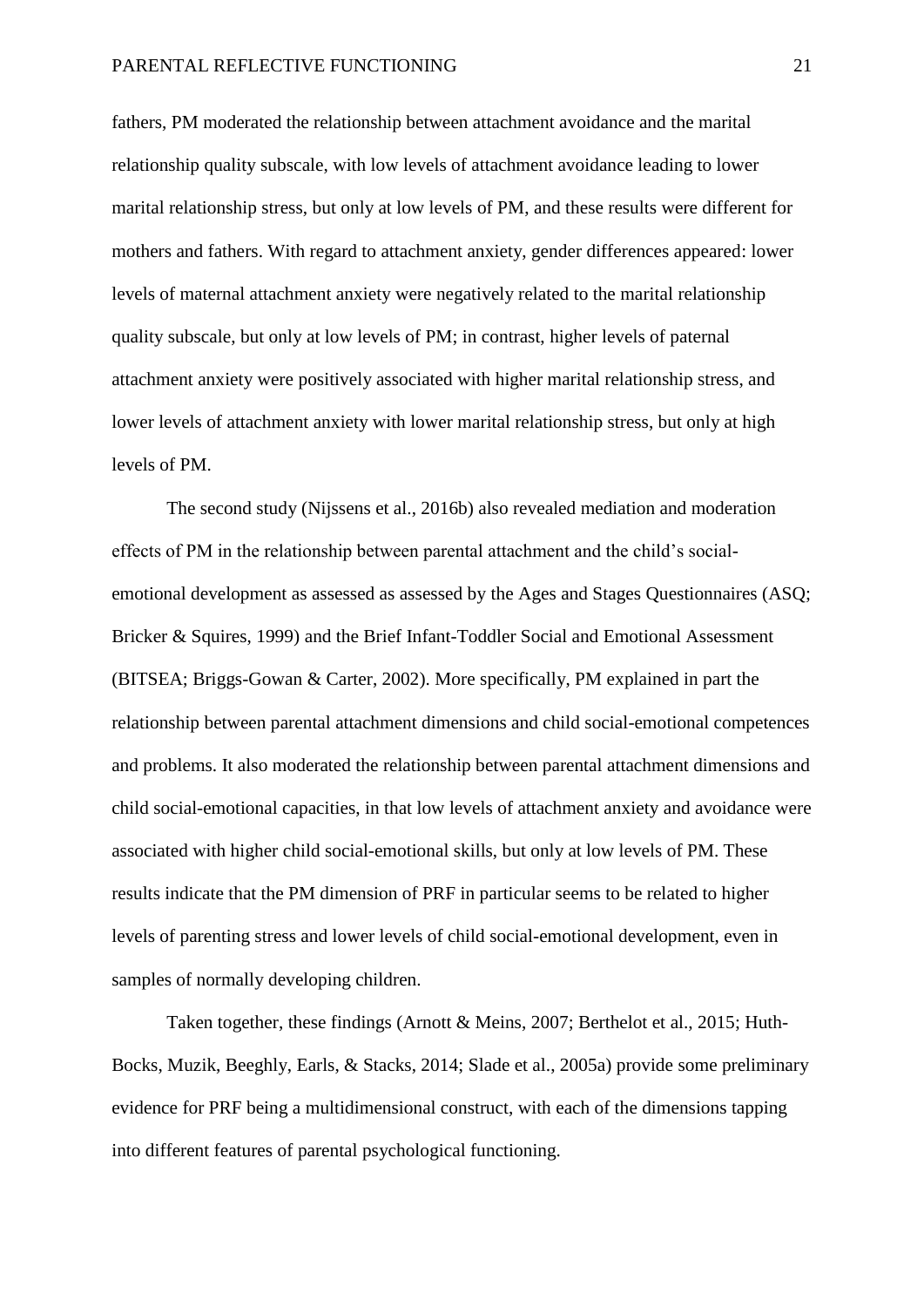Recently, a prenatal version of the PRFQ (the P-PRFQ) was developed to assess PRF in the peripartum period [\(Pajulo et al., 2015\)](#page-43-3). Both exploratory and confirmatory factor analyses yielded three dimensions of PRF, namely: (1) recognition of the opacity of mental states; (2) reflecting on the fetus; and (3) acknowledgment of the dynamic nature of mental states. The reliability and validity of the P-PRFQ was investigated in a large cohort of 600 couples as part of the FinnBrain Birth Cohort Study. Results showed that prenatal PRF as assessed with the total P-PRFQ scale, as well as the separate dimensions of the P-PRFQ, were highly associated with interview-based prenatal PRF as coded on the Pregnancy Interview [\(Slade, Patterson, & Miller, 2007\)](#page-46-4).

# **Trauma-Specific Parental ReflectiveFunctioning**

Given the growing evidence that PRF is a multidimensional construct, with different dimensions tapping into different developmental outcomes, and different (interpersonal) situations eliciting different aspects of RF or PRF, it is important to investigate the role of RF and PRF in specific contexts and within different samples to shed further light on the intergenerational transmission of psychopathology. In this regard, the transition to parenthood is thought to be an important period. This transition requires a reorganization of the parent's identity, including gaining a new balance between autonomy and dependency, which can be accompanied by a considerable amount of distress [\(Blatt, 2008\)](#page-33-5). In addition, this transitional phase is thought to remind the parent of his/her own childhood experiences, and reactivates the representations of his/her own parents [\(Fraiberg et al., 1975\)](#page-37-4). Especially for parents with a history of childhood abuse and neglect (CA&N), this can be a harsh and stressful experience, leaving them at risk for the intergenerational transmission of trauma and attachment insecurities [\(Madigan et al., 2006;](#page-41-6) [van Ijzendoorn, Schuengel, & Bakermans-](#page-48-3)[Kranenburg, 1999\)](#page-48-3). Indeed, recent research has shown high concordance (70%) in attachment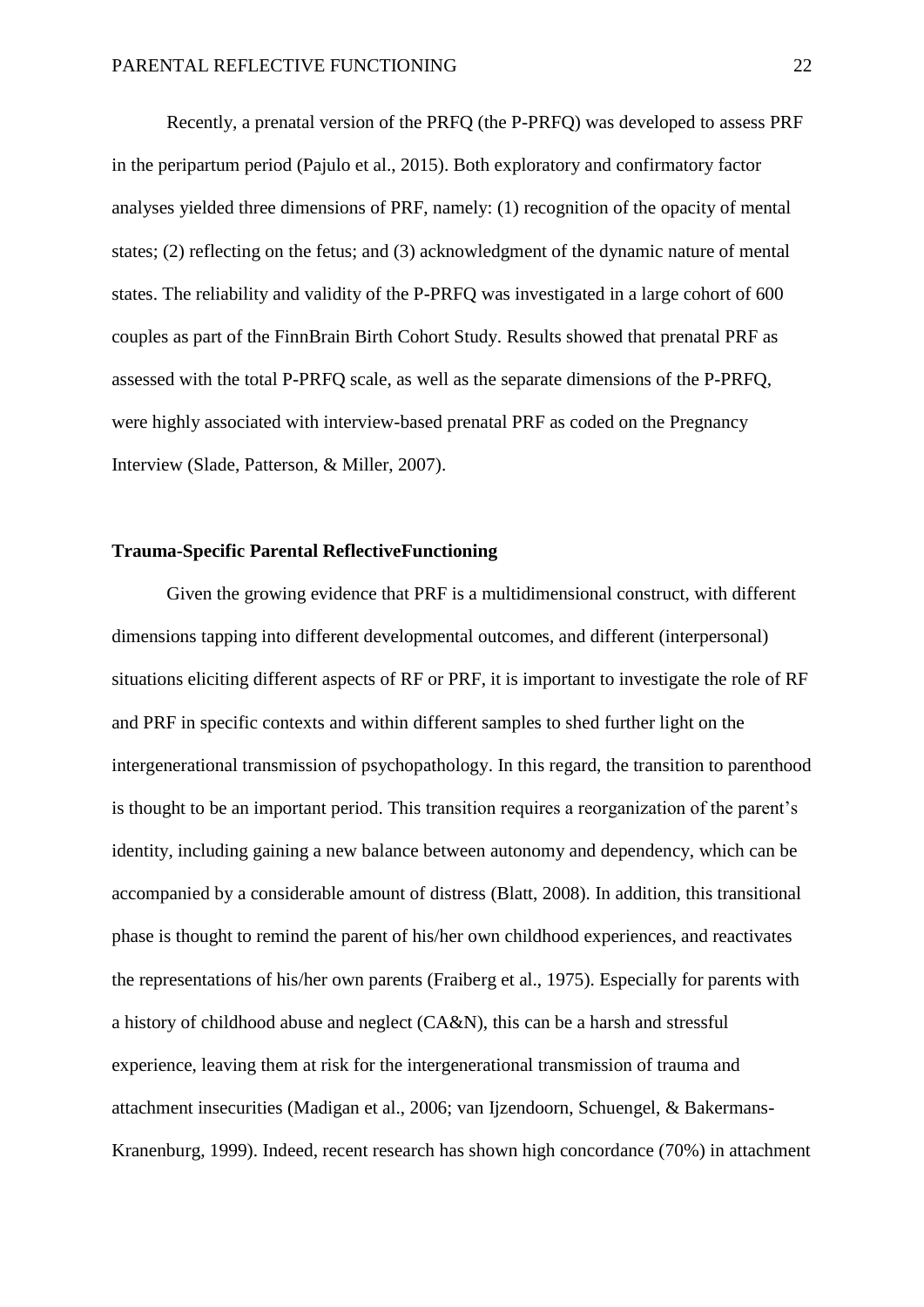classifications among mothers with CA&N and their infants, with the majority of these infants being classified as insecure (83%) and almost half as disorganized (44%) [\(Berthelot et](#page-33-4)  [al., 2015\)](#page-33-4). However, CA&N is not necessarily associated with insecure attachment or the development of psychopathology in the parent [\(Ensink, Berthelot, Bernazzani, Normandin, &](#page-35-2)  [Fonagy, 2014;](#page-35-2) [Stovall-McClough, Cloitre, & McClough, 2008\)](#page-47-5). RF could be a key construct explaining the difference between adults with CA&N who develop insecure attachment and/or psychopathology in reaction to early maltreatment, and those who do not. Furthermore, impairments in the parent's RF—and particularly PRF—are thought to be important and useful indicators of risk for the infant's developing attachment style [\(Arnott &](#page-31-3)  [Meins, 2007;](#page-31-3) [Fonagy et al., 1991;](#page-36-5) [Fonagy & Target, 2005;](#page-37-7) [Grienenberger et al., 2005;](#page-38-0) [Meins,](#page-41-7)  [2013;](#page-41-7) [Meins et al., 2001;](#page-41-0) [Slade et al., 2005a\)](#page-46-3), and more specifically for the intergenerational transmission of trauma and attachment [\(Katznelson, 2014\)](#page-38-5). Indeed, parental attachment security has been shown to be related to PRF in mothers who suffered from deprivation and trauma in early life. For example, [Huth-Bocks et al. \(2014\)](#page-38-4) showed that attachment security as assessed by the Attachment Script Assessment [\(Waters & Rodrigues-Doolabh, 2004\)](#page-49-3) was positively associated with PRF as assessed by the PDI in a sample of 115 mothers who were oversampled for CA&N. [Schechter et al. \(2005\)](#page-44-6) showed that balanced classifications of mental representations (i.e., secure attachment) were significantly related to PRF, both measured on the Working Model of the Child Interview [\(WMCI; Zeanah et al., 1993\)](#page-49-4), in 41 mothers with a history of violent trauma. In turn, RF and PRF in maltreated mothers have been shown to be related to infant attachment. For example, higher levels of RF as coded by the RFS on the AAI in mothers with CA&N were associated with attachment security in their children as evaluated by the SSP, whereas low levels of RF were associated with infant attachment insecurity [\(Fonagy, 1993;](#page-35-3) [Fonagy, Steele, Steele, Higgitt, & Target, 1994\)](#page-36-7). Similarly, [Stacks et al. \(2014\)](#page-47-6) found that, among a socioeconomically diverse sample of 83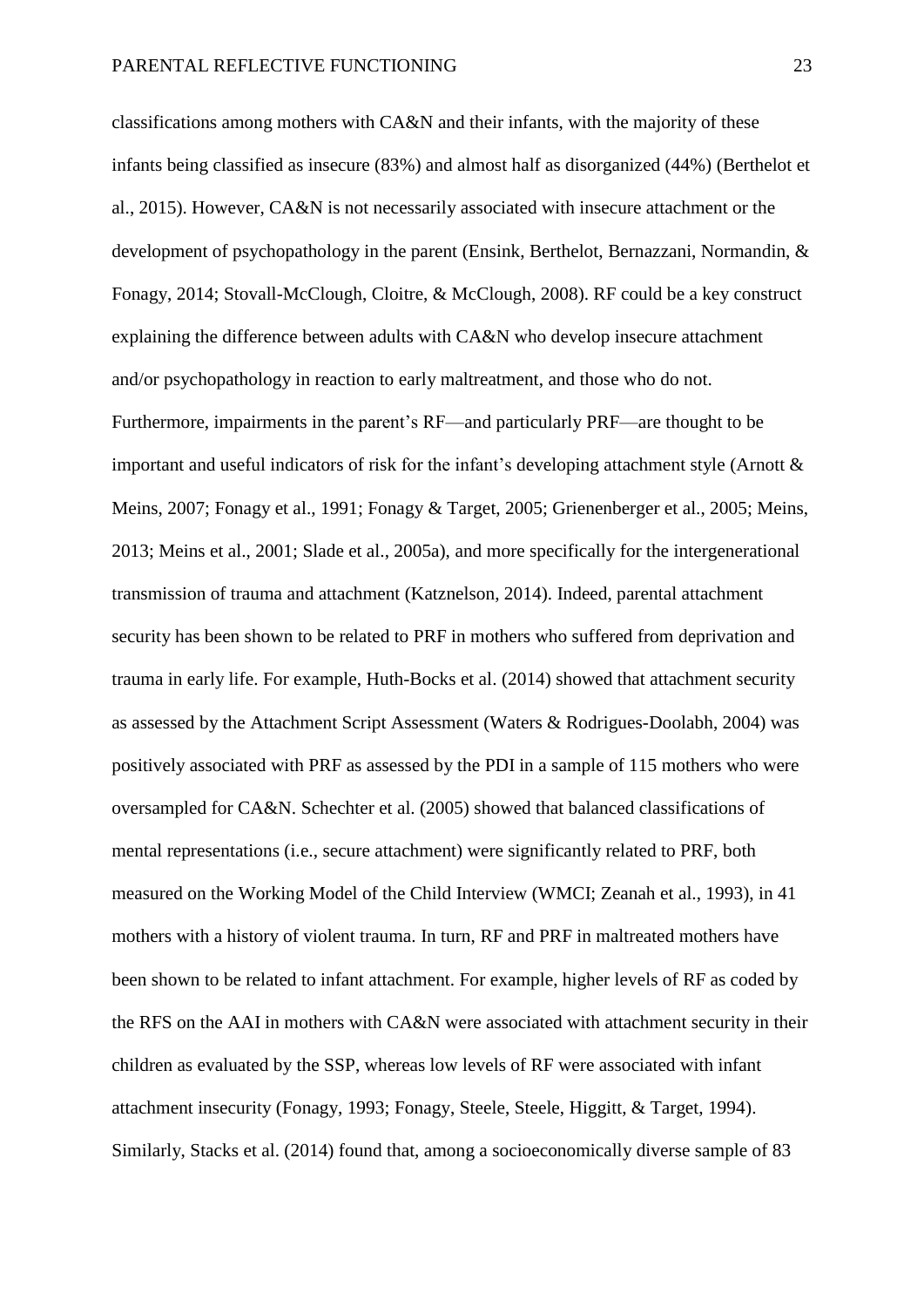mothers oversampled for CA&N, PRF as assessed with the PDI was associated with secure infant attachment as evaluated by the SSP, and this relationship was mediated by parental sensitivity as coded by videotaped mother–child interactions.

These findings are consistent with recent research investigating RF in children with CA&N. [Ensink et al. \(2015\)](#page-35-4) recently compared 94 children with  $(n = 46)$  and without  $(n = 16)$ 48) a history of sexual abuse and investigated whether the trauma itself (i.e., the exposure to sexual abuse) and/or the nature of the trauma (defined as intrafamilial  $[n = 22]$  or extrafamilial  $[n = 24]$ ) yielded differences in child RF in middle childhood as assessed by the Child Reflective Functioning Scale [\(CRFS; Target, Oandasan, & Ensink, 2001\)](#page-48-4) on the CAI [\(Target, Fonagy, Shmueli-Goetz, Datta, & Schneider, 1998\)](#page-48-5). Results showed that child RF was significantly lower in children with a history of sexual abuse; within this group, children who had experienced intrafamilial abuse had even lower levels of child RF than children who were subjected to extrafamilial abuse. Further, child RF was associated with PRF as assessed by the PDI, with both sexual abuse and PRF predicting child RF with regard to self, whereas child RF with regard to others was predicted only by sexual abuse. It is probable that parents who abuse their children have low levels of PRF, characterized by inability, unwillingness, or serious distortions in the capacity to envisage their child in terms of internal mental states (e.g., [Edwards, Shipman, & Brown, 2005;](#page-35-5) [Fonagy & Luyten, 2009;](#page-36-6) [Shipman & Zeman,](#page-45-4)  [2001\)](#page-45-4). The child is subsequently likely to adapt to these circumstances by a permanent hyperactivation of the attachment system and associated hypervigilance for potential threat [\(Cicchetti & Toth, 2005;](#page-34-6) [De Bellis, 2005\)](#page-34-7).

Findings such as these have led to a growing interest in trauma-related RF (RF-T), that is, the ability to mentalize about traumatic experiences, in understanding the intergenerational transmission of trauma. Interestingly, a study in this context found that low levels of RF-T in particular (as coded by the Trauma Reflective Functioning Scale on the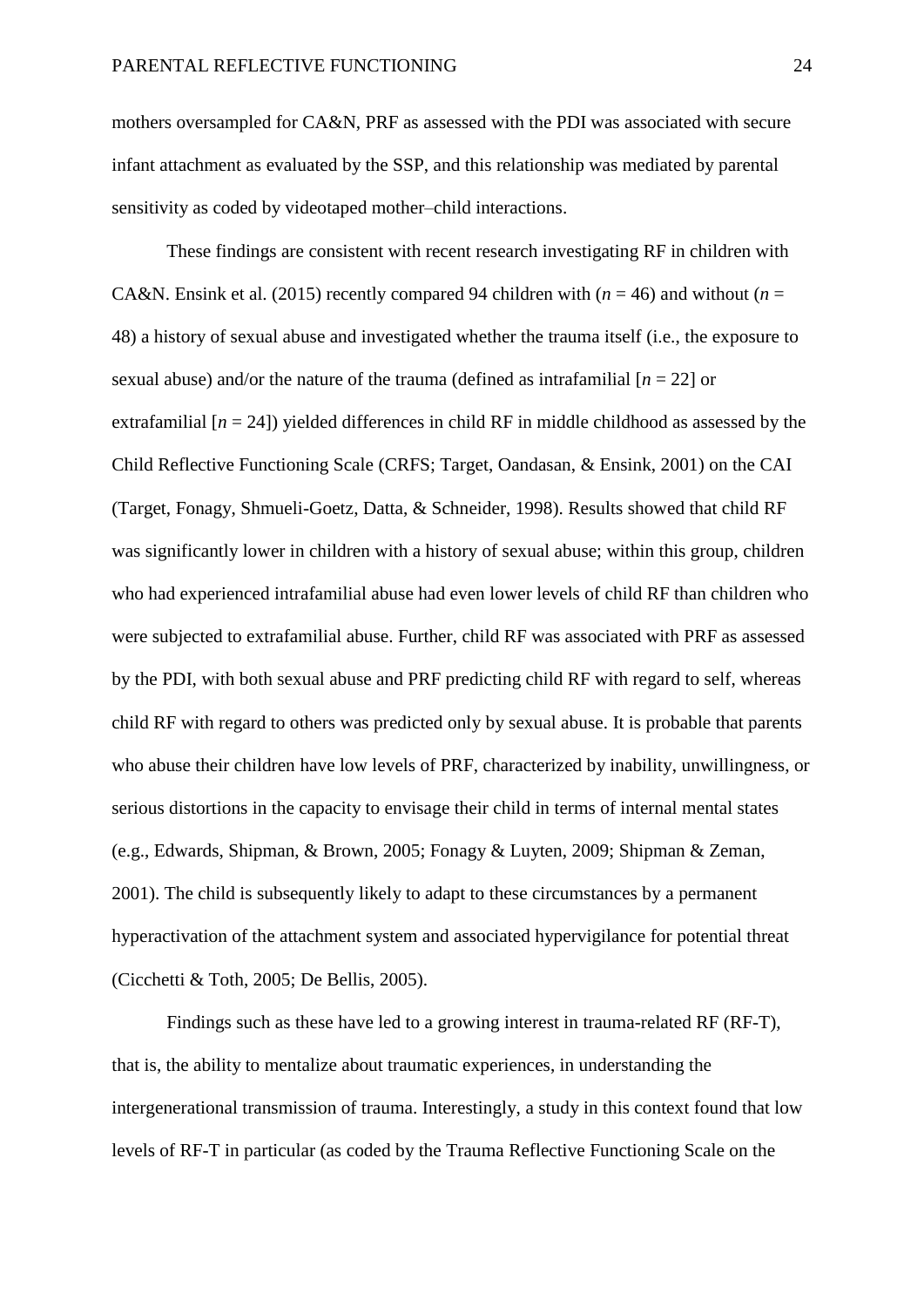AAI), rather than more general impairments in RF (RF-G; as coded by the RFS on the AAI), was characteristic of 100 pregnant women with CA&N [\(Ensink et al., 2014\)](#page-35-2). Early deprivation and maltreatment thus seem to impair the ability to mentalize traumatic experiences (i.e., RF-T), but not necessarily the ability to reflect on early relationships (i.e., RF-G) as such. Further, RF-T uniquely predicted the amount of engagement and positive feelings toward pregnancy and future motherhood in these women [\(Ensink et al., 2014\)](#page-35-2). A follow-up study among a subgroup of 57 of the mothers 20 months later showed that RF-T and unresolved trauma both made independent contributions to infant attachment status as assessed with the SSP [\(Berthelot et al., 2015\)](#page-33-4). More specifically, significant differences in terms of infant attachment status were found between mothers with CA&N and high or low levels of RF-T, with mothers with high RF-T being more likely to have securely attached infants, whereas mothers with low RF-T were likely to have infants with attachment disorganization [\(Berthelot et al., 2015\)](#page-33-4).

Taken together, these findings suggest that RF-T may protect the parent from repeating the trauma in the parent–infant relationship, as high levels of RF-T are likely to be associated with an awareness of the influence of trauma on one's own development and that of one's child [\(Berthelot et al., 2015;](#page-33-4) [Fonagy & Luyten, 2009;](#page-36-6) [Fonagy et al., 2011\)](#page-36-3). By contrast, low levels of RF-T seem to increase the risk of the intergenerational transmission of trauma and attachment insecurity. Indeed, difficulties in considering traumatic experiences in terms of mental states (i.e., low RF-T) are assumed to make the parent vulnerable to experiencing intense unmentalized trauma-related affects such as fear, helplessness, or anger in current interpersonal relationships, such as the parent–infant relationship, particularly when the infant is showing distress [\(Ensink et al., 2014;](#page-35-2) [Fonagy, 1993\)](#page-35-3). It is thus not the traumatic experience per se, but the inability to maintain RF with regard to the trauma, that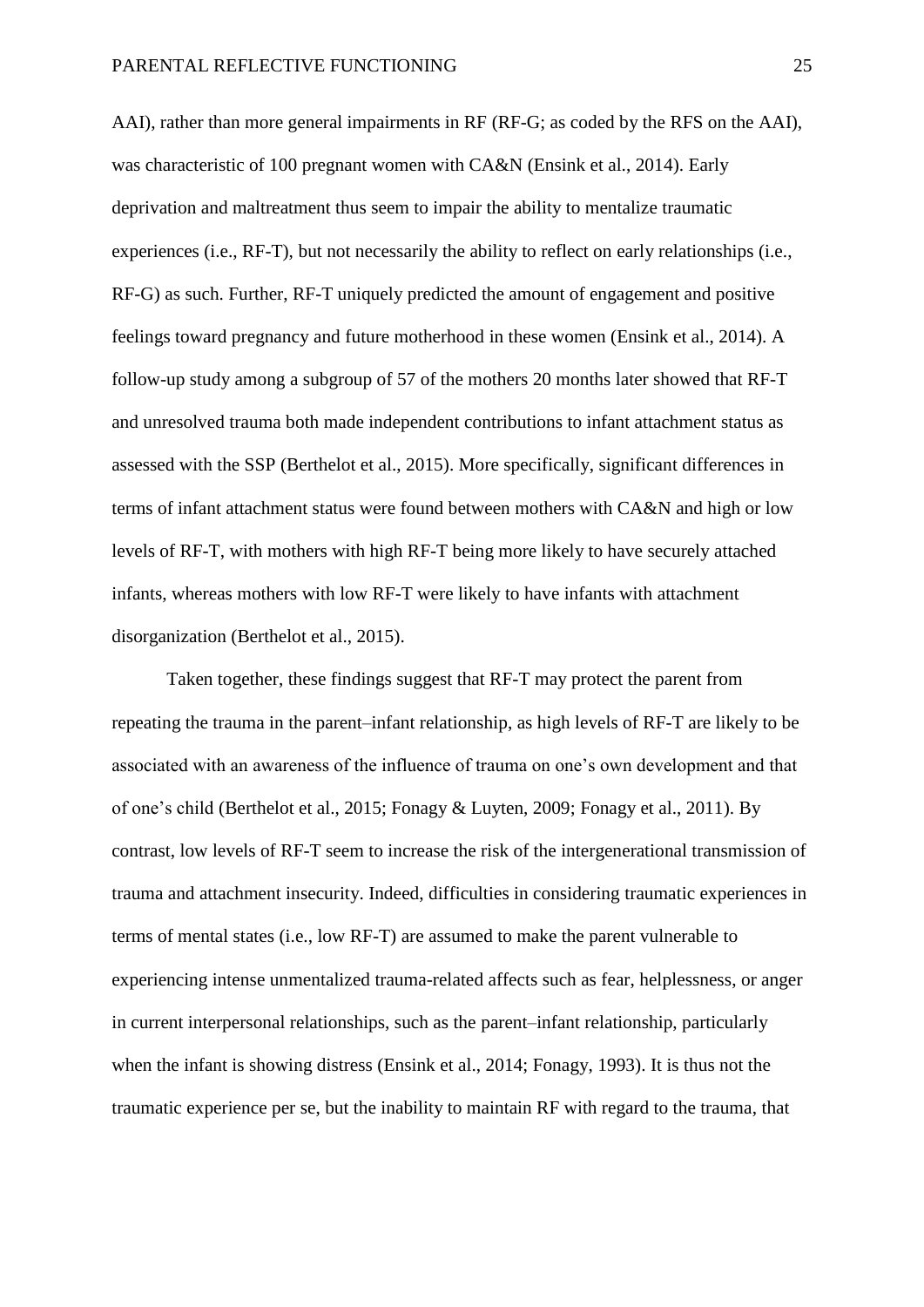may explain the intergenerational transmission of trauma and infant attachment disorganization [\(Berthelot et al., 2015;](#page-33-4) [Ensink et al., 2014;](#page-35-2) [Schechter et al., 2006\)](#page-45-5).

# **Parental Reflective Functioning, Epistemic Trust, and Salutogenesis**

Research findings summarized so far suggest an important role of PRF in explaining the development of secure attachment in the infant and, later, the child's own capacity to reflect on self and others. In the authors' opinion, the role of PRF should be seen as part of a broader socializing and learning process that extends far beyond the nuclear family. Recent theoretical developments emphasize the role of a broader caregiving environment that is focused on attention to internal mental states. Such an environment is thought to be essential for the development of *epistemic trust* [\(Fonagy et al., 2015\)](#page-36-0), which in turn is seen as a necessary precondition for an evolutionary inbuilt capacity for learning through interpersonal communication. Further, the capacities for resilience and salutogenesis [\(Antonovsky & Sagy,](#page-31-0)  [1986\)](#page-31-0) are thought to be closely related to this social communication capacity .

Both evolutionary findings and theory [\(Sperber et al., 2010;](#page-46-5) [Wilson & Sperber, 2012\)](#page-49-5) and developmental research [\(e.g., Corriveau et al., 2009\)](#page-34-8) suggest that it is within the context of secure relationships with caregivers who pay appropriate attention to the role of internal mental states that children develop the capacity for epistemic trust—the capacity to trust others as trustworthy sources of knowledge that is generalizable and relevant to the self. In this context, Csibra and Gergely's [\(2009\)](#page-34-9) theory of natural pedagogy essentially posits that such a family environment opens up a channel of fast information exchange about the (interpersonal) world (an "epistemic superhighway") based on experiences with attachment figures who are felt to be trustworthy sources of personally relevant knowledge. Several studies to date have provided evidence for these assumptions. For instance, in a study in 6 month-old infants, children followed an agent's gaze-shift to an object only if the gaze-shift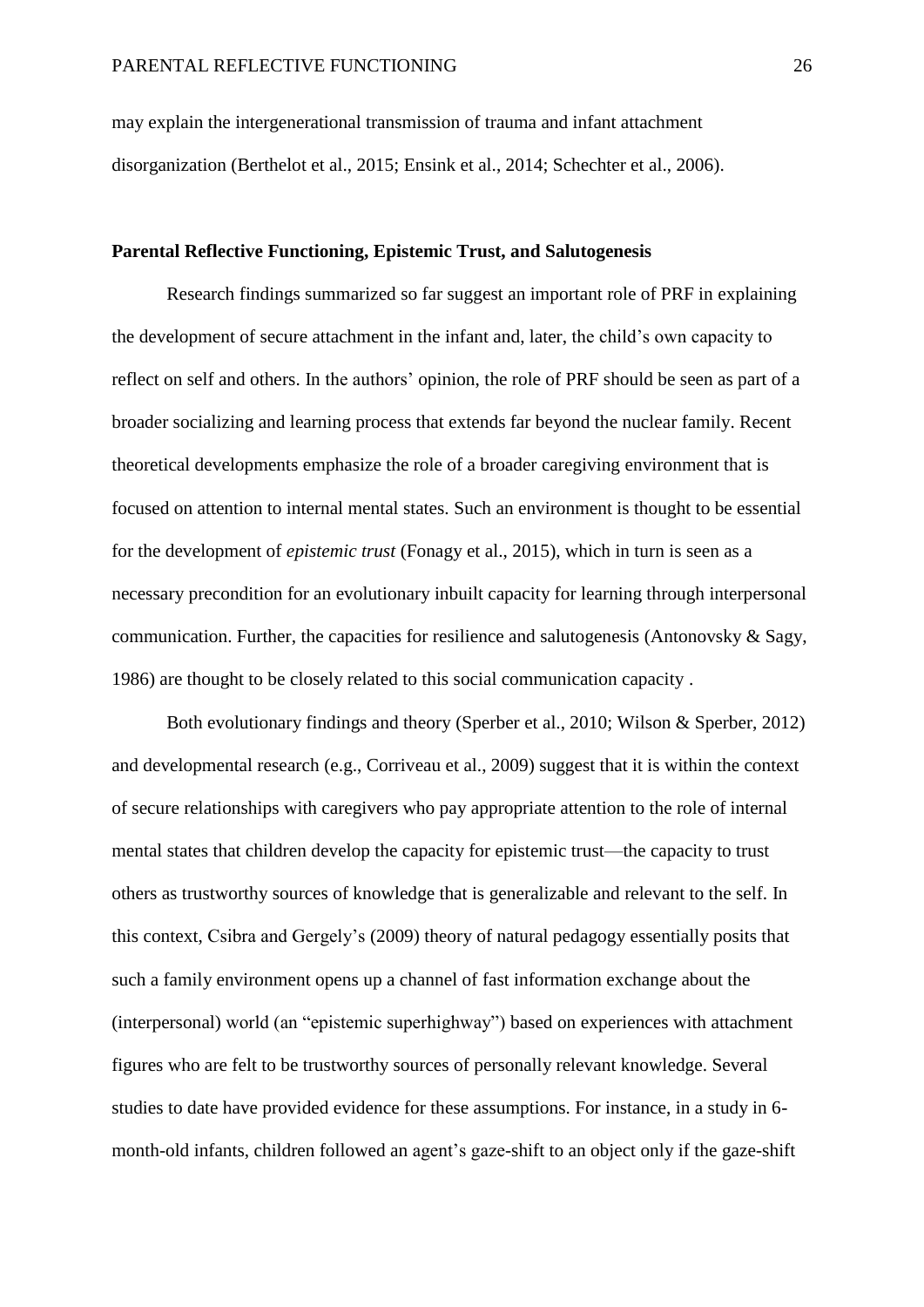had been preceded either by eye contact with the infant or by infant-directed speech (Senju & [Csibra, 2008\)](#page-45-6). In another eye-tracking study [\(Deligianni, Senju, Gergely, & Csibra, 2011\)](#page-35-6), 8 month-old infants first had to watch five unfamiliar animated objects on a display. In the interactive condition, one of the objects, in the center of the display, "responded" to the infant by moving whenever the infant looked at the object. In the other (non-interactive) condition, the same object moved comparably but unrelated to the infant's gaze. In the test phase, the central object "turned" to the left or the right, toward one of the other four objects on the display. The 8-month-olds looked for significantly longer in the direction to which the test object turned—that is, they tended to follow the object's "gaze"—but this was the case only in the infants who had been randomized to the interactive condition. Hence, the contingent reactivity of the test object appeared to be sufficient to trigger the child's interest in the object's activity and "gaze".

Studies suggest that differences in attachment style have a crucial influence on these processes [\(Corriveau et al., 2009;](#page-34-8) [Mikulincer, 1997\)](#page-42-6). Secure attachment experiences entail feelings of being recognized by someone who genuinely cares, and thus are likely to increase epistemic trust. This is particularly the case when the source of communication is reasonably credible. Indeed, individuals with secure attachment also seem to have confidence in their own capacity to distinguish between credible and less credible sources of communication. By contrast, those with a history of anxious-preoccupied and (particularly) disorganized attachment appear to lack this capacity, and as result tend to be either overly trusting or overly distrusting. A history of attachment avoidance is typically associated with epistemic mistrust and epistemic hypervigilance, that is, a tendency to distrust knowledge conveyed by others. Further research in this domain is needed, but studies so far suggest that PRF may be part of a broader, inbuilt evolutionary mechanism that is involved in the intergenerational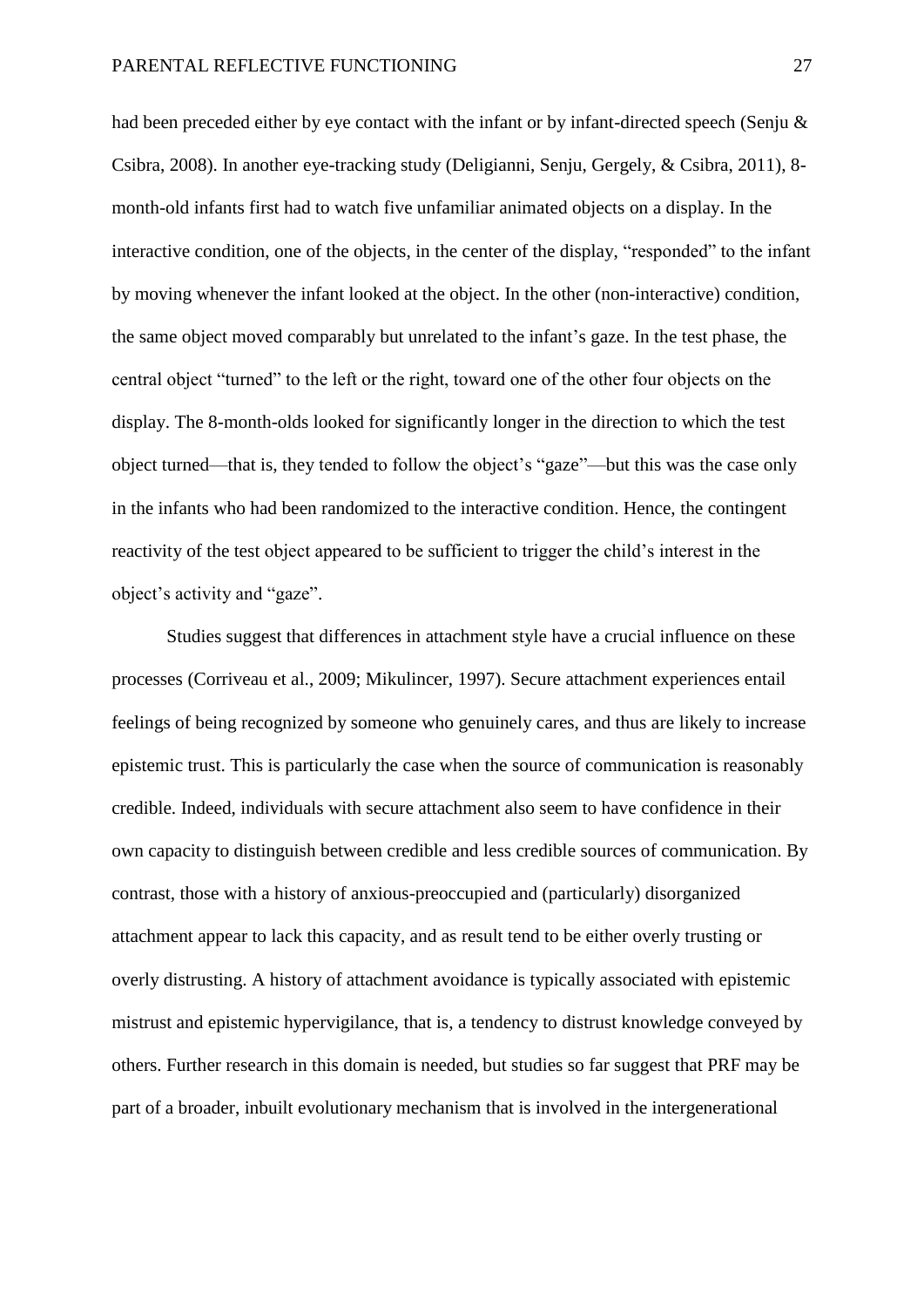transmission of the culturally and personally relevant knowledge needed for humans to understand themselves and others in their intrinsically social and interpersonal world.

# **Clinical Applications**

Given the potential importance of PRF in the developmental path of both parents and children, several intervention programs based around mentalization have been developed. Although the different interventions have been developed for different populations, the common aim of these programs is to enhance the parent's capacity for PRF, to improve the parent–infant relationship, and to decrease the risk for the intergenerational transmission of psychopathology. More specifically, these programs focus on increasing the parent's interest and curiosity in their own and their infant's mental state rather than focusing solely on expressed behaviors, to help them recognize the opacity of mental states and to decrease their use of prementalizing modes by helping them to maintain mentalizing under heightened arousal.

The Parents First program [\(Goyette-Ewing et al., 2003;](#page-38-6) [Kalland, Fagerlund, von](#page-38-7)  [Koskull, & Pajulo, 2016;](#page-38-7) [Slade, 2007\)](#page-46-6), for example, is a preventive group intervention program for parents of infants, toddlers, and preschoolers. The program aims to support parents and enhance the parent–infant relationship by promoting parental capacities for RF. Currently, data are being collected to evaluate the intervention in a matched control-group design [\(Kalland et al., 2016\)](#page-38-7).

The Minding the Baby (MTB) program [\(Sadler et al., 2013;](#page-44-7) [Sadler et al., 2006;](#page-44-0) [Slade,](#page-46-6)  [2007;](#page-46-6) [Slade et al., 2005b\)](#page-46-7) is an interdisciplinary, relationship-based home-visiting program that uses a mentalization-based approach to promote the reflective capacities of young mothers considered to be at high risk. The efficacy of this program has been investigated in several randomized controlled trials. Preliminary results showed that mothers who followed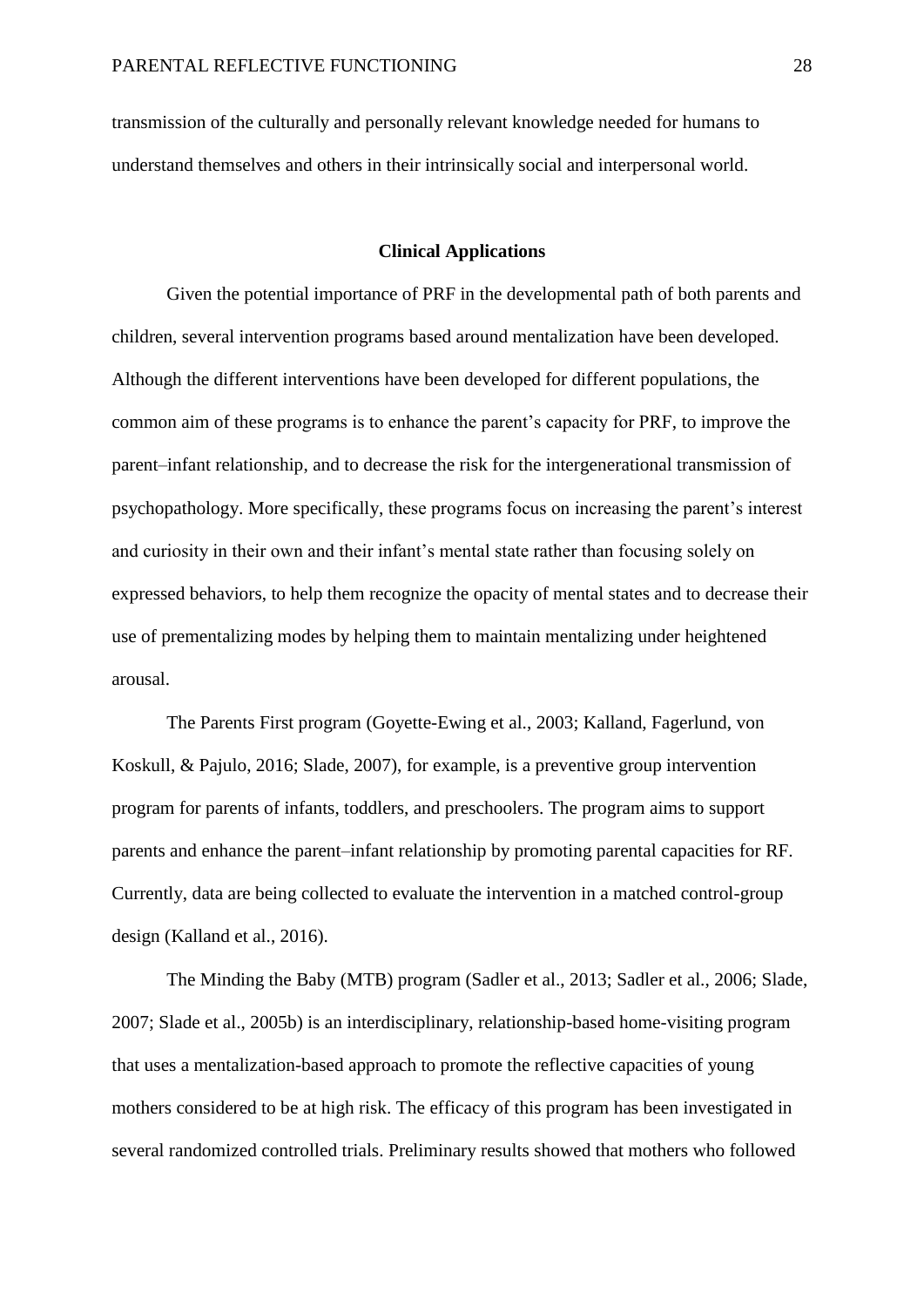the MTB program significantly improved in terms of their levels of PRF (measured as by the PDI) and were more likely to have securely attached infants (as measured by the SSP) [\(Ordway et al., 2014;](#page-43-4) [Sadler et al., 2013\)](#page-44-7). Further, compared with mothers who were assigned to a "treatment as usual" parental mental health intervention, mothers in the MTB program reported fewer externalizing problems in their children [\(Ordway et al., 2014\)](#page-43-4), and mother– infant interactions were coded as less disruptive [\(Sadler et al., 2013\)](#page-44-7).

In part inspired by the Parents First and MTB programs, [Nijssens, Luyten, and Bales](#page-42-7)  (2012) developed MBT-P, an add-on module tailored to an evidence-based mentalizationbased treatment for adults with borderline personality disorder (BPD) [\(Bateman & Fonagy,](#page-32-8)  [2010\)](#page-32-8), and specifically aiming to enhance PRF in mothers with BPD and their infants aged 0– 4 years. Similarly, Baradon and colleagues [\(Baradon, Fonagy, Bland, Lénárd, & Sleed, 2008;](#page-31-8) [Sleed, Baradon, & Fonagy, 2013\)](#page-46-8) developed New Beginnings, a mentalization-based intervention for mothers and babies in prison. Results from a cluster randomized trial of this intervention showed that mothers in the intervention group significantly improved in terms of their level of PRF (as measured by the PDI) compared with mothers in the control group [\(Sleed et al., 2013\)](#page-46-8).

Finally, Suchman and colleagues developed the Mothers and Toddlers Program for substance-abusing mothers [\(Borelli, West, Decoste, & Suchman, 2012;](#page-33-6) [Pajulo et al., 2012;](#page-43-5) [Suchman et al., 2011;](#page-47-0) [Suchman, Decoste, Rosenberger, & McMahon, 2012\)](#page-48-6). A randomized control trial of this program showed improvements in PRF (as measured by the PDI and the WMCI) and caregiving behavior in the intervention group compared with the control group [\(Suchman et al., 2011;](#page-47-0) [Suchman et al., 2012\)](#page-48-6).

## **Conclusions and Future Developments**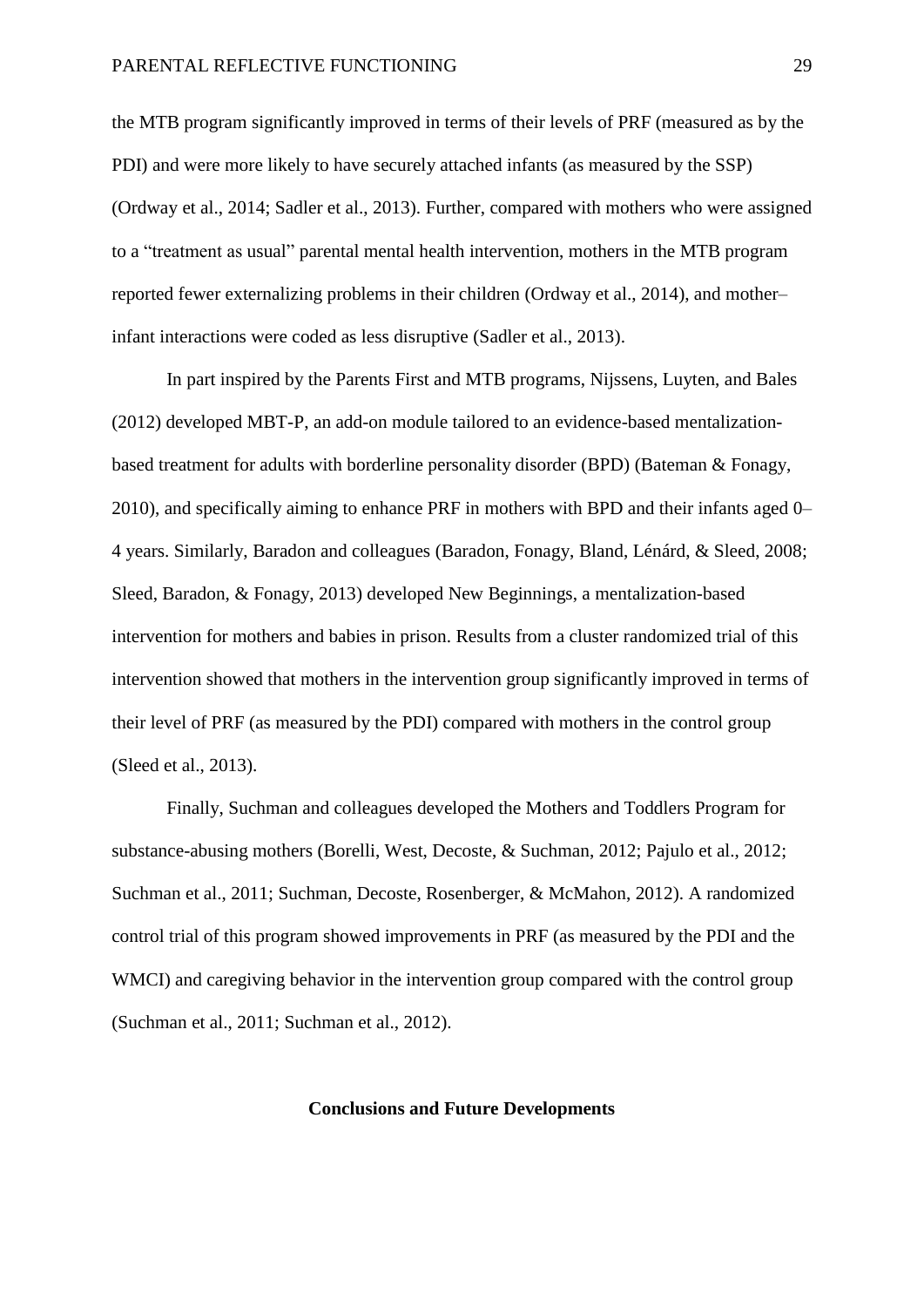This paper reviews recent theorizing as well as research and clinical applications of the capacity for PRF, that is, the capacity of parents/caregivers to understand their own behavior and that of their child as being driven by changing internal mental states. The literature reviewed here clearly demonstrates that interest in this concept is increasing from a theoretical and research perspective, and also from a clinical perspective. However, more efforts are needed in all of these domains. Indeed, theoretical and conceptual work is needed to further delineate the concept of PRF and investigate its relationship to other related concepts such as MMM, mindfulness, ToM, empathy, and perspective-taking. In addition, much more research is needed to investigate the reliability and validity of the current measurement strategies used to assess PRF. There is a particular need for broader, and preferably population-based, studies in this context, to investigate the potential role of PRF in child (and parent) development with greater precision. In the absence of such studies clearly demonstrating longitudinal associations between PRF and child development in the population, formulations concerning the potential role of PRF in child development remain at best speculative. At the same time, there is also a need for more ecologically valid, and thus preferably "online" (real-time) measures of PRF, instead of the current largely retrospective and "offline" measures of this capacity. Neurobiological research could play an important role here in delineating brain areas that are involved in specific aspects of PRF. Likewise, behavioral studies are needed to enable more theory-driven neurobiological studies.

Perhaps the greatest challenges in relation to the concept lie in its clinical applications. Is it indeed possible to foster the development of parents' PRF by means of psychosocial intervention, as preliminary studies suggest, and, if so, how is this best achieved? How can such programs be made more effective? What are their effective ingredients? Are changes in PRF as a result of intervention really associated with long-term effects on the development of children and parents? Do such interventions really have an impact on the broader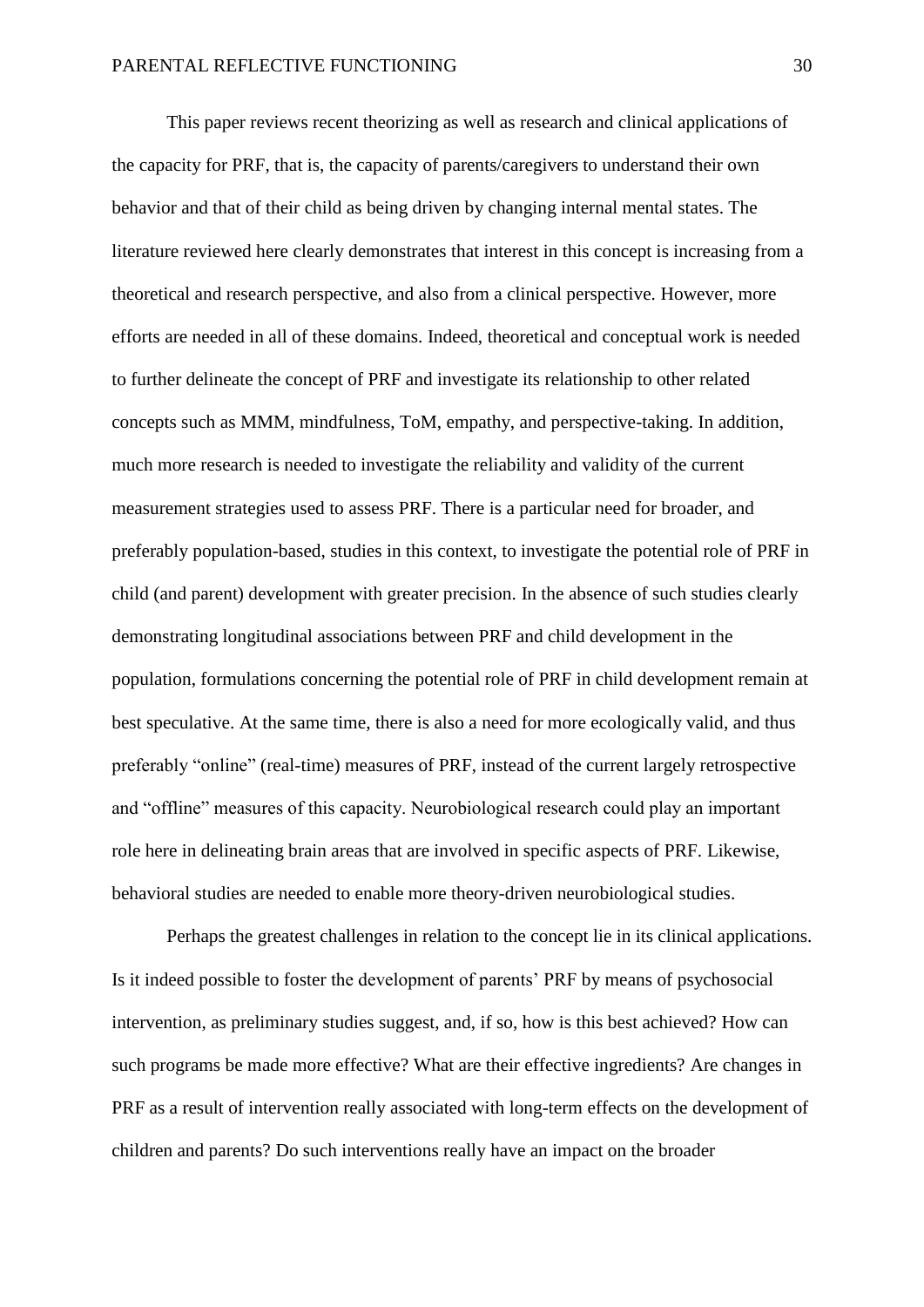environment of the child—that is, do they lead to an environment where there is greater attention to "mental state talk", fostering epistemic trust and social communication? And are these interventions more effective than other interventions in achieving these aims? Clearly, there is a great need for comparative trials, with long-term follow-up focused not only on changes in children's behavioral and emotional problems, but also in their capacity to resume normal development and to benefit from the social world around them. These are perhaps daunting challenges for the field, but they are much needed if we really want to convince scientific colleagues, clinicians and the public of the relevance of this concept.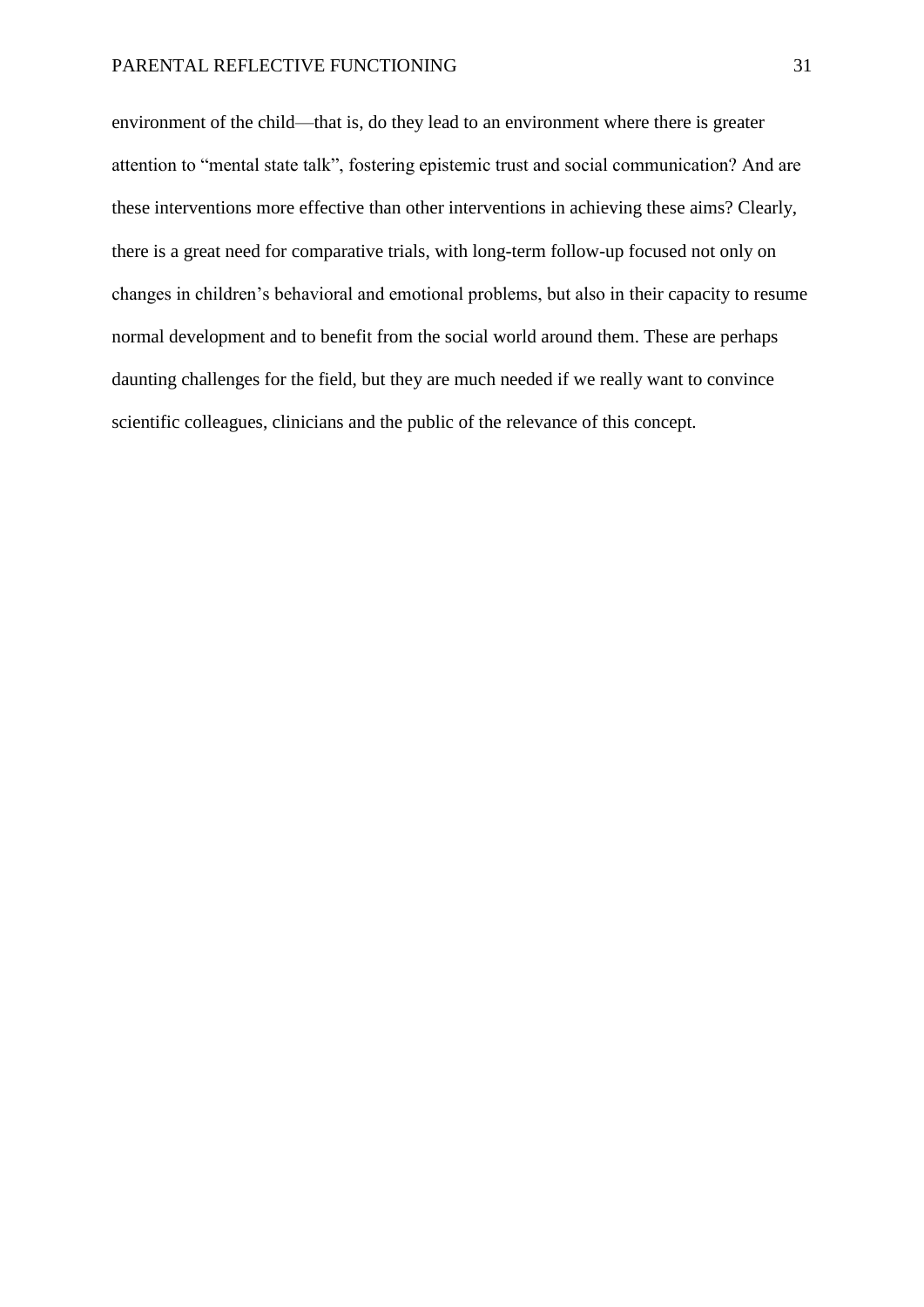### **References**

- <span id="page-31-7"></span>Abidin, R. R. (1995). *Parenting Stress Index* (3rd ed.). Odessa, FL: Psychological Assessment Resources.
- <span id="page-31-2"></span>Ainsworth, M. D. S., Blehar, M. C., Waters, E., & Wall, S. (1978). *Patterns of attachment: A psychological study of the Strange Situation*. Hillsdale, NJ: Lawrence Erlbaum Associates.
- <span id="page-31-1"></span>Allen, J. G., Fonagy, P., & Bateman, A. W. (2008). *Mentalizing in clinical practice*. Washington, DC: American Psychiatric Press.
- <span id="page-31-0"></span>Antonovsky, H., & Sagy, S. (1986). The development of a sense of coherence and its impact on responses to stress situations. *Journal of Social Psychology, 126*, 213-225.
- <span id="page-31-3"></span>Arnott, B., & Meins, E. (2007). Links among antenatal attachment representations, postnatal mind-mindedness, and infant attachment security: A preliminary study of mothers and fathers. *Bulletin of the Menninger Clinic, 71*, 132-149. doi:

10.1521/bumc.2007.71.2.132

- <span id="page-31-5"></span>Arnsten, A. F., Mathew, R., Ubriani, R., Taylor, J. R., & Li, B. M. (1999). α-1 noradrenergic receptor stimulation impairs prefrontal cortical cognitive function. *Biological Psychiatry, 45*, 26-31. doi: 10.1016/S0006-3223(98)00296-0
- <span id="page-31-6"></span>Arnsten, A. F. T. (1998). The biology of being frazzled. *Science, 280*, 1711-1712. doi: 10.1126/science.280.5370.1711
- <span id="page-31-4"></span>Baillargeon, R., Scott, R. M., & He, Z. (2010). False-belief understanding in infants. *Trends in Cognitive Sciences, 14*, 110-118. doi: 10.1016/j.tics.2009.12.006
- <span id="page-31-8"></span>Baradon, T., Fonagy, P., Bland, K., Lénárd, K., & Sleed, M. (2008). New Beginnings – an experience-based programme addressing the attachment relationship between mothers and their babies in prisons. *Journal of Child Psychotherapy, 34*, 240-258. doi: 10.1080/00754170802208065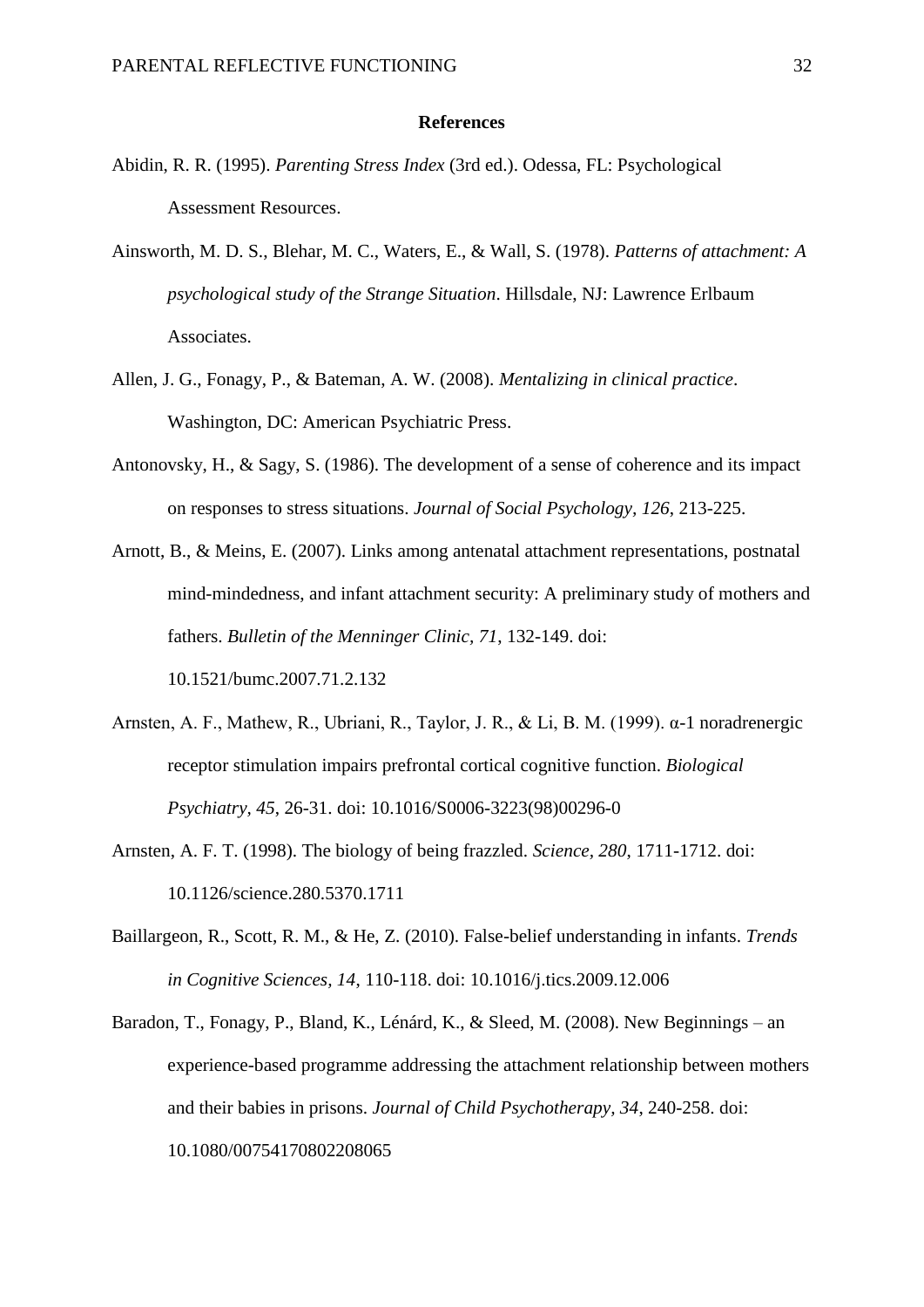- <span id="page-32-3"></span>Bartz, J., Simeon, D., Hamilton, H., Kim, S., Crystal, S., Braun, A., . . . Hollander, E. (2011a). Oxytocin can hinder trust and cooperation in borderline personality disorder. *Social Cognitive and Affective Neuroscience, 6*, 556-563. doi: 10.1093/scan/nsq085
- <span id="page-32-2"></span>Bartz, J. A., Zaki, J., Bolger, N., & Ochsner, K. N. (2011b). Social effects of oxytocin in humans: Context and person matter. *Trends in Cognitive Sciences, 15*, 301-309. doi: 10.1016/j.tics.2011.05.002
- <span id="page-32-0"></span>Bateman, A., & Fonagy, P. (2004). *Psychotherapy for borderline personality disorder: Mentalization-based treatment*. Oxford, UK: Oxford University Press.
- <span id="page-32-1"></span>Bateman, A., & Fonagy, P. (2008). Comorbid antisocial and borderline personality disorders: Mentalization-based treatment. *Journal of Clinical Psychology, 64*, 181-194. doi: 10.1002/jclp.20451
- <span id="page-32-8"></span>Bateman, A., & Fonagy, P. (2010). Mentalization based treatment for borderline personality disorder. *World Psychiatry, 9*, 11-15.
- <span id="page-32-5"></span>Beebe, B., Badalamenti, A., Jaffe, J., Feldstein, S., Marquette, L., Helbraun, E., . . . Ellman, L. (2008). Distressed mothers and their infants use a less efficient timing mechanism in creating expectancies of each other's looking patterns. *Journal of Psycholinguistic Research, 37*, 293-307.
- <span id="page-32-6"></span>Beebe, B., Jaffe, J., Buck, K., Chen, H., Cohen, P., Blatt, S., . . . Andrews, H. (2007). Sixweek postpartum maternal self-criticism and dependency and 4-month mother-infant self- and interactive contingencies. *Developmental Psychology, 43*, 1360-1376.
- <span id="page-32-4"></span>Beeghly, M., & Cicchetti, D. (1994). Child maltreatment, attachment, and the self system: Emergence of an internal state lexicon in toddlers at high social risk. *Development and Psychopathology, 6*, 5-30.
- <span id="page-32-7"></span>Bernhardt, B. C., & Singer, T. (2012). The neural basis of empathy. *Annual Review of Neuroscience, 35*, 1-23. doi: 10.1146/annurev-neuro-062111-150536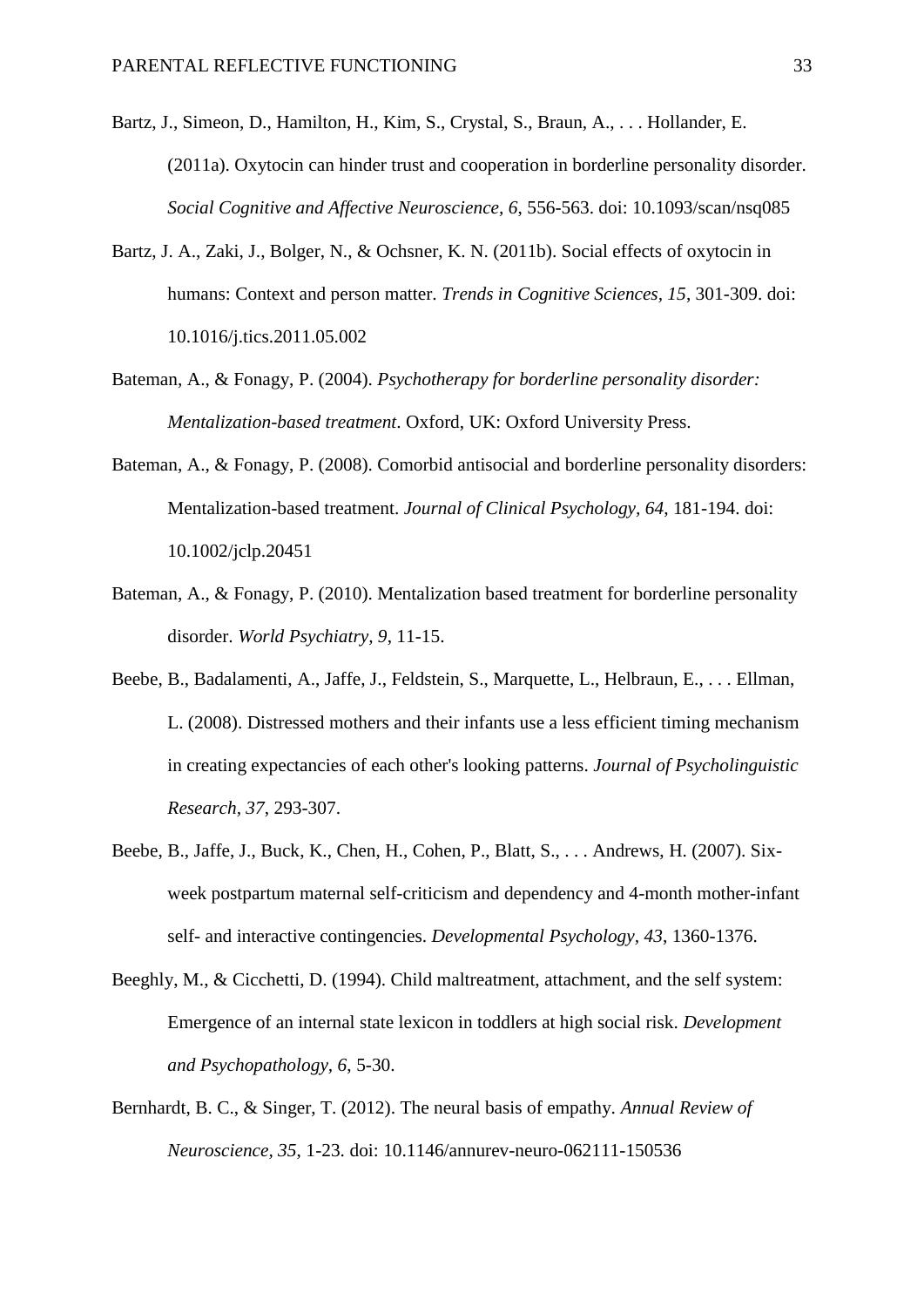- <span id="page-33-2"></span>Bernier, A., Carlson, S. M., & Whipple, N. (2010). From external regulation to selfregulation: Early parenting precursors of young children's executive functioning. *Child Development, 81*, 326-339. doi: 10.1111/j.1467-8624.2009.01397.x
- <span id="page-33-1"></span>Bernier, A., & Dozier, M. (2003). Bridging the attachment transmission gap: The role of maternal mind-mindedness. *International Journal of Behavioral Development, 27*, 355-365. doi: 10.1080/01650250244000399
- <span id="page-33-4"></span>Berthelot, N., Ensink, K., Bernazzani, O., Normandin, L., Luyten, P., & Fonagy, P. (2015). Intergenerational transmission of attachment in abused and neglected mothers: The role of trauma-specific reflective functioning. *Infant Mental Health Journal, 36*, 200- 212. doi: 10.1002/imhj.21499
- <span id="page-33-3"></span>Bertsch, K., Schmidinger, I., Neumann, I. D., & Herpertz, S. C. (2013). Reduced plasma oxytocin levels in female patients with borderline personality disorder. *Hormones and Behavior, 63*, 424-429. doi: 10.1016/j.yhbeh.2012.11.013
- <span id="page-33-5"></span>Blatt, S. J. (2008). *Polarities of experience: Relatedness and self definition in personality development, psychopathology, and the therapeutic process.* Washington, DC: American Psychological Association.
- <span id="page-33-6"></span>Borelli, J. L., West, J. L., Decoste, C., & Suchman, N. E. (2012). Emotionally avoidant language in the parenting interviews of substance-dependent mothers: associations with reflective functioning, recent substance use, and parenting behavior. *Infant Mental Health Journal, 33*, 506-519. doi: 10.1002/imhj.21340
- <span id="page-33-0"></span>Brent, B. K., Holt, D. J., Keshavan, M. S., Seidman, L. J., & Fonagy, P. (2014). Mentalization-based treatment for psychosis: Linking an attachment-based model to the psychotherapy for impaired mental state understanding in people with psychotic disorders. *Israel Journal of Psychiatry and Related Sciences, 51*, 17-24.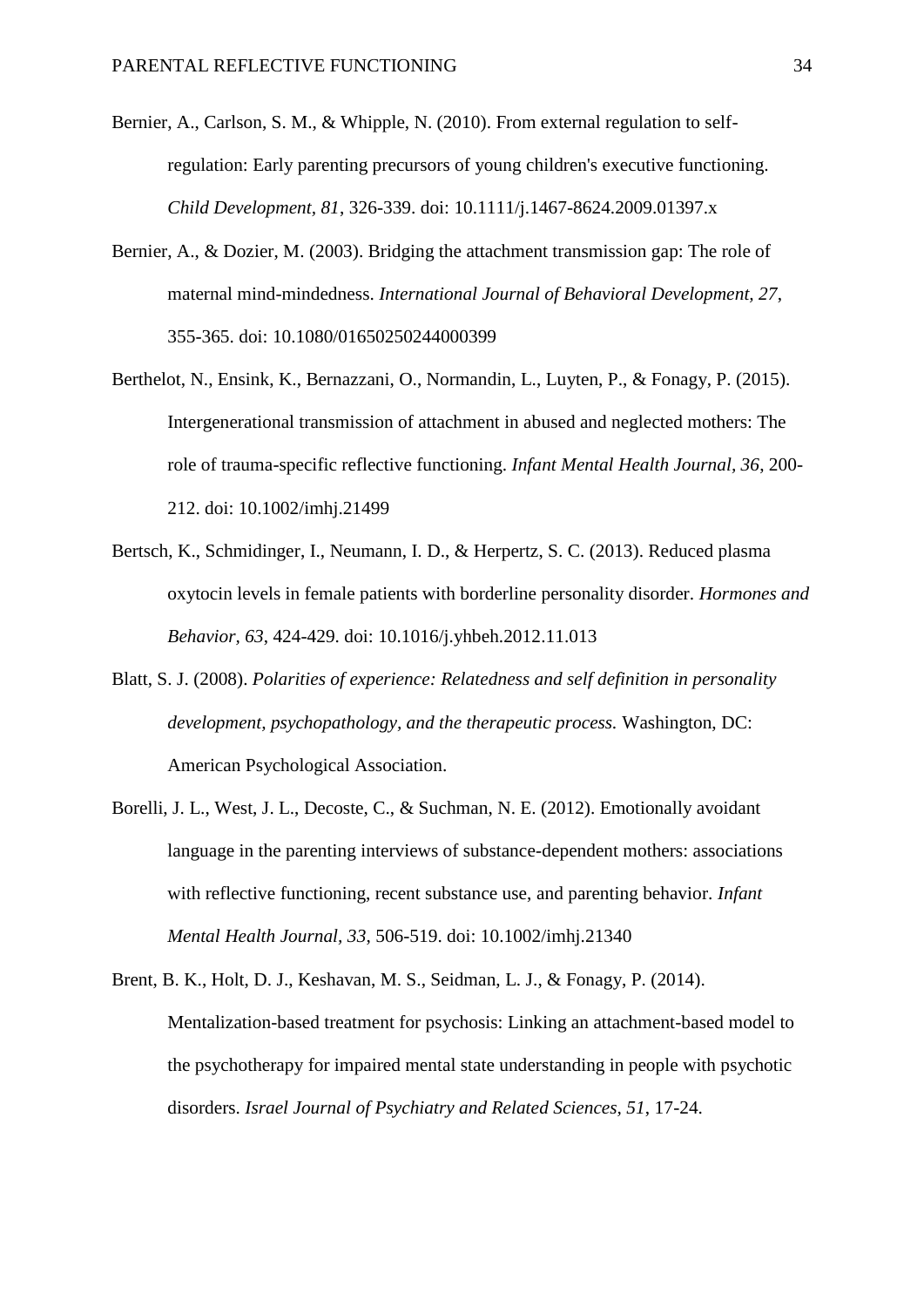- <span id="page-34-4"></span>Bricker, D., & Squires, J. (1999). *Ages & Stages Questionnaires: A parent-completed, childmonitoring system* (2nd ed.). Baltimore, MD: Paul H. Brookes.
- <span id="page-34-5"></span>Briggs-Gowan, M. J., & Carter, A. S. (2002). *Brief Infant-Toddler Social and Emotional Assessment (BITSEA). Manual, version 2.0.* . Yale University. New Haven, CT.
- <span id="page-34-3"></span>Carpendale, J., & Lewis, C. (2006). *How children develop social understanding*. Malden, MA and Oxford, UK: Blackwell.
- <span id="page-34-2"></span>Choi-Kain, L. W., & Gunderson, J. G. (2008). Mentalization: Ontogeny, assessment, and application in the treatment of borderline personality disorder. *American Journal of Psychiatry, 165*, 1127-1135. doi: 10.1176/appi.ajp.2008.07081360
- <span id="page-34-6"></span>Cicchetti, D., & Toth, S. L. (2005). Child maltreatment. *Annual Review of Clinical Psychology, 1*, 409-438. doi: 10.1146/annurev.clinpsy.1.102803.144029
- <span id="page-34-0"></span>Cooper, A., & Redfern, S. (2016). *Reflective parenting: A guide to understanding what's going on in your child's mind*. Abingdon, UK: Routledge.
- <span id="page-34-8"></span>Corriveau, K. H., Harris, P. L., Meins, E., Fernyhough, C., Arnott, B., Elliott, L., . . . de Rosnay, M. (2009). Young children's trust in their mother's claims: Longitudinal links with attachment security in infancy. *Child Development, 80*, 750-761. doi: 10.1111/j.1467-8624.2009.01295.x
- <span id="page-34-9"></span>Csibra, G., & Gergely, G. (2009). Natural pedagogy. *Trends in Cognitive Sciences, 13*, 148- 153. doi: 10.1016/j.tics.2009.01.005
- <span id="page-34-1"></span>Cyranowski, J. M., Hofkens, T. L., Frank, E., Seltman, H., Cai, H. M., & Amico, J. A. (2008). Evidence of dysregulated peripheral oxytocin release among depressed women. *Psychosomatic Medicine, 70*, 967-975. doi: 10.1097/Psy.0b013e318188ade4
- <span id="page-34-7"></span>De Bellis, M. D. (2005). The psychobiology of neglect. *Child Maltreatment, 10*, 150-172. doi: 10.1177/1077559505275116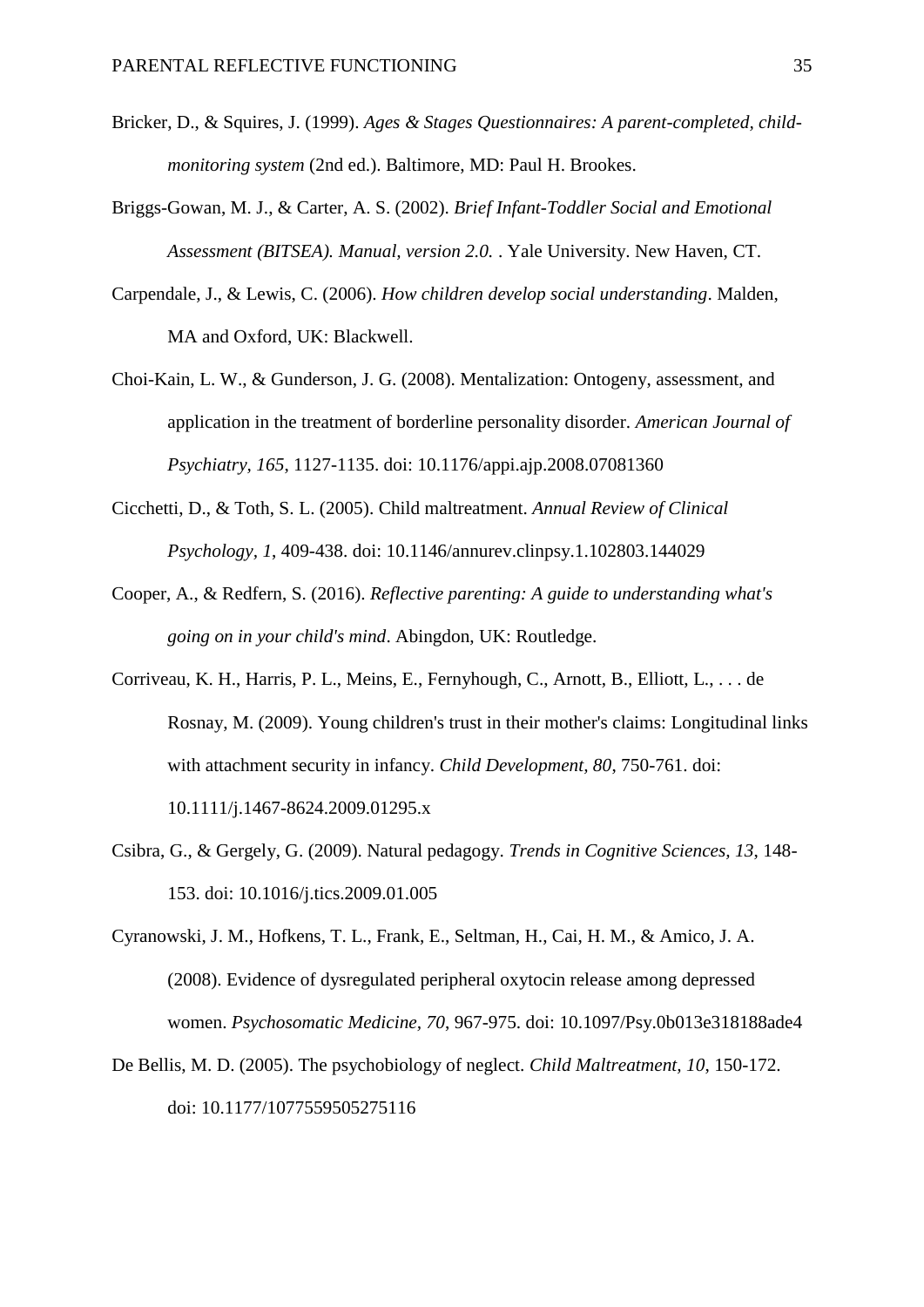- <span id="page-35-6"></span>Deligianni, F., Senju, A., Gergely, G., & Csibra, G. (2011). Automated gaze-contingent objects elicit orientation following in 8-month-old infants. *Developmental Psychology, 47*, 1499-1503. doi: 10.1037/a0025659
- <span id="page-35-5"></span>Edwards, A., Shipman, K., & Brown, A. (2005). The socialization of emotional understanding: A comparison of neglectful and nonneglectful mothers and their children. *Child Maltreatment, 10*, 293-304. doi: 10.1177/1077559505278452
- <span id="page-35-2"></span>Ensink, K., Berthelot, N., Bernazzani, O., Normandin, L., & Fonagy, P. (2014). Another step closer to measuring the ghosts in the nursery: Preliminary validation of the Trauma Reflective Functioning Scale. *Frontiers in Psychology, 5*, 1471. doi: 10.3389/fpsyg.2014.01471
- <span id="page-35-0"></span>Ensink, K., & Mayes, L. C. (2010). The development of mentalisation in children from a theory of mind perspective. *Psychoanalytic Inquiry, 30*, 301-337. doi: 10.1080/07351690903206504
- <span id="page-35-4"></span>Ensink, K., Normandin, L., Target, M., Fonagy, P., Sabourin, S., & Berthelot, N. (2015). Mentalization in children and mothers in the context of trauma: An initial study of the validity of the Child Reflective Functioning Scale. *British Journal of Developmental Psychology, 33*, 203-217. doi: 10.1111/bjdp.12074
- <span id="page-35-1"></span>Feldman, R., Weller, A., Zagoory-Sharon, O., & Levine, A. (2007). Evidence for a neuroendocrinological foundation of human affiliation: Plasma oxytocin levels across pregnancy and the postpartum period predict mother-infant bonding. *Psychological Science, 18*, 965-970. doi: 10.1111/j.1467-9280.2007.02010.x
- <span id="page-35-3"></span>Fonagy, P. (1993). Psychoanalytic and empirical approaches to developmental psychopathology: Can they be usefully integrated? *Journal of the Royal Society of Medicine, 86*, 577-581.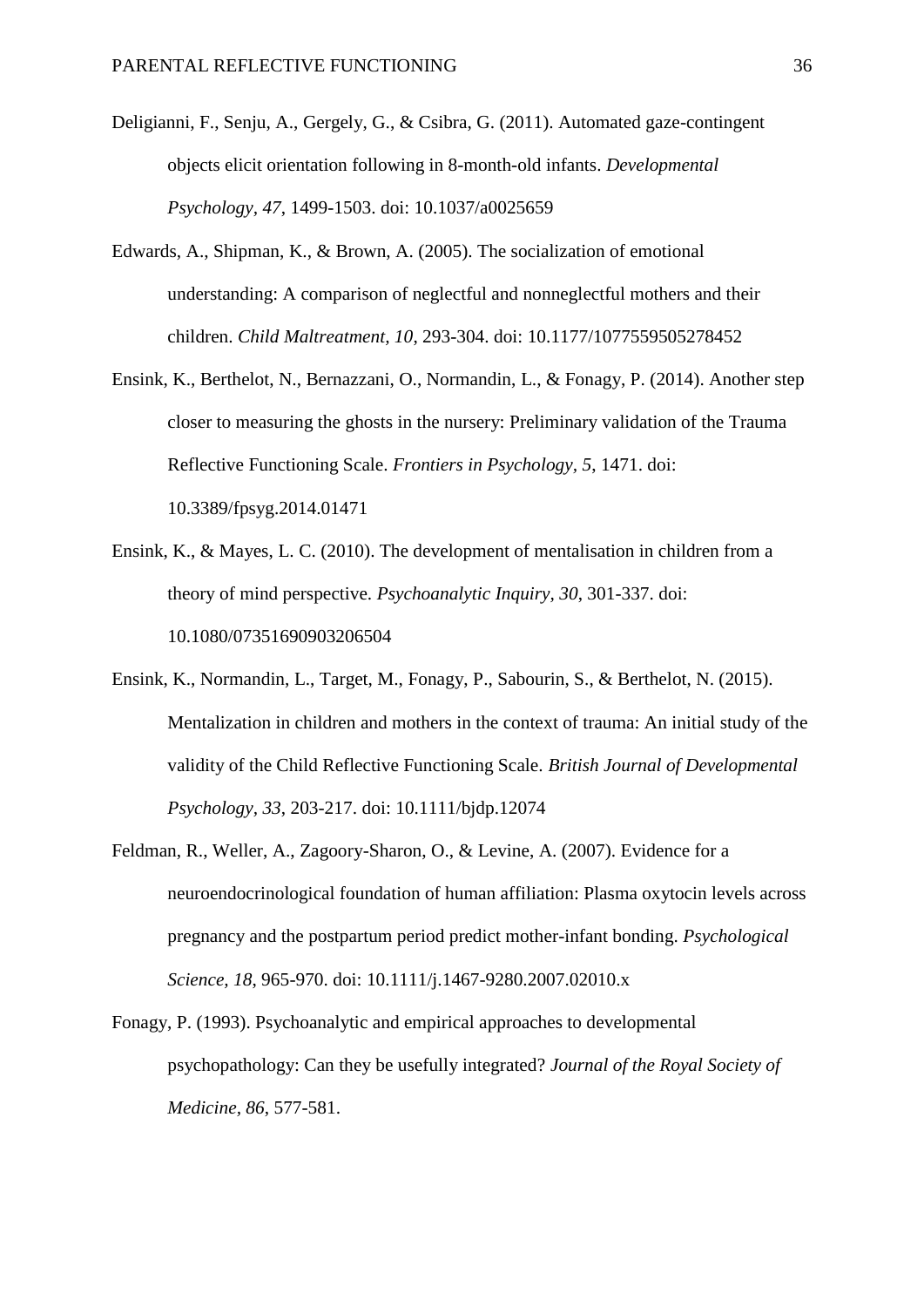- <span id="page-36-1"></span>Fonagy, P., Gergely, G., Jurist, E., & Target, M. (2002). *Affect regulation, mentalization, and the development of the self*. New York, NY: Other Press.
- <span id="page-36-2"></span>Fonagy, P., Gergely, G., & Target, M. (2007). The parent–infant dyad and the construction of the subjective self. *Journal of Child Psychology and Psychiatry, 48*, 288-328. doi: 10.1111/j.1469-7610.2007.01727.x
- <span id="page-36-6"></span>Fonagy, P., & Luyten, P. (2009). A developmental, mentalization-based approach to the understanding and treatment of borderline personality disorder. *Development and Psychopathology, 21*, 1355-1381. doi: 10.1017/S0954579409990198
- <span id="page-36-0"></span>Fonagy, P., Luyten, P., & Allison, E. (2015). Epistemic petrification and the restoration of epistemic trust: A new conceptualization of borderline personality disorder and its psychosocial treatment. *Journal of Personality Disorders, 29*, 575-609. doi: 10.1521/pedi.2015.29.5.575
- <span id="page-36-4"></span>Fonagy, P., Luyten, P., Bateman, A., Gergely, G., Strathearn, L., Target, M., & Allison, E. (2010). Attachment and personality pathology. In J. F. Clarkin, P. Fonagy & G. O. Gabbard (Eds.), *Psychodynamic psychotherapy for personality disorders: A clinical handbook* (1st ed., pp. 37-88). Washington, DC: American Psychiatric Publishing.
- <span id="page-36-3"></span>Fonagy, P., Luyten, P., & Strathearn, L. (2011). Borderline personality disorder, mentalization, and the neurobiology of attachment. *Infant Mental Health Journal, 32*, 47-69. doi: 10.1002/Imhj.20283
- <span id="page-36-7"></span>Fonagy, P., Steele, M., Steele, H., Higgitt, A., & Target, M. (1994). The Emanuel Miller Memorial Lecture 1992. The theory and practice of resilience. *Journal of Child Psychology and Psychiatry, 35*, 231-257.
- <span id="page-36-5"></span>Fonagy, P., Steele, M., Steele, H., Moran, G. S., & Higgitt, A. C. (1991). The capacity for understanding mental states: The reflective self in parent and child and its significance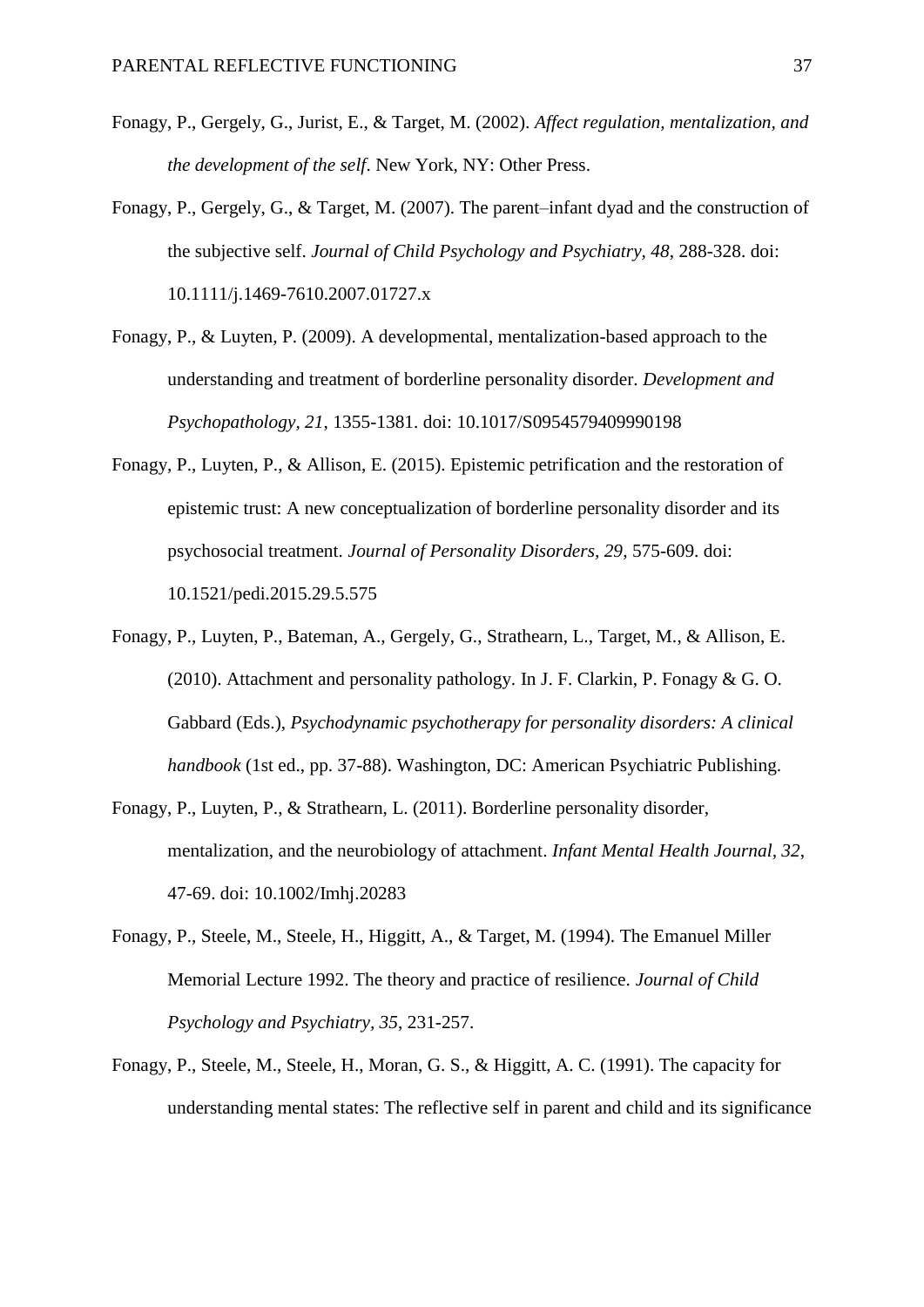for security of attachment. *Infant Mental Health Journal, 12*, 201-218. doi: 10.1002/1097-0355(199123)12:3<201::Aid-Imhj2280120307>3.0.Co;2-7

- <span id="page-37-7"></span>Fonagy, P., & Target, M. (2005). Bridging the transmission gap: An end to an important mystery of attachment research? *Attachment and Human Development, 7*, 333-343. doi: 10.1080/14616730500269278
- <span id="page-37-1"></span>Fonagy, P., Target, M., Steele, H., & Steele, M. (1998). *Reflective-functioning manual, Version 5, for application to Adult Attachment Interviews*. Unpublished manuscript. University College London. London, UK.
- <span id="page-37-4"></span>Fraiberg, S., Adelson, E., & Shapiro, V. (1975). Ghosts in the nursery. A psychoanalytic approach to the problems of impaired infant-mother relationships. *Journal of the American Academy of Child Psychiatry, 14*, 387-421.
- <span id="page-37-6"></span>Fraley, R. C., Waller, N. G., & Brennan, K. A. (2000). An item response theory analysis of self-report measures of adult attachment. *Journal of Personality and Social Psychology, 78*, 350-365.
- <span id="page-37-3"></span>Fredrickson, B. L. (2001). The role of positive emotions in positive psychology. The broaden-and-build theory of positive emotions. *American Psychologist, 56*, 218-226. doi: 10.1037/0003-066X.56.3.218
- <span id="page-37-5"></span>Frith, C. D., & Frith, U. (2006). The neural basis of mentalizing. *Neuron, 50*, 531-534. doi: 10.1016/j.neuron.2006.05.001
- <span id="page-37-0"></span>George, C., Kaplan, N., & Main, M. (1985). The Adult Attachment Interview. Unpublished manuscript, Department of Psychology, University of California at Berkeley.
- <span id="page-37-2"></span>Gordon, I., Zagoory-Sharon, O., Leckman, J. F., & Feldman, R. (2010). Oxytocin and the development of parenting in humans. *Biological Psychiatry, 68*, 377-382. doi: 10.1016/j.biopsych.2010.02.005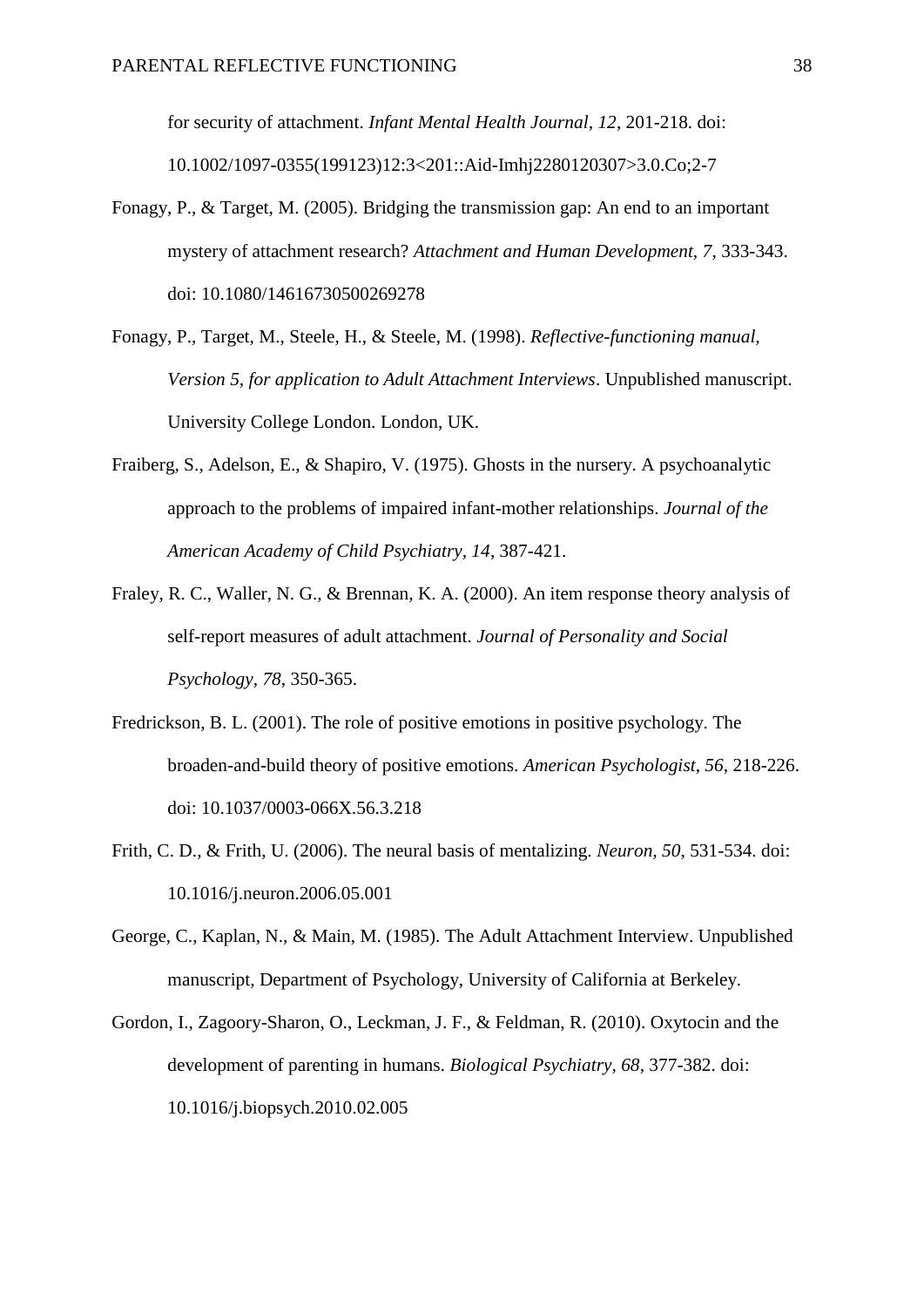- <span id="page-38-6"></span>Goyette-Ewing, M., Slade, A., Knoebber, K., Gilliam, W., Truman, S., & Mayes, L. (2003). *Parents First: A developmental parenting program*. Unpublished manuscript. Yale Child Study Center. New Haven, CT.
- <span id="page-38-0"></span>Grienenberger, J. F., Kelly, K., & Slade, A. (2005). Maternal reflective functioning, motherinfant affective communication, and infant attachment: Exploring the link between mental states and observed caregiving behavior in the intergenerational transmission of attachment. *Attachment and Human Development, 7*, 299-311. doi: 10.1080/14616730500245963
- <span id="page-38-1"></span>Gunnar, M., & Quevedo, K. (2007). The neurobiology of stress and development. *Annual Review of Psychology, 58*, 145-173. doi: 10.1146/annurev.psych.58.110405.085605
- <span id="page-38-3"></span>Gweon, H., Dodell-Feder, D., Bedny, M., & Saxe, R. (2012). Theory of mind performance in children correlates with functional specialization of a brain region for thinking about thoughts. *Child Development, 83*, 1853-1868. doi: 10.1111/j.1467-8624.2012.01829.x
- <span id="page-38-4"></span>Huth-Bocks, A. C., Muzik, M., Beeghly, M., Earls, L., & Stacks, A. M. (2014). Secure base scripts are associated with maternal parenting behavior across contexts and reflective functioning among trauma-exposed mothers. *Attachment and Human Development, 16*, 535-556. doi: 10.1080/14616734.2014.967787
- <span id="page-38-2"></span>Insel, T. R., & Young, L. J. (2001). The neurobiology of attachment. *Nature Reviews. Neuroscience, 2*, 129-136. doi: 10.1038/35053579
- <span id="page-38-7"></span>Kalland, M., Fagerlund, A., von Koskull, M., & Pajulo, M. (2016). Families First: The development of a new mentalization-based group intervention for first-time parents to promote child development and family health. *Primary Health Care Research & Development, 17*, 3-17. doi: 10.1017/S146342361500016X
- <span id="page-38-5"></span>Katznelson, H. (2014). Reflective functioning: A review *Clinical Psychology Review, 34*, 107–117. doi: 10.1016/j.cpr.2013.12.003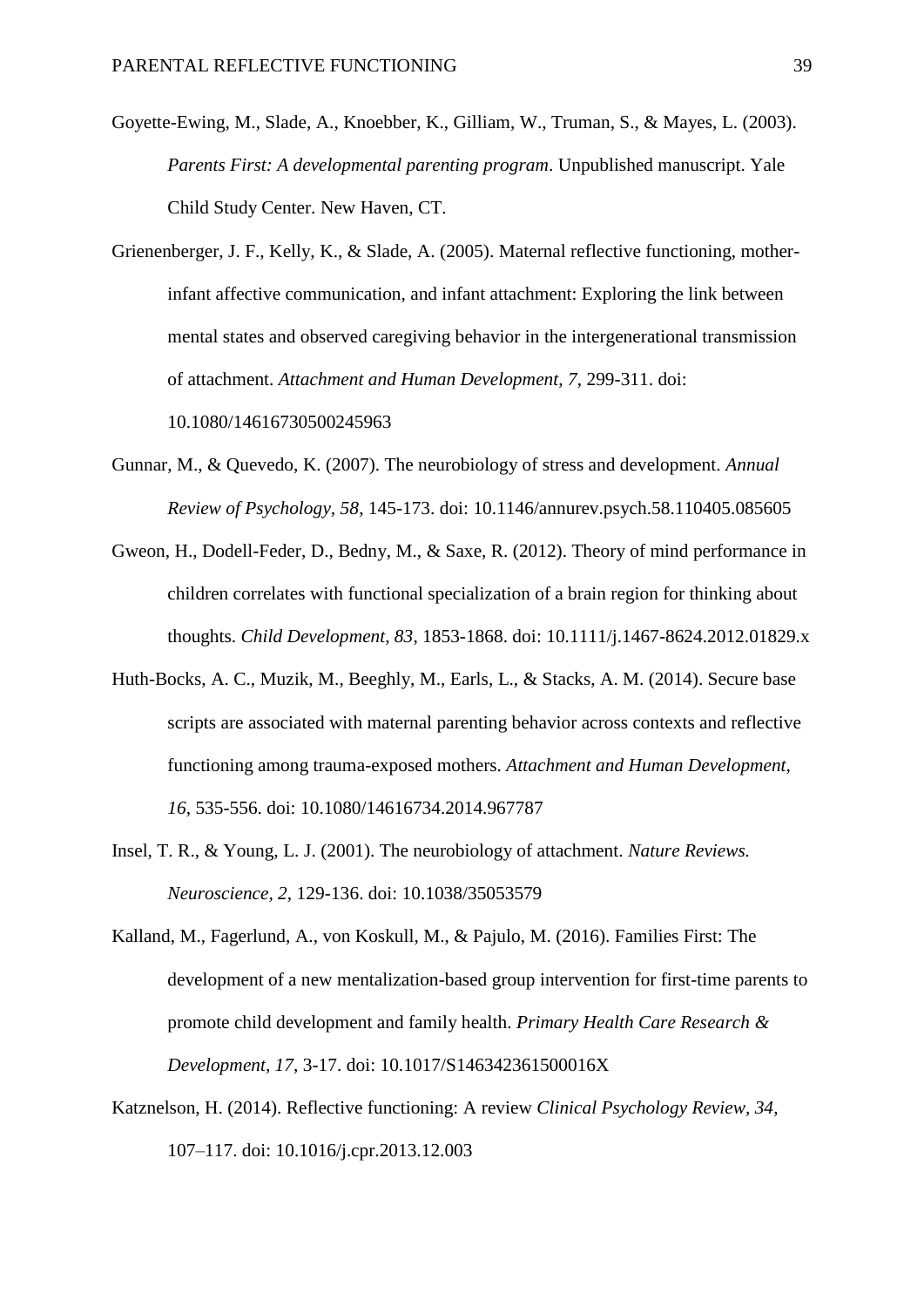<span id="page-39-5"></span>Klein, M. (1975). *Envy and Gratitude and Other Works, 1946-1963*. New York, NY: Delta.

- <span id="page-39-0"></span>Kovacs, A. M., Teglas, E., & Endress, A. D. (2010). The social sense: Susceptibility to others' beliefs in human infants and adults. *Science, 330*, 1830-1834. doi: 10.1126/science.1190792
- <span id="page-39-2"></span>Leckman, J. F., Feldman, R., Swain, J. E., & Mayes, L. C. (2007). Primary parental preoccupation revisited. In L. C. Mayes, P. Fonagy & M. Target (Eds.), *Developmental science and psychoanalysis: Integration and innovation* (pp. 89-108). London, UK: Karnac Books.
- <span id="page-39-6"></span>Leckman, J. F., Mayes, L. C., Feldman, R., Evans, D. W., King, R. A., & Cohen, D. J. (1999). Early parental preoccupations and behaviors and their possible relationship to the symptoms of obsessive-compulsive disorder. *Acta Psychiatrica Scandinavica. Supplementum, 396*, 1-26.
- <span id="page-39-7"></span>Lejuez, C. W., Kahler, C. W., & Brown, R. A. (2003). A modified computer version of the paced auditory serial addition task (PASAT) as a laboratory-based stressor *The Behavior Therapist, 26*, 290-293.
- <span id="page-39-1"></span>Lemma, A., Target, M., & Fonagy, P. (2011). The development of a brief psychodynamic intervention (dynamic interpersonal therapy) and its application to depression: A pilot study. *Psychiatry (Edgmont), 74*, 41-48. doi: 10.1521/psyc.2011.74.1.41
- <span id="page-39-3"></span>Lieberman, M. D. (2007). Social cognitive neuroscience: A review of core processes. *Annual Review of Psychology, 58*, 259-289. doi: 10.1146/annurev.psych.58.110405.085654
- <span id="page-39-4"></span>Lombardo, M. V., Chakrabarti, B., Bullmore, E. T., Consortium, M. A., & Baron-Cohen, S. (2011). Specialization of right temporo-parietal junction for mentalizing and its relation to social impairments in autism. *Neuroimage, 56*, 1832-1838. doi: 10.1016/j.neuroimage.2011.02.067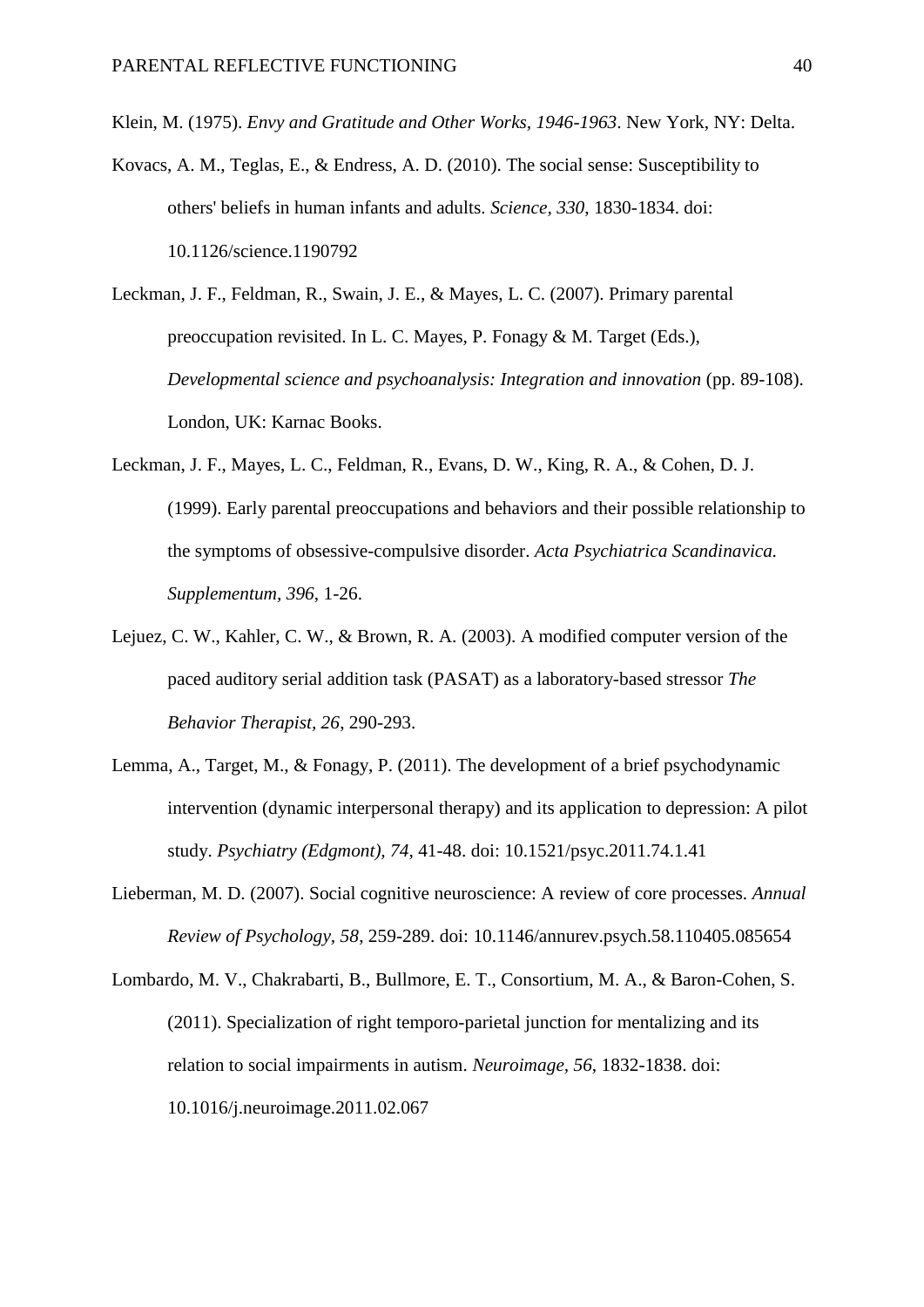- <span id="page-40-4"></span>Lombardo, M. V., Chakrabarti, B., Bullmore, E. T., Wheelwright, S. J., Sadek, S. A., Suckling, J., ... Baron-Cohen, S. (2010). Shared neural circuits for mentalizing about the self and others. *Journal of Cognitive Neuroscience, 22*, 1623-1635. doi: 10.1162/jocn.2009.21287
- <span id="page-40-2"></span>Luyten, P. (2015). Unholy questions about five central tenets of psychoanalysis that need to be empirically verified. *Psychoanalytic Inquiry, 35*, 5-23. doi: 10.1080/07351690.2015.987590
- <span id="page-40-3"></span>Luyten, P., & Blatt, S. J. (2013). Interpersonal relatedness and self-definition in normal and disrupted personality development: Retrospect and prospect. *American Psychologist, 68*, 172-183. doi: 10.1037/a0032243
- <span id="page-40-5"></span>Luyten, P., & Fonagy, P. (2015). The neurobiology of mentalizing. *Personality Disorders: Theory, Research, and Treatment, 6*, 366-379. doi: 10.1037/per0000117
- <span id="page-40-1"></span>Luyten, P., Fonagy, P., Lemma, A., & Target, M. (2012a). Depression. In A. Bateman & P. Fonagy (Eds.), *Handbook of mentalizing in mental health practice* (pp. 385-417). Washington, DC: American Psychiatric Association.
- <span id="page-40-0"></span>Luyten, P., Fonagy, P., Lowyck, B., & Vermote, R. (2012b). Assessment of mentalization. In A. W. Bateman & P. Fonagy (Eds.), *Handbook of mentalizing in mental health practice* (pp. 43-65). Washington, DC: American Psychiatric Publishing.
- <span id="page-40-7"></span>Luyten, P., Mayes, L. C., Nijssens, L., & Fonagy, P. (2016). *The Parental Reflective Functioning Questionnaire: Development and preliminary validation*. Manuscript submtited for publication.
- <span id="page-40-6"></span>Luyten, P., Mayes, L. C., Sadler, L., Fonagy, P., Nicholls, S., Crowley, M., . . . Slade, A. (2009). *The Parental Reflective Functioning Questionnaire-1 (PRFQ-1)*. University of Leuven. Leuven, Belgium.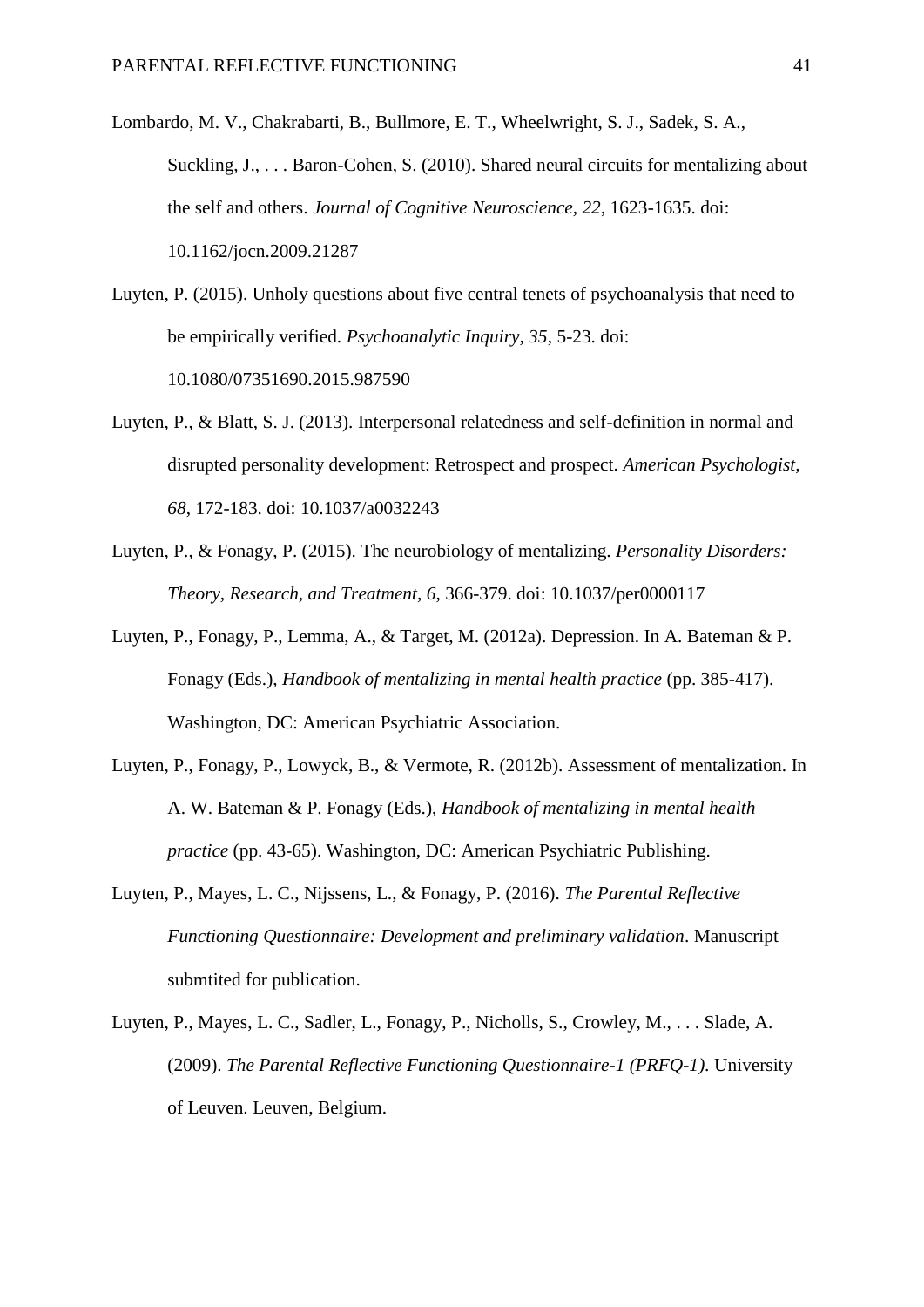<span id="page-41-6"></span>Madigan, S., Bakermans-Kranenburg, M. J., Van Ijzendoorn, M. H., Moran, G., Pederson, D. R., & Benoit, D. (2006). Unresolved states of mind, anomalous parental behavior, and disorganized attachment: A review and meta-analysis of a transmission gap. *Attachment and Human Development, 8*, 89-111. doi: 10.1080/14616730600774458

- <span id="page-41-3"></span>Mayes, L. C. (2000). A developmental perspective on the regulation of arousal states. *Seminars in Perinatology, 24*, 267-279. doi: 10.1053/sper.2000.9121
- <span id="page-41-4"></span>Mayes, L. C. (2006). Arousal regulation, emotional flexibility, medial amygdala function, and the impact of early experience: Comments on the paper of Lewis et al. *Annals of the New York Academy of Sciences, 1094*, 178-192. doi: 10.1196/annals.1376.018
- <span id="page-41-7"></span>Meins, E. (2013). Sensitive attunement to infants' internal states: operationalizing the construct of mind-mindedness. *Attachment and Human Development, 15*, 524-544. doi: 10.1080/14616734.2013.830388
- <span id="page-41-5"></span>Meins, E., & Fernyhough, C. (2006). *Mind-Mindedness Coding Manual*. Durham University. Durham, UK.
- <span id="page-41-2"></span>Meins, E., Fernyhough, C., de Rosnay, M., Arnott, B., Leekam, S. R., & Turner, M. (2012). Mind-mindedness as a multidimensional construct: appropriate and nonattuned mindrelated comments independently predict infant-mother attachment in a socially diverse sample. *Infancy, 17*, 393-415. doi: 10.1111/j.1532-7078.2011.00087.x
- <span id="page-41-0"></span>Meins, E., Fernyhough, C., Fradley, E., & Tuckey, M. (2001). Rethinking maternal sensitivity: Mothers' comments on infants' mental processes predict security of attachment at 12 months. *Journal of Child Psychology and Psychiatry, 42*, 637-648. doi: 10.1017/S0021963001007302
- <span id="page-41-1"></span>Meins, E., Fernyhough, C., Wainwright, R., Clark-Carter, D., Das Gupta, M., Fradley, E., & Tuckey, M. (2003). Pathways to understanding mind: Construct validity and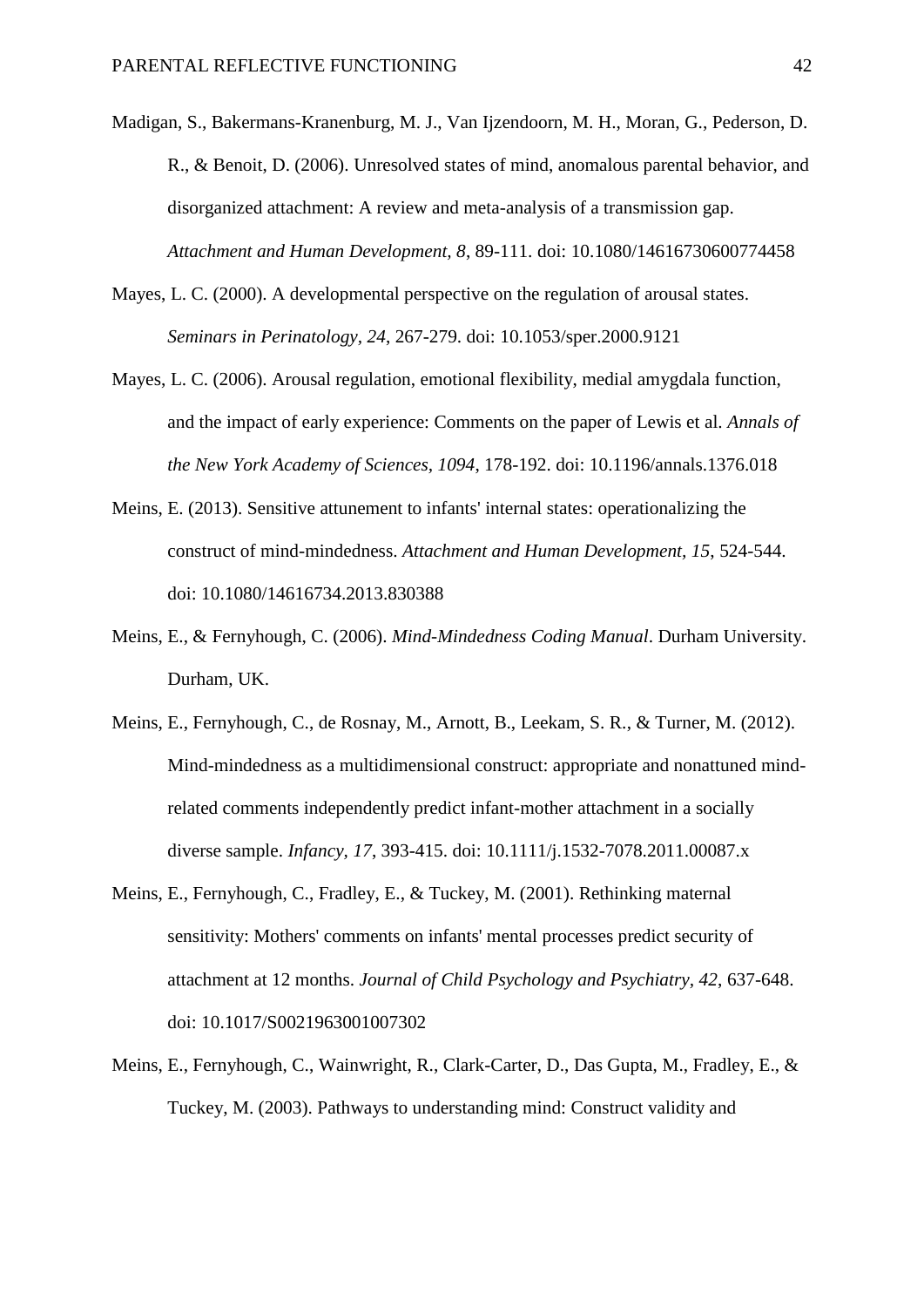predictive validity of maternal mind-mindedness. *Child Development Perspectives, 74*, 1194-1211. doi: 10.1111/1467-8624.00601

- <span id="page-42-0"></span>Meins, E., Fernyhough, C., Wainwright, R., Das Gupta, M., Fradley, E., & Tuckey, M. (2002). Maternal mind-mindedness and attachment security as predictors of theory of mind understanding. *Child Development, 73*, 1715-1726. doi: 10.1111/1467- 8624.00501
- <span id="page-42-6"></span>Mikulincer, M. (1997). Adult attachment style and information processing: Individual differences in curiosity and cognitive closure. *Journal of Personality and Social Psychology, 72*, 1217-1230.
- <span id="page-42-2"></span>Mikulincer, M., & Shaver, P. R. (2007). *Attachment in adulthood: Structure, dynamics, and change*. New York, NY: Guilford Press.
- <span id="page-42-3"></span>Montague, P. R., & Lohrenz, T. (2007). To detect and correct: Norm violations and their enforcement. *Neuron, 56*, 14-18. doi: 10.1016/j.neuron.2007.09.020
- <span id="page-42-1"></span>Neumann, I. D. (2008). Brain oxytocin: A key regulator of emotional and social behaviours in both females and males. *Journal of Neuroendocrinology, 20*, 858-865. doi: 10.1111/j.1365-2826.2008.01726.x
- <span id="page-42-4"></span>Nijssens, L., Bleys, D., Casalin, S., Vliegen, N., & Luyten, P. (2016a). *The origins of parenting stress: A one-year prospective study of the role of parental reflective functioning*. Manuscript submitted for publication.

<span id="page-42-7"></span>Nijssens, L., Luyten, P., & Bales, D. L. (2012). Mentalization-based treatment for parents (MBT-P) with borderline personality disorder and their infants. In N. Midgley & I. Vrouva (Eds.), *Keeping children in mind: Mentalization-based interventions with children, young people and their families* (pp. 79-97). New York, NY: Routledge.

<span id="page-42-5"></span>Nijssens, L., Vliegen, N., & Luyten, P. (2016b). *Parental attachment dimensions and child social-emotional development: A one-year prospective study of the mediating and*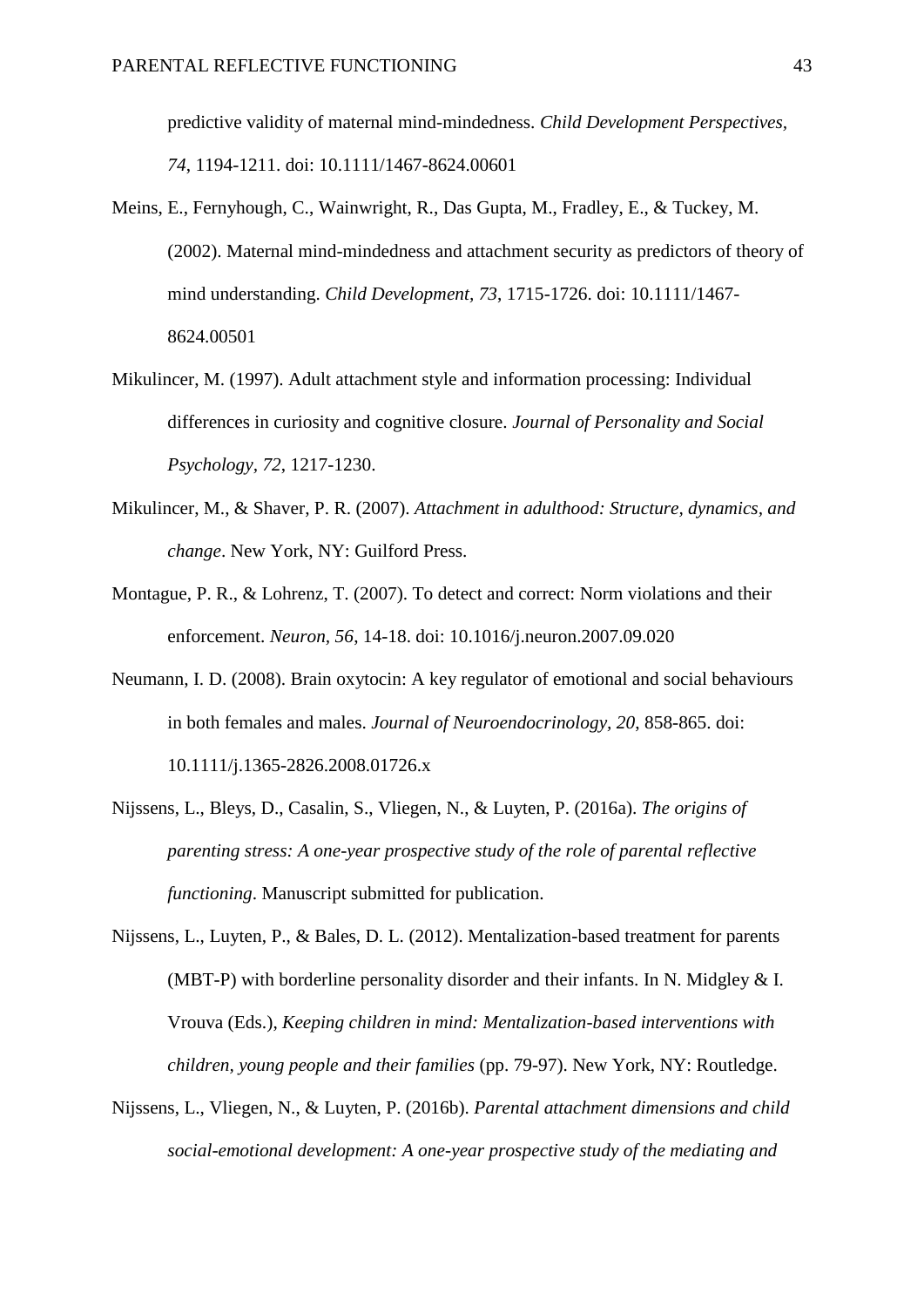*moderating role of parental reflective functioning*. Manuscript submitted for publication.

- <span id="page-43-1"></span>Northoff, G., Heinzel, A., de Greck, M., Bermpohl, F., Dobrowolny, H., & Panksepp, J. (2006). Self-referential processing in our brain – a meta-analysis of imaging studies on the self. *NeuroImage, 31*, 440-457. doi: 10.1016/j.neuroimage.2005.12.002
- <span id="page-43-4"></span>Ordway, M. R., Sadler, L. S., Dixon, J., Close, N., Mayes, L., & Slade, A. (2014). Lasting effects of an interdisciplinary home visiting program on child behavior: Preliminary follow-up results of a randomized trial. *Journal of Pediatric Nursing, 29*, 3-13. doi: 10.1016/j.pedn.2013.04.006
- <span id="page-43-5"></span>Pajulo, M., Pyykkonen, N., Kalland, M., Sinkkonen, J., Helenius, H., Punamaki, R. L., & Suchman, N. (2012). Substance-abusing mothers in residential treatment with their babies: Importance of pre- and postnatal maternal reflective functioning. *Infant Mental Health Journal, 33*, 70-81. doi: 10.1002/imhj.20342
- <span id="page-43-3"></span>Pajulo, M., Tolvanen, M., Karlsson, L., Halme-Chowdhury, E., Ost, C., Luyten, P., ... Karlsson, H. (2015). The Prental Parental Reflective Functioning Questionnaire: Exploring factor structure and construct validity of a new measure in the Finn Brain Birth Cohort pilot study. *Infant Mental Health Journal, 36*, 399-414. doi: 10.1002/imhj.21523
- <span id="page-43-0"></span>Panksepp, J., & Watt, D. (2011). Why does depression hurt? Ancestral primary-process separation-distress (PANIC/GRIEF) and diminished brain reward (SEEKING) processes in the genesis of depressive affect. *Psychiatry (Edgmont), 74*, 5-13. doi: 10.1521/psyc.2011.74.1.5
- <span id="page-43-2"></span>Ripoll, L. H., Snyder, R., Steele, H., & Siever, L. J. (2013). The neurobiology of empathy in borderline personality disorder. *Current Psychiatry Reports, 15*, 344. doi: 10.1007/s11920-012-0344-1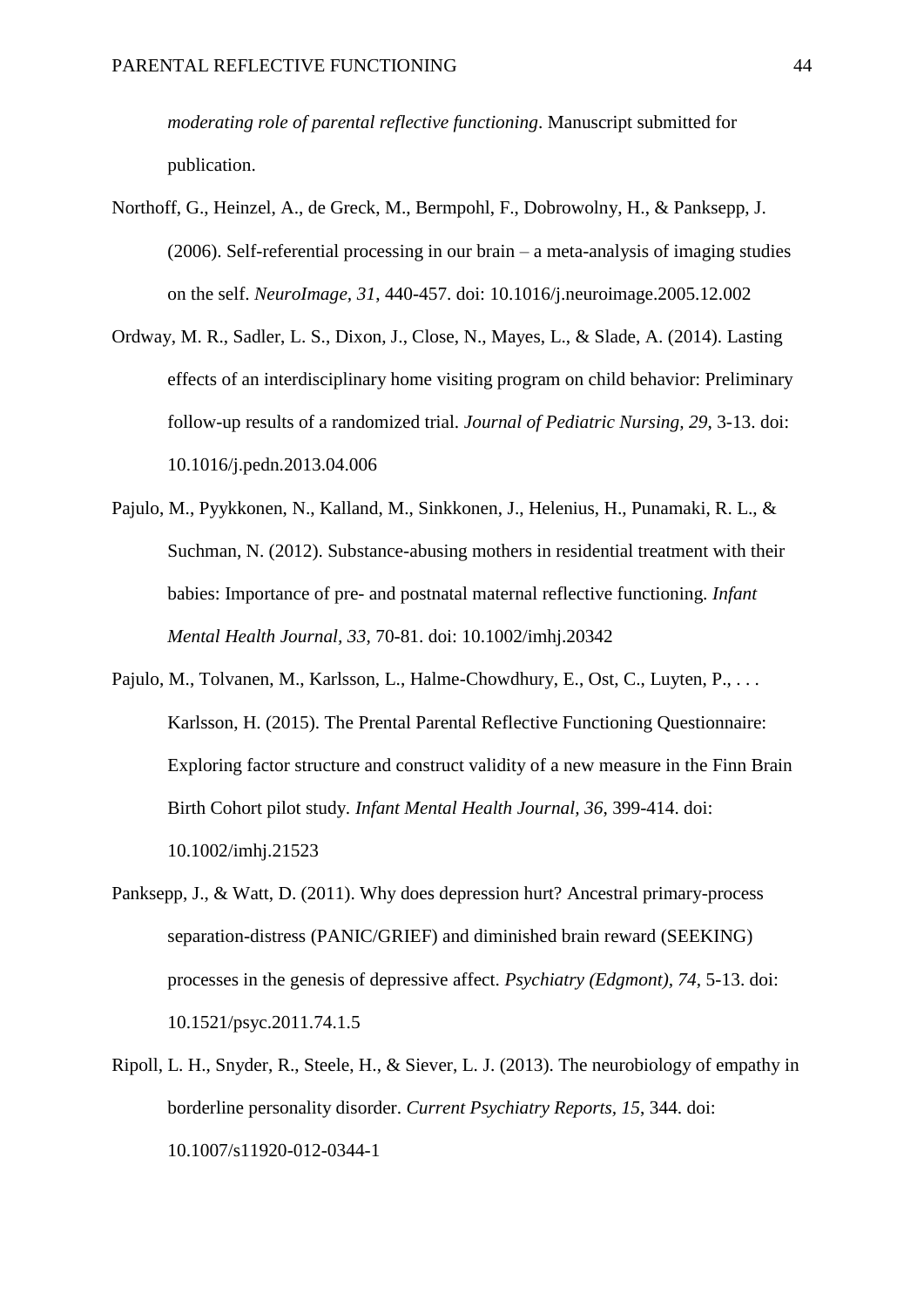- <span id="page-44-3"></span>Rochat, P., & Striano, T. (1999). Social-cognitive development in the first year. In P. Rochat (Ed.), *Early social cognition* (pp. 3-34). Mahwah, NJ: Lawrence Erlbaum Associates.
- <span id="page-44-4"></span>Rutherford, H. J., Booth, C. R., Luyten, P., Bridgett, D. J., & Mayes, L. C. (2015). Investigating the association between parental reflective functioning and distress tolerance in motherhood. *Infant Behavior and Development, 40*, 54-63. doi: 10.1016/j.infbeh.2015.04.005
- <span id="page-44-5"></span>Rutherford, H. J., Goldberg, B., Luyten, P., Bridgett, D. J., & Mayes, L. C. (2013). Parental reflective functioning is associated with tolerance of infant distress but not general distress: Evidence for a specific relationship using a simulated baby paradigm. *Infant Behavior and Development, 36*, 635-641. doi: 10.1016/j.infbeh.2013.06.008
- <span id="page-44-1"></span>Rutherford, H. J., Williams, S. K., Moy, S., Mayes, L. C., & Johns, J. M. (2011). Disruption of maternal parenting circuitry by addictive process: Rewiring of reward and stress systems. *Frontiers in Psychiatry, 2*, 37. doi: 10.3389/fpsyt.2011.00037
- <span id="page-44-7"></span>Sadler, L. S., Slade, A., Close, N., Webb, D. L., Simpson, T., Fennie, K., & Mayes, L. C. (2013). Minding the Baby: Enhancing reflectiveness to improve early health and relationship outcomes in an interdisciplinary home visiting program. *Infant Mental Health Journal, 34*, 391-405. doi: 10.1002/imhj.21406
- <span id="page-44-0"></span>Sadler, L. S., Slade, A., & Mayes, L. C. (2006). Minding the Baby: A mentalization-based parenting program. In J. G. Allen & P. Fonagy (Eds.), *Handbook of mentalizationbased treatment* (pp. 271-288). Chichester, UK: John Wiley & Sons.
- <span id="page-44-2"></span>Satpute, A. B., & Lieberman, M. D. (2006). Integrating automatic and controlled processes into neurocognitive models of social cognition. *Brain Research, 1079*, 86-97. doi: 10.1016/j.brainres.2006.01.005
- <span id="page-44-6"></span>Schechter, D. S., Coots, T., Zeanah, C. H., Davies, M., Coates, S. W., Trabka, K. A., ... Myers, M. M. (2005). Maternal mental representations of the child in an inner-city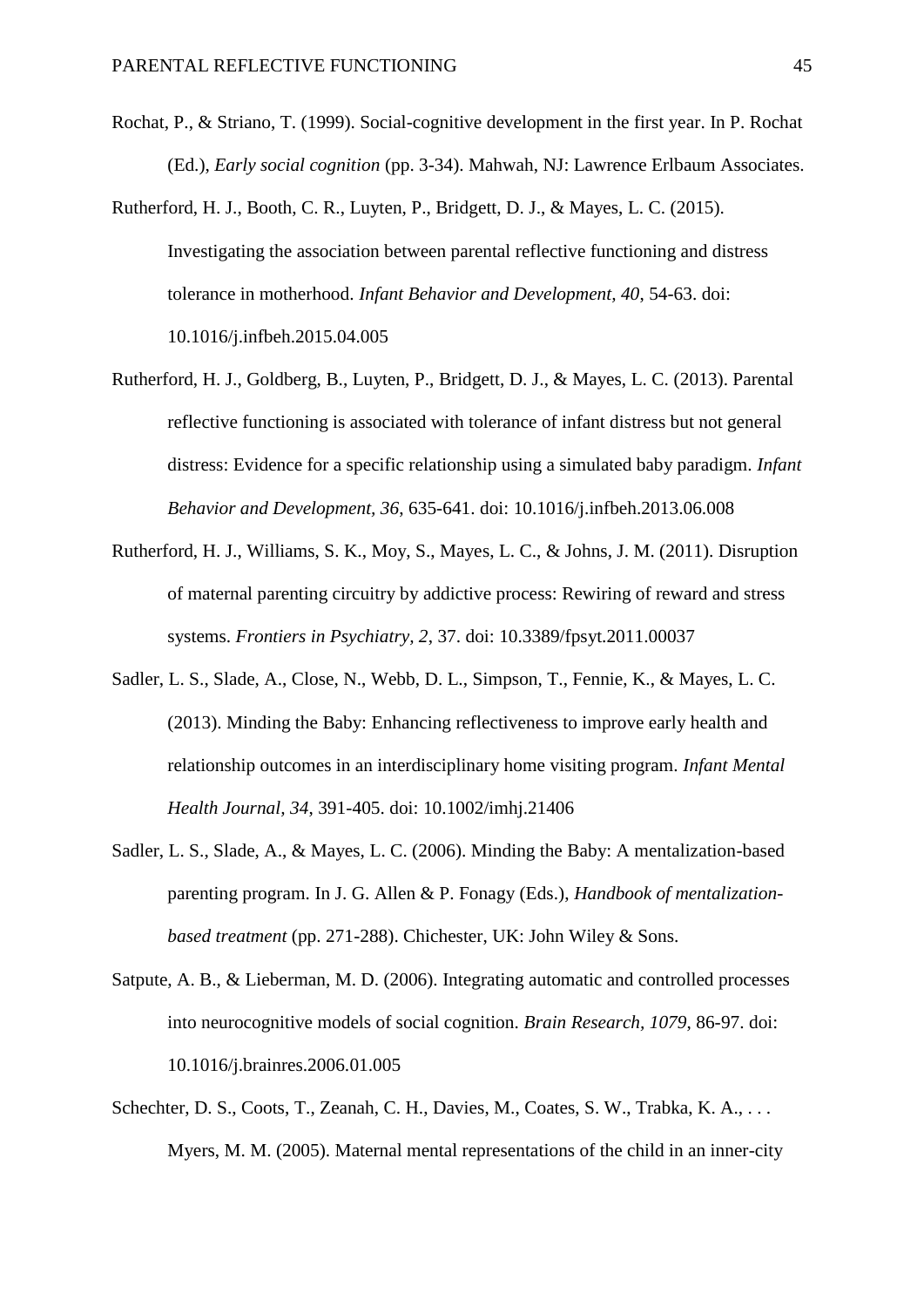clinical sample: Violence-related posttraumatic stress and reflective functioning. *Attachment and Human Development, 7*, 313-331. doi: 10.1080/14616730500246011

- <span id="page-45-5"></span>Schechter, D. S., Myers, M. M., Brunelli, S. A., Coates, S. W., Zeanah, C. H., Davies, M., ... Liebowitz, M. R. (2006). Traumatized mothers can change their minds about their toddlers: Understanding how a novel use of videofeedback supports positive change of maternal attributions. *Infant Mental Health Journal, 27*, 429-447. doi: 10.1002/imhj.20101
- <span id="page-45-6"></span>Senju, A., & Csibra, G. (2008). Gaze following in human infants depends on communicative signals. *Current Biology, 18*, 668-671. doi: 10.1016/j.cub.2008.03.059
- <span id="page-45-0"></span>Sharp, C., & Fonagy, P. (2008). The parent's capacity to treat the child as a psychological agent: Constructs, measures and implications for developmental psychopathology. *Social Development, 17*, 737-754. doi: 10.1111/j.1467-9507.2007.00457.x
- <span id="page-45-2"></span>Sharp, C., Fonagy, P., & Goodyer, I. M. (2006). Imagining your child's mind: Psychosocial adjustment and mothers' ability to predict their children's attributional response styles. *British Journal of Developmental Psychology, 24*, 197-214. doi: Doi 10.1348/026151005x8269
- <span id="page-45-4"></span>Shipman, K. L., & Zeman, J. (2001). Socialization of children's emotion regulation in mother-child dyads: A developmental psychopathology perspective. *Development and Psychopathology, 13*, 317-336. doi: 10.1017/s0954579401002073
- <span id="page-45-3"></span>Simons, J. S., & Gaher, R. M. (2005). The Distress Tolerance Scale: Development and validation of a self-report measure. *Motivation and Emotion, 29*, 83-102. doi: 10.1007/s11031-005-7955-3
- <span id="page-45-1"></span>Skårderud, F. (2007a). Eating one's words, part II: The embodied mind and reflective function in anorexia nervosa--theory. *European Eating Disorders Review, 15*, 243- 252. doi: 10.1002/erv.778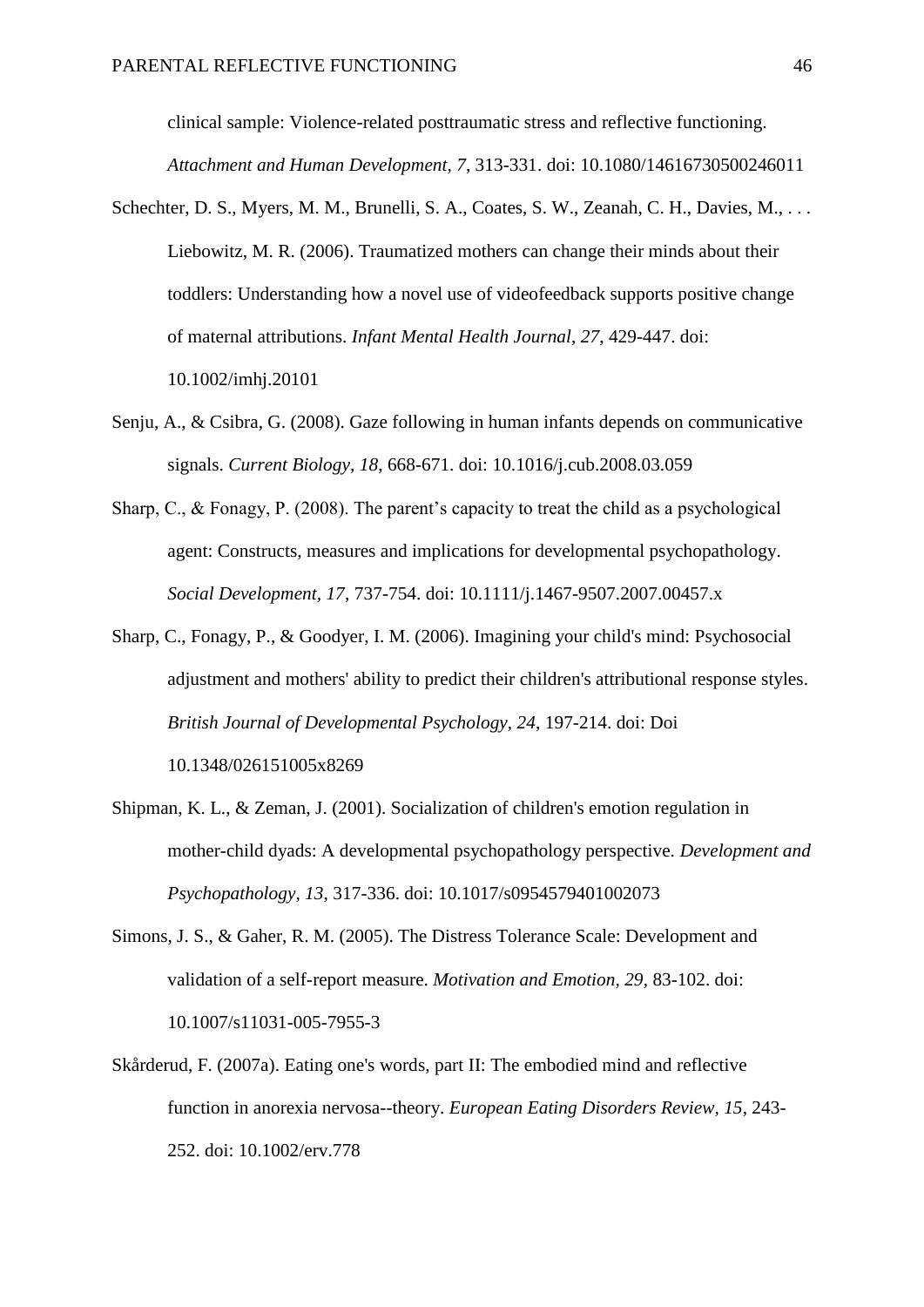- <span id="page-46-1"></span>Skårderud, F. (2007b). Eating one's words: Part III. Mentalisation-based psychotherapy for anorexia nervosa--an outline for a treatment and training manual. *European Eating Disorders Review, 15*, 323-339. doi: 10.1002/erv.817
- <span id="page-46-0"></span>Slade, A. (2005). Parental reflective functioning: An introduction. *Attachment and Human Development, 7*, 269-281. doi: 10.1080/14616730500245906
- <span id="page-46-6"></span>Slade, A. (2007). Reflective parenting programs: Theory and development. *Psychoanalytic Inquiry, 26*, 640-657. doi: 10.1080/07351690701310698
- <span id="page-46-2"></span>Slade, A., Aber, J. L., Berger, B., Bresgi, I., & Kaplan, M. (2004). *The Parent Development Interview – Revised*. The City University of New York, New York, NY.
- <span id="page-46-3"></span>Slade, A., Grienenberger, J., Bernbach, E., Levy, D., & Locker, A. (2005a). Maternal reflective functioning, attachment, and the transmission gap: A preliminary study. *Attachment and Human Development, 7*, 283-298. doi: 10.1080/14616730500245880
- <span id="page-46-4"></span>Slade, A., Patterson, M., & Miller, M. (2007). *Addendum to Reflective Functioning Scoring Manual (Fonagy, Steele, Steele, & Target, 1998) for use with the Pregnancy Interview (Slade, Grunebaum, Huganir & Reeves, 1987; Slade, 2004)*. City College of New York. New York, NY.
- <span id="page-46-7"></span>Slade, A., Sadler, L., De Dios-Kenn, C., Webb, D., Currier-Ezepchick, J., & Mayes, L. (2005b). Minding the Baby: A reflective parenting program. *Psychoanalytic Study of the Child, 60*, 74-100.
- <span id="page-46-8"></span>Sleed, M., Baradon, T., & Fonagy, P. (2013). New Beginnings for mothers and babies in prison: A cluster randomized controlled trial. *Attachment and Human Development, 15*, 349-367. doi: 10.1080/14616734.2013.782651
- <span id="page-46-5"></span>Sperber, D., Clement, F., Heintz, C., Mascaro, O., Mercier, H., Origgi, G., & Wilson, D. (2010). Epistemic vigilance. *Mind & Language, 25*, 359-393. doi: 10.1111/j.1468- 0017.2010.01394.x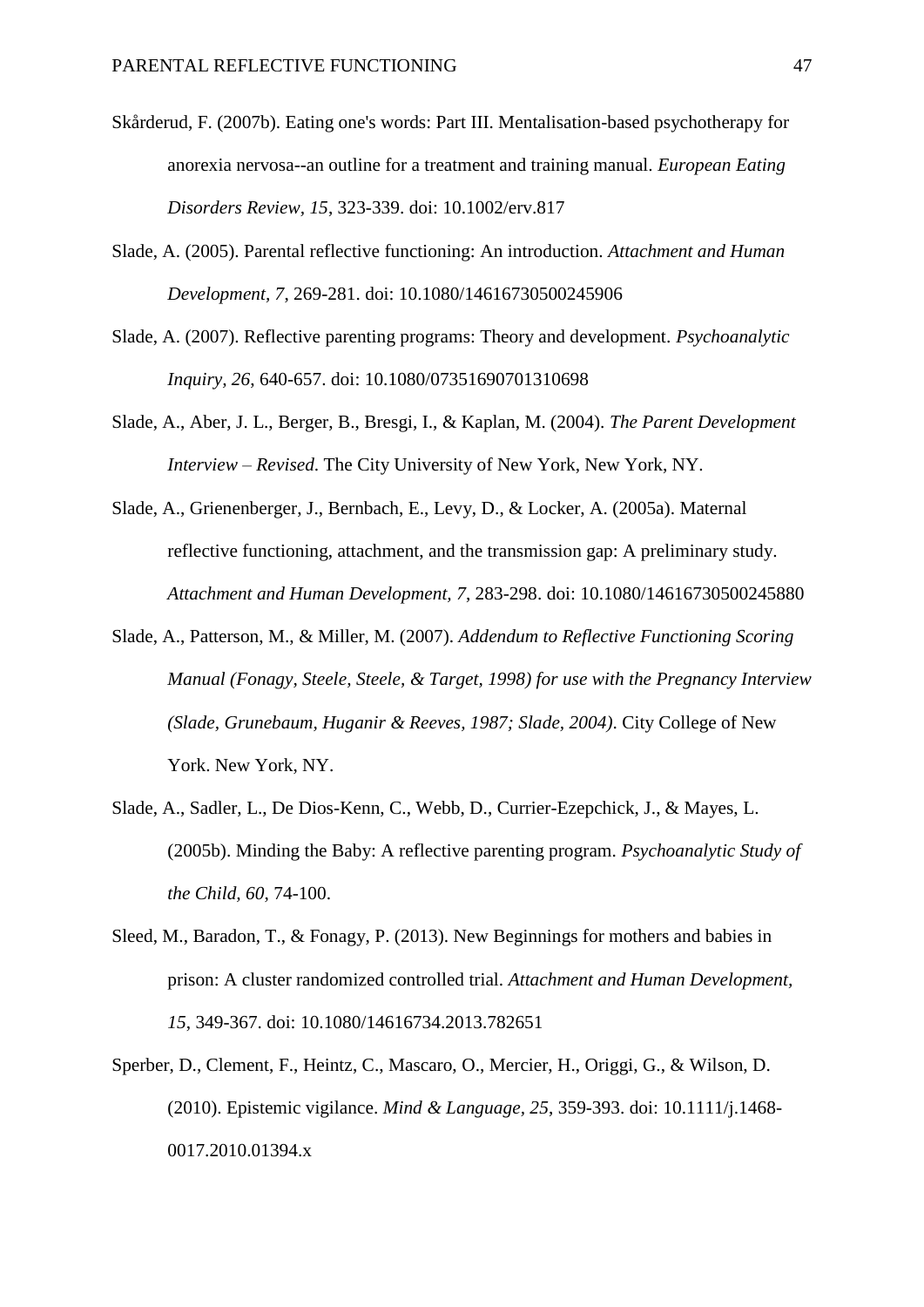<span id="page-47-6"></span>Stacks, A. M., Muzik, M., Wong, K., Beeghly, M., Huth-Bocks, A., Irwin, J. L., & Rosenblum, K. L. (2014). Maternal reflective functioning among mothers with childhood maltreatment histories: Links to sensitive parenting and infant attachment security. *Attachment and Human Development, 16*, 515-533. doi: 10.1080/14616734.2014.935452

<span id="page-47-4"></span>Stanley, B., & Siever, L. J. (2010). The interpersonal dimension of borderline personality disorder: Toward a neuropeptide model. *American Journal of Psychiatry, 167*, 24-39. doi: 10.1176/appi.ajp.2009.09050744

- <span id="page-47-1"></span>Steele, M., Kaniuk, J., Hodges, J., Asquith, K., Hillman, S., & Steele, H. (2008). Measuring mentalization across contexts: Links between representations of childhood and representations of parenting in an adoption sample. In E. Jurist, A. Slade & S. Bergner (Eds.), *Mind to Mind: Infant research, neuroscience, and psychoanalysis* (pp. 115- 138). New York, NY: Other Press.
- <span id="page-47-5"></span>Stovall-McClough, K. C., Cloitre, M., & McClough, J. F. (2008). Adult attachment and posttraumatic stress disorder in women with histories of childhood abuse. In H. Steele & M. Steele (Eds.), *Clinical application of the Adult Attachment Interview* (pp. 320- 340). New York, NY: Guilford Press.
- <span id="page-47-2"></span>Strathearn, L., Fonagy, P., Amico, J., & Montague, P. R. (2009). Adult attachment predicts maternal brain and oxytocin response to infant cues. *Neuropsychopharmacology, 34*, 2655-2666. doi: 10.1038/npp.2009.103
- <span id="page-47-3"></span>Strathearn, L., Li, J., Fonagy, P., & Montague, P. R. (2008). What's in a smile? Maternal brain responses to infant facial cues. *Pediatrics, 122*, 40-51. doi: 10.1542/peds.2007- 1566
- <span id="page-47-0"></span>Suchman, N. E., Decoste, C., McMahon, T. J., Rounsaville, B., & Mayes, L. (2011). The Mothers and Toddlers Program, an attachment-based parenting intervention for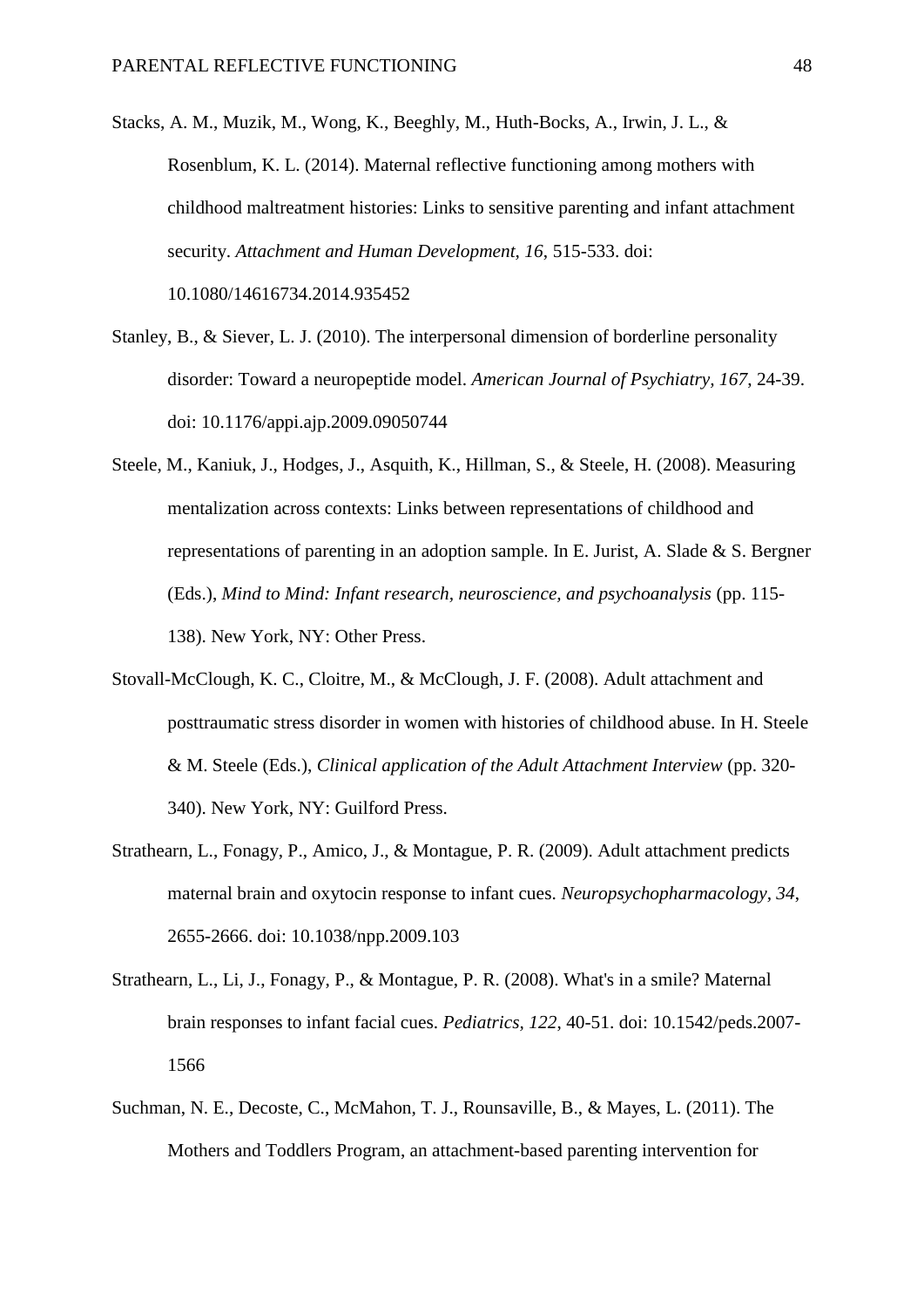substance-using women: Results at 6-week follow-up in a randomized clinical pilot. *Infant Mental Health Journal, 32*, 427-449. doi: 10.1002/imhj.20303

- <span id="page-48-6"></span>Suchman, N. E., Decoste, C., Rosenberger, P., & McMahon, T. J. (2012). Attachment-based intervention for substance-using mothers: A preliminary test of the proposed mechanisms of change. *Infant Mental Health Journal, 33*, 360-371. doi: 10.1002/imhj.21311
- <span id="page-48-0"></span>Swain, J. E., Lorberbaum, J. P., Kose, S., & Strathearn, L. (2007). Brain basis of early parentinfant interactions: Psychology, physiology, and in vivo functional neuroimaging studies. *Journal of Child Psychology and Psychiatry, 48*, 262-287.
- <span id="page-48-5"></span>Target, M., Fonagy, P., Shmueli-Goetz, Y., Datta, A., & Schneider, T. (1998). *The Child Attachment Interview (CAI) protocol, Revised Edition VI*. University College London. London, UK.
- <span id="page-48-4"></span>Target, M., Oandasan, C., & Ensink, K. (2001). *Child Reflective Functioning Scale scoring manual: For application to the Child attachment Interview*. Anna Freud Centre/University College London. London, UK.
- <span id="page-48-2"></span>Taubner, S., Horz, S., Fischer-Kern, M., Doering, S., Buchheim, A., & Zimmermann, J. (2013). Internal structure of the Reflective Functioning Scale. *Psychological Assessment, 25*, 127-135. doi: 10.1037/a0029138
- <span id="page-48-1"></span>Uddin, L. O., Iacoboni, M., Lange, C., & Keenan, J. P. (2007). The self and social cognition: The role of cortical midline structures and mirror neurons. *Trends in Cognitive Sciences, 11*, 153-157. doi: 10.1016/j.tics.2007.01.001
- <span id="page-48-3"></span>van Ijzendoorn, M. H., Schuengel, C., & Bakermans-Kranenburg, M. J. (1999). Disorganized attachment in early childhood: Meta-analysis of precursors, concomitants, and sequelae. *Development and Psychopathology, 11*, 225-249.